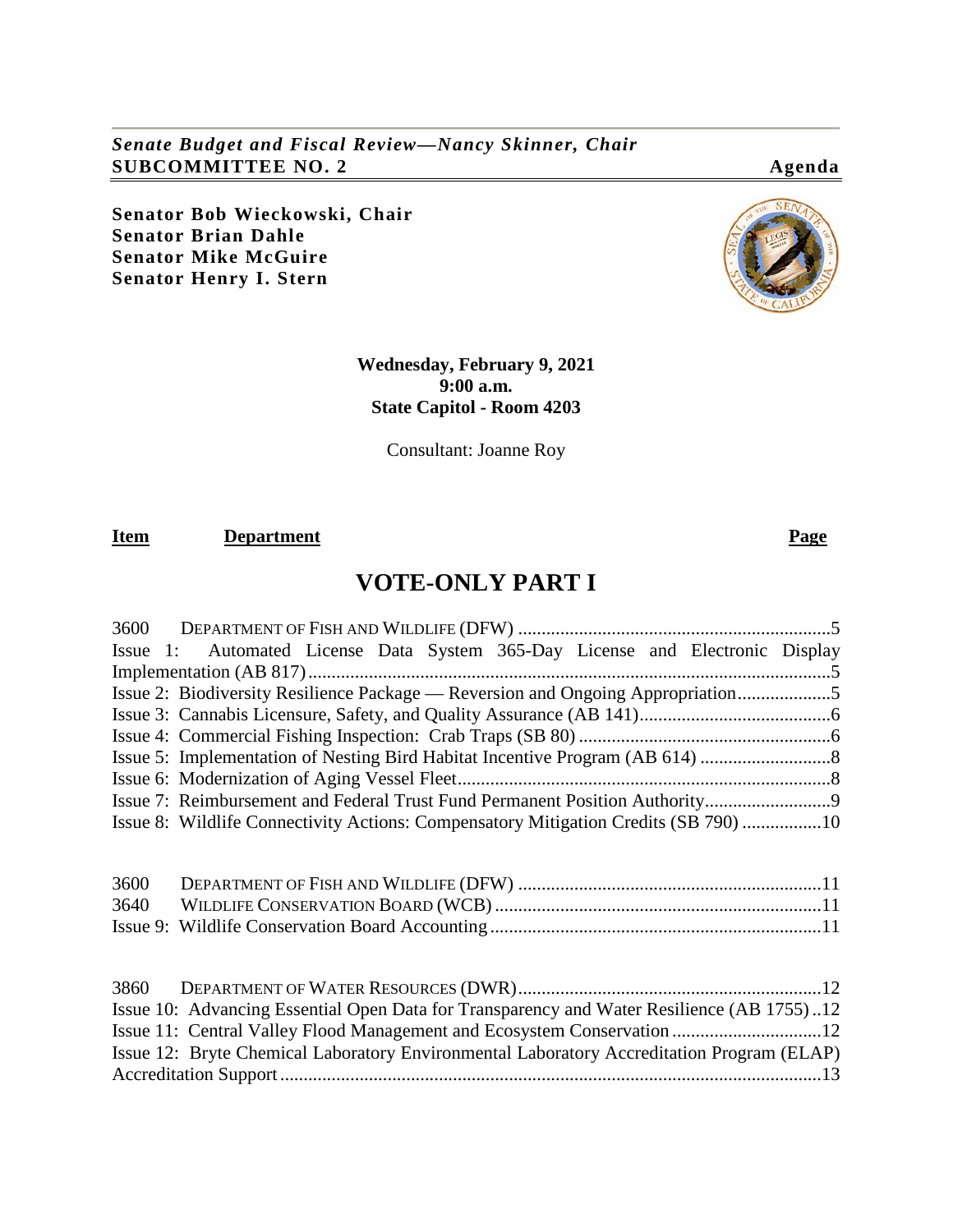| Issue 22: Lead and Copper Rule Revision and Regulatory Development19                   |  |
|----------------------------------------------------------------------------------------|--|
| Issue 23: Oil and Gas Monitoring Program Supplement for Existing Underground Injection |  |
|                                                                                        |  |
|                                                                                        |  |

# **VOTE-ONLY PART II**

| 0540 |                                                                                             |  |
|------|---------------------------------------------------------------------------------------------|--|
| 3900 |                                                                                             |  |
|      |                                                                                             |  |
|      | Issue 31: California Carbon Sequestration and Climate Resiliency Project Registry (SB 27)25 |  |

| 3960 |                                                                    |  |
|------|--------------------------------------------------------------------|--|
|      | 3970 DEPARTMENT OF RESOURCES RECYCLING AND RECOVERY (CALRECYCLE)27 |  |
|      |                                                                    |  |
|      |                                                                    |  |

0555 [CALIFORNIA ENVIRONMENTAL PROTECTION AGENCY](#page-27-0) (CALEPA)...................................28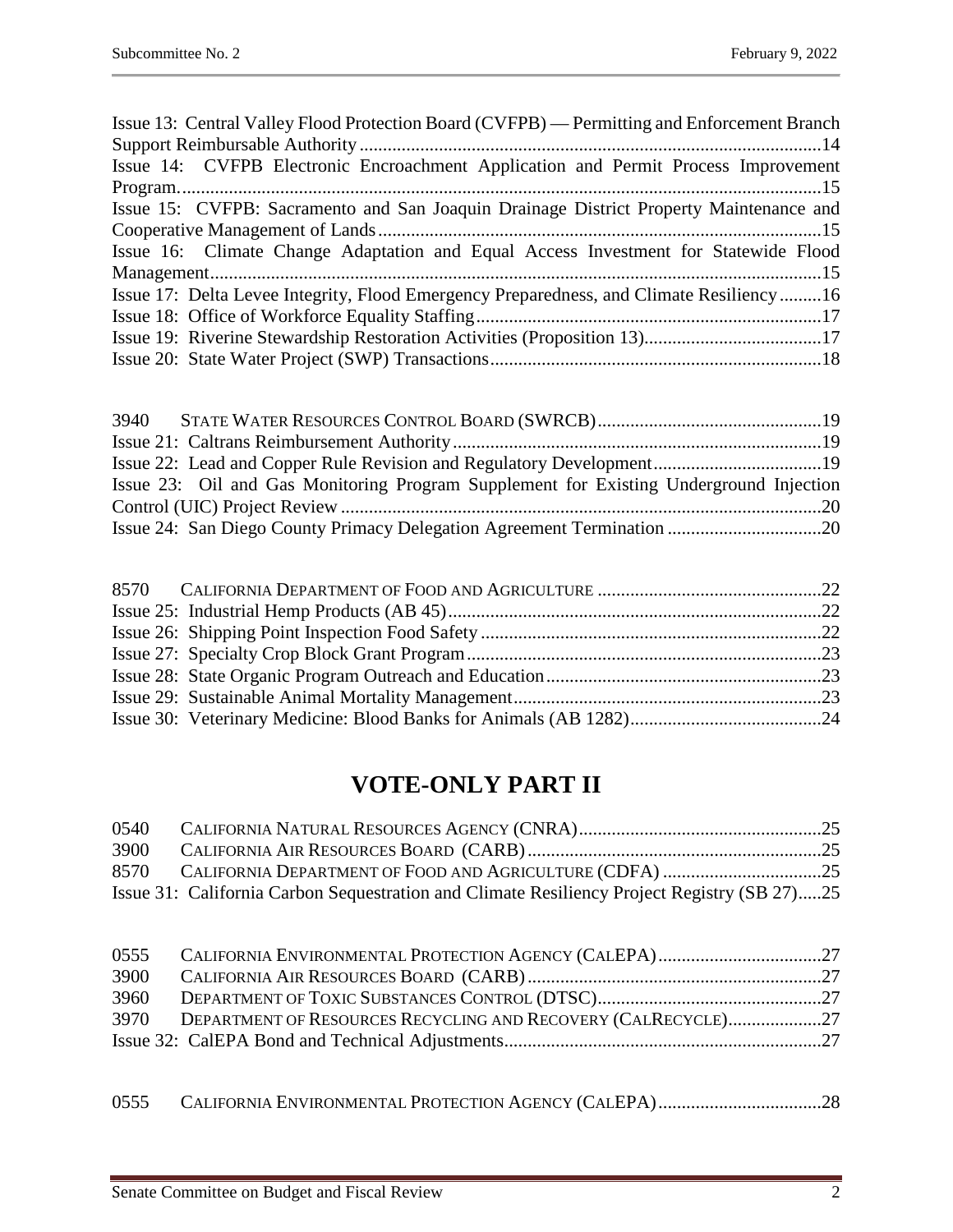| 3900         |                                                                                               |  |
|--------------|-----------------------------------------------------------------------------------------------|--|
| 8570         | CALIFORNIA DEPARTMENT OF FOOD AND AGRICULTURE (CDFA) 30                                       |  |
|              |                                                                                               |  |
|              |                                                                                               |  |
|              |                                                                                               |  |
|              | Issue 36: Cement Sector Greenhouse Gas Reductions: Net-Zero Emissions Strategy (SB 596).31    |  |
|              | Issue 37: Heavy-Duty Vehicle Inspection and Maintenance Program (SB 210)31                    |  |
|              | Issue 38: Labor Standards for Short-Haul and Drayage Trucking Fleets (AB 794)31               |  |
|              | Issue 39: Medium- and Heavy-Duty Zero-Emission Vehicle Fleet Purchasing Assistance Program    |  |
|              |                                                                                               |  |
|              |                                                                                               |  |
|              |                                                                                               |  |
|              | Issue 42: Statewide Assessment for Fuel Cell Electric Vehicle Fueling Infrastructure and Fuel |  |
|              |                                                                                               |  |
|              | Issue 43: Implementation of GGRF: California Jobs Plan Act (AB 680) 33                        |  |
|              | Issue 44: Southern California Headquarters (HQ) Building Management and Laboratory            |  |
|              |                                                                                               |  |
|              |                                                                                               |  |
| 3930         |                                                                                               |  |
|              | Issue 45: California Pesticide Electronic Submission Tracking (CalPEST) Project 35            |  |
|              |                                                                                               |  |
|              |                                                                                               |  |
| 3960         |                                                                                               |  |
|              |                                                                                               |  |
|              |                                                                                               |  |
|              | Issue 49: Resources Conservation and Recovery Act (RCRA) Grant Support 37                     |  |
|              |                                                                                               |  |
|              |                                                                                               |  |
|              |                                                                                               |  |
|              |                                                                                               |  |
| 3970         | DEPARTMENT OF RESOURCES RECYCLING AND RECOVERY (CALRECYCLE)39                                 |  |
| Issue $51$ : | BKK Class III Landfill Administrative Costs and Gas Monitoring System                         |  |
|              |                                                                                               |  |
|              |                                                                                               |  |
|              | Issue 53: Materials Management and Local Assistance Division Permanent Staffing 40            |  |
|              |                                                                                               |  |
|              |                                                                                               |  |
| 3980         |                                                                                               |  |
|              |                                                                                               |  |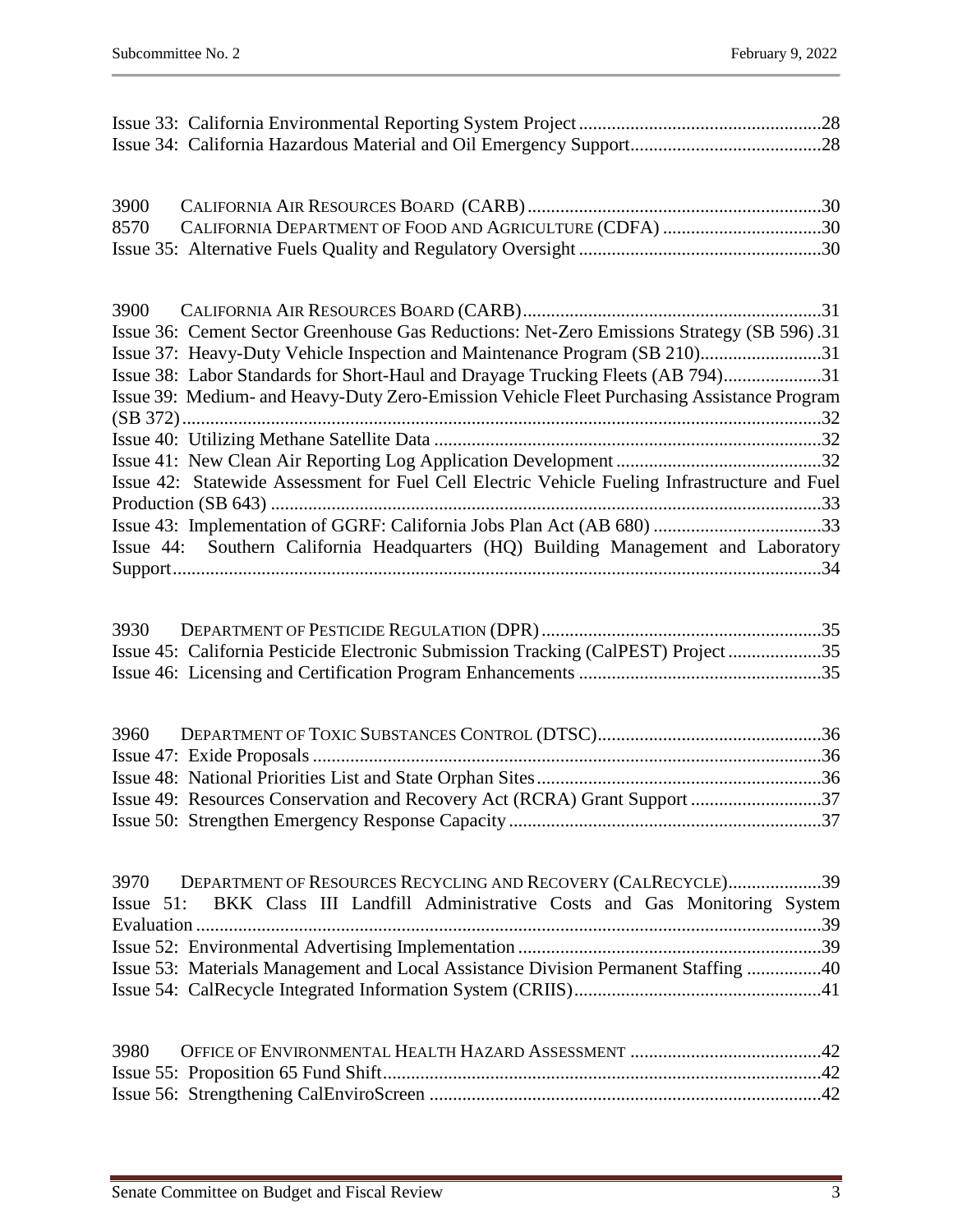# **DISCUSSION**

| 3480 |                                                         |  |
|------|---------------------------------------------------------|--|
| 3600 |                                                         |  |
| 3860 |                                                         |  |
| 3940 |                                                         |  |
| 8570 | CALIFORNIA DEPARTMENT OF FOOD AND AGRICULTURE (CDFA) 44 |  |
|      |                                                         |  |
|      |                                                         |  |
|      |                                                         |  |
|      |                                                         |  |
|      |                                                         |  |
|      |                                                         |  |
|      |                                                         |  |
|      |                                                         |  |
| 3940 |                                                         |  |
|      |                                                         |  |

*Pursuant to the Americans with Disabilities Act, individuals who, because of a disability, need special assistance to attend or participate in a Senate Committee hearing, or in connection with other Senate services, may request assistance at the Senate Rules Committee, 1020 N Street, Suite 255 or by calling (916) 651-1505. Requests should be made one week in advance whenever possible.*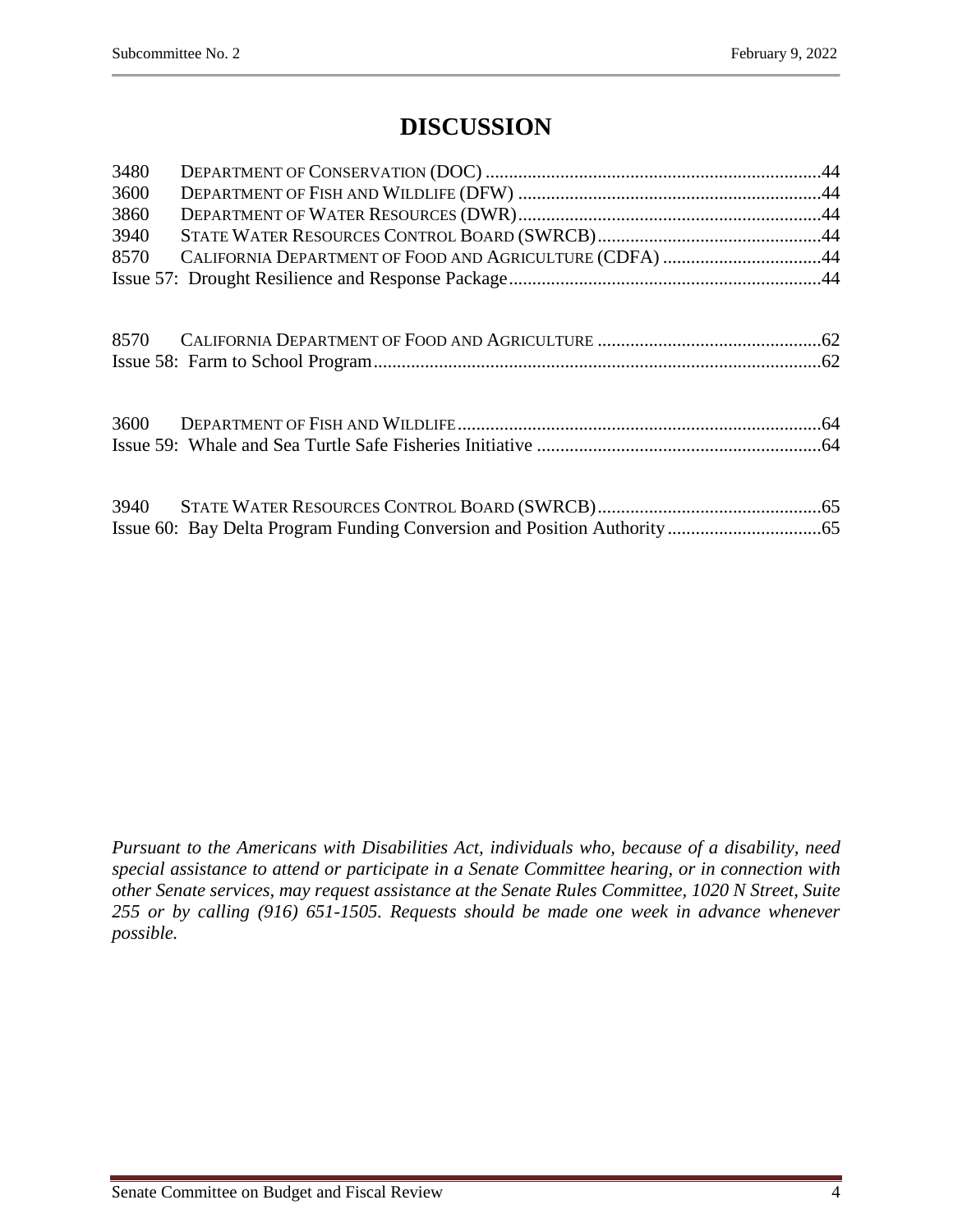# **VOTE-ONLY Part I**

# <span id="page-4-0"></span>**3600 DEPARTMENT OF FISH AND WILDLIFE (DFW)**

#### <span id="page-4-1"></span>**Issue 1: Automated License Data System 365-Day License and Electronic Display Implementation (AB 817)**

**Governor's Proposal.** The Governor's budget requests one-time funding of \$810,000 General Fund in 2022-23, with an extended encumbrance period through June 30, 2024, to support the implementation of AB 817 (Wood), Chapter 607, Statutes of 2021.

AB 817 authorizes the Director of DFW to establish new annual resident and nonresident sport fishing licenses for 12 consecutive months. The bill authorizes DFW to enable the electronic display of licenses, validations, report cards, and other fishing entitlements. AB 817 also allows any resident of California who is 65 or older and receives Supplemental Security Income or Cash Assistance Payments for Immigrants to qualify for a reduced fee sport fishing license.

# **Staff Recommendation. Approve as budgeted.**

# <span id="page-4-2"></span>**Issue 2: Biodiversity Resilience Package — Reversion and Ongoing Appropriation**

**Governor's Proposal.** The Governor's budget requests an amendment to the 2021-22 Biodiversity Resilience Package to revert \$48 million General Fund of the \$64.6 million that was originally approved (\$59.6 million General Fund and \$5 million Environmental License Plate Fund (ELPF)). The amendment would also provide DFW with \$12 million in ongoing General Fund beginning FY 2022-23 to support the 39.0 permanent positions that were originally authorized in the FY 2021-22 Biodiversity Resilience Package.

This proposal is intended to provide DFW with ongoing resources to help address its most under resourced service areas identified on the SBB Final Report. The proposed amendment will provide ongoing funding for the permanent positions that were originally approved in the 2021-22 Biodiversity Resilience Package. In 2021-22, DFW will revert \$48 million General Fund of the \$64.6 million that was originally approved to be spent over five years, leaving \$12 million General Fund and \$5 million ELPF to support the approved positions and one-time actions in FY 2021-22. The amendment would then provide DFW with \$12 million ongoing General Fund that would support the authorized permanent positions.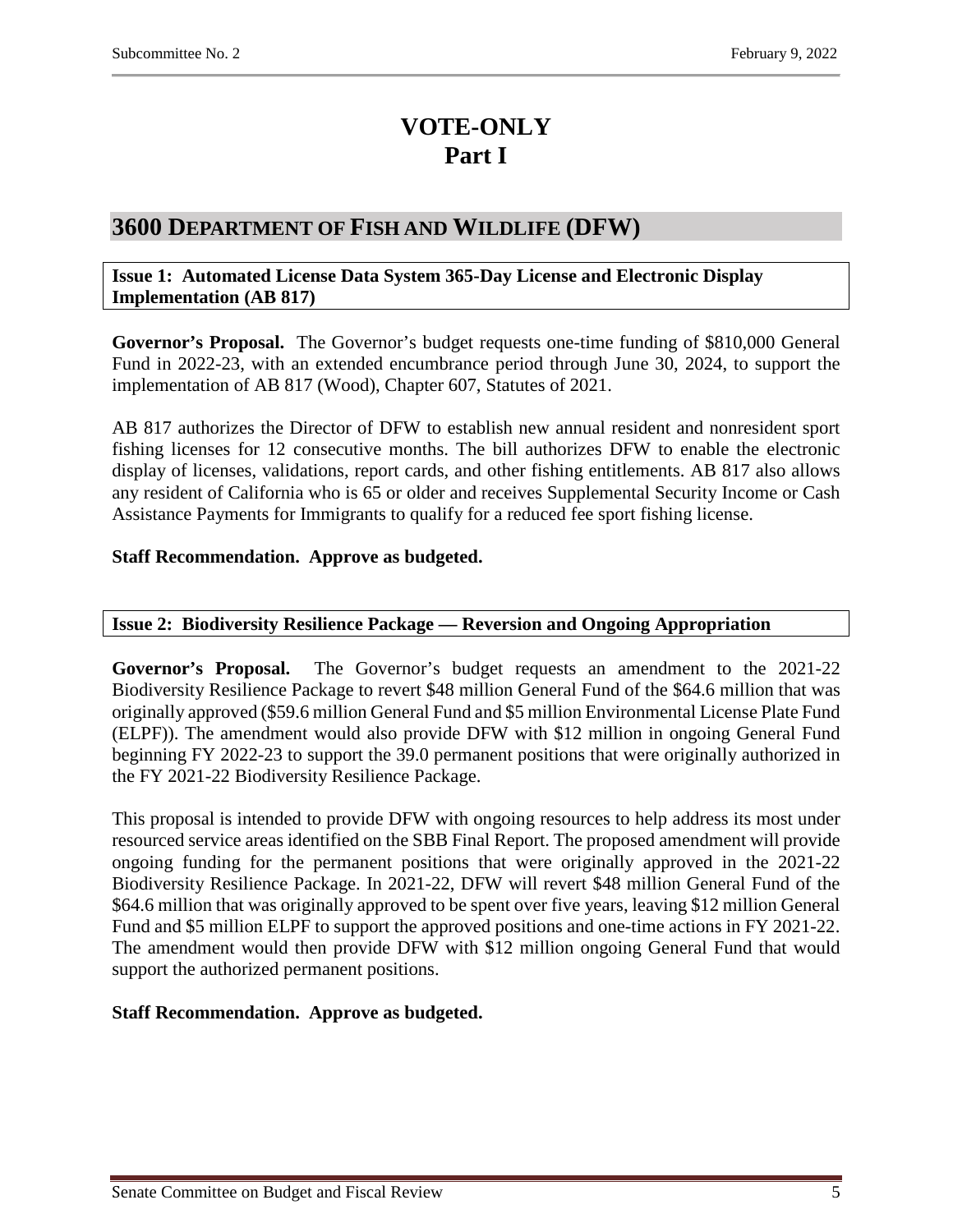# <span id="page-5-0"></span>**Issue 3: Cannabis Licensure, Safety, and Quality Assurance (AB 141)**

**Governor's Proposal.** The Governor's budget requests \$1.3 million in 2022-23, \$1.2 million in 2023-24, and \$1.2 million in FY 2024-25 from the Cannabis Tax Fund, Allocation 1, to implement AB 141 (Committee on Budget), Chapter 70, Statutes of 2021.

The funds requested are consistent with the Cannabis Tax Fund, Allocation 1, to continue the coordination and support required with the Department of Cannabis Control (DCC) for provisional cultivation licenses, as specified in the AB 141 updates to Business and Professions Code (BPC) Section 26050.2, and the appropriation provided to DFW pursuant to the Revenue and Taxation Code Section 34019(a)(3).

**Background.** AB 141 provides authorization to DCC to issue new provisional licenses for commercial cannabis activity until June 30, 2022, prohibits DCC from renewing a provisional license after January 1, 2025, and provides that no provisional license shall be effective after January 1, 2026. Additionally, applicants for new and renewed provisional licenses must meet certain requirements related to Fish and Game Code Section 1602 to obtain a new or renewed provisional license,. A Lake and Streambed Alteration Notification (Notification) or selfcertification application must be submitted to DFW to receive the required documentation.

DFW anticipates significant new workload under AB 141 to process cultivation related Notifications and self-certifications, track, query and report on provisional licensee's Notification status, follow up with applicants and provide education and outreach, prepare correspondence for non-responsive applicants, conduct site visits to verify Notifications/self- certification project descriptions and proposed feasible measures to reduce impacts on the environment, and conduct compliance inspections to determine all measures in draft/final Lake and Streambed Alteration Agreements are implemented correctly. This proposal is intended to address this increased workload with limited term staff.

# **Staff Recommendation. Approve as budgeted**

# <span id="page-5-1"></span>**Issue 4: Commercial Fishing Inspection: Crab Traps (SB 80)**

**Governor's Proposal.** The Governor's budget requests three permanent positions and \$573,000 General Fund ongoing to address the workload associated with the implementation of SB 80 (McGuire), Chapter 757, Statutes of 2021. SB 80 authorizes DFW to develop and implement an evisceration program for the commercial Dungeness and rock crab fisheries, to expand biotoxin sampling in California fisheries, and to establish a consistent statewide presoak period for Dungeness crab gear.

**Background.** SB 80 institutes numerous changes to the commercial Dungeness and rock crab fisheries, including the establishment of eviscerated crab fisheries among other provisions. SB 80 alleviates some of the uncertainty in the opening dates of the commercial Dungeness and rock crab fisheries by providing an alternative to closures or delays when domoic acid levels are above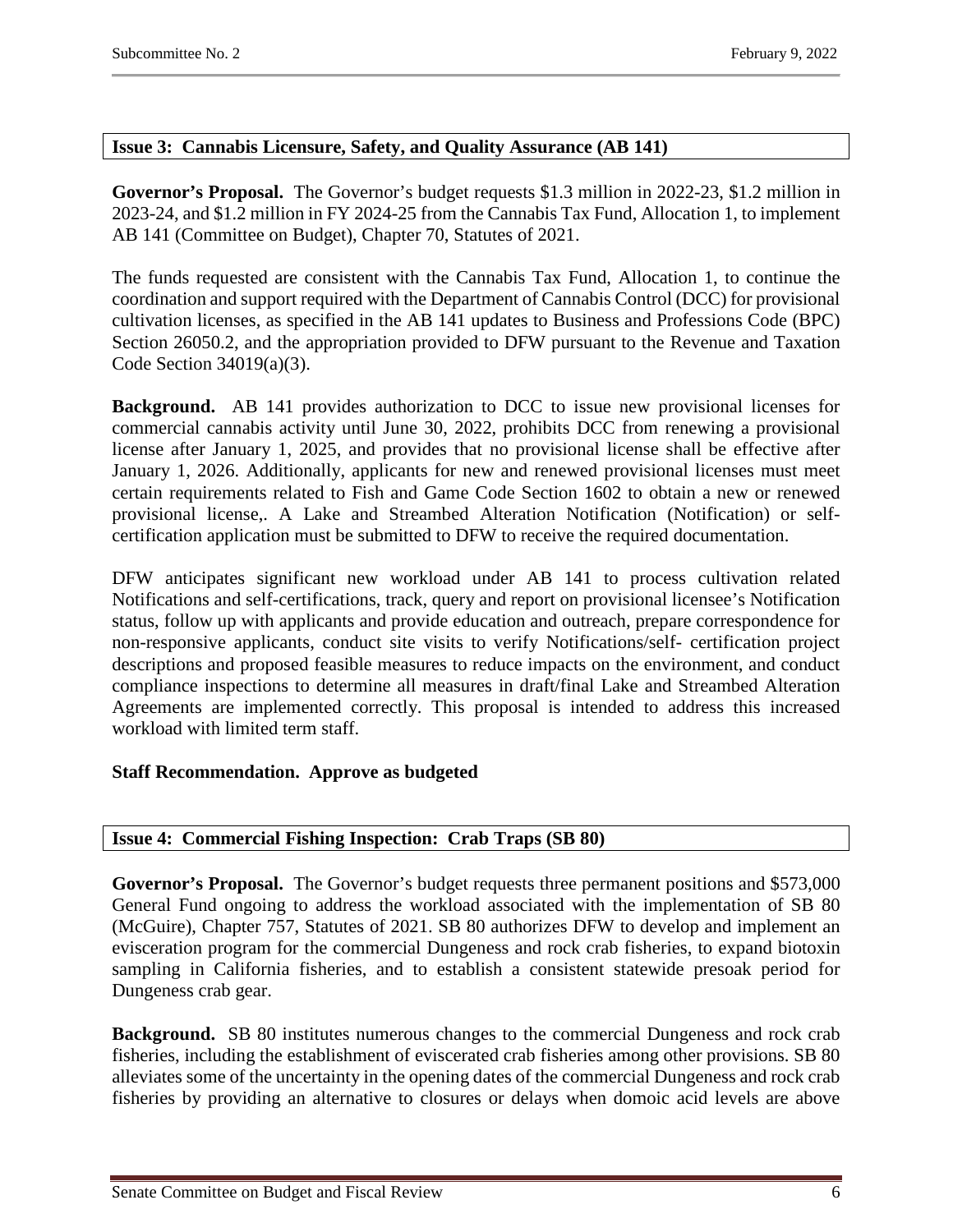allowable limits.

Under existing law, Fish and Game Code Section 5523 authorizes the Director of Fish and Wildlife to close or otherwise restrict the take of species in state waters to reduce the human health risk upon a recommendation from the Office of Environmental Health Hazard Assessment in consultation with the California Department of Public Health (CDPH). This process relies on the unique roles of each State department and requires close coordination to close and re-open areas due to public health concerns.

Each year, prior to the opening of the commercial Dungeness crab season, DFW staff coordinate with CDPH to collect samples in the commercial Dungeness crab fishery prior to the fishery opening to determine if they contain unhealthy levels of domoic acid, ensuring that it is safe for consumption. DFW staff are tasked with soliciting volunteer fishermen to collect samples and coordinating transport of samples to the CDPH testing facility. For other key invertebrate fisheries such as lobster and rock crab, samples have been collected opportunistically and sporadically from volunteer fishermen. This results in an incomplete understanding of the extent of domoic acid in these fisheries across locations and through time.

Domoic acid has become more prevalent in the commercial Dungeness crab and rock crab fisheries in recent years, prompting fishery closures and delays. During the 2015-2016 fishing season, a persistent domoic acid bloom caused by an unprecedented large marine heat wave, severely curtailed the length of the Dungeness crab fishing season in the central and northern management areas by approximately 58 and 72 percent, respectively. The 2015-2016 Dungeness and rock crab fisheries were subsequently declared a federal fishery disaster due to the significant economic losses resulting from the protracted closures due to domoic acid. The delay in the 2015-2016 fishing season also likely contributed to the large increase in number of entangled endangered humpback whales that season.

SB 80 establishes the legislative authority for DFW to adopt regulations governing take of Dungeness and rock crab in areas subject to evisceration requirements by CDPH. An evisceration program allows commercial Dungeness crab and rock crab fisheries to catch, land and sell crab that have been eviscerated (intestinal tract removed prior to cooking) under certain circumstances. A key component of any evisceration program is knowing when and where a vessel fishes to definitively safeguard that crab landed are either from an area under an evisceration order or not. This information can be easily obtained by requiring vessels to carry an electronic device that transmits the vessel's location at a regular frequency. Starting in late 2023, the commercial Dungeness crab fleet will be required to have an electronic tracking device onboard during fishing activities. No equivalent monitoring requirement currently exists for other commercial invertebrate fisheries.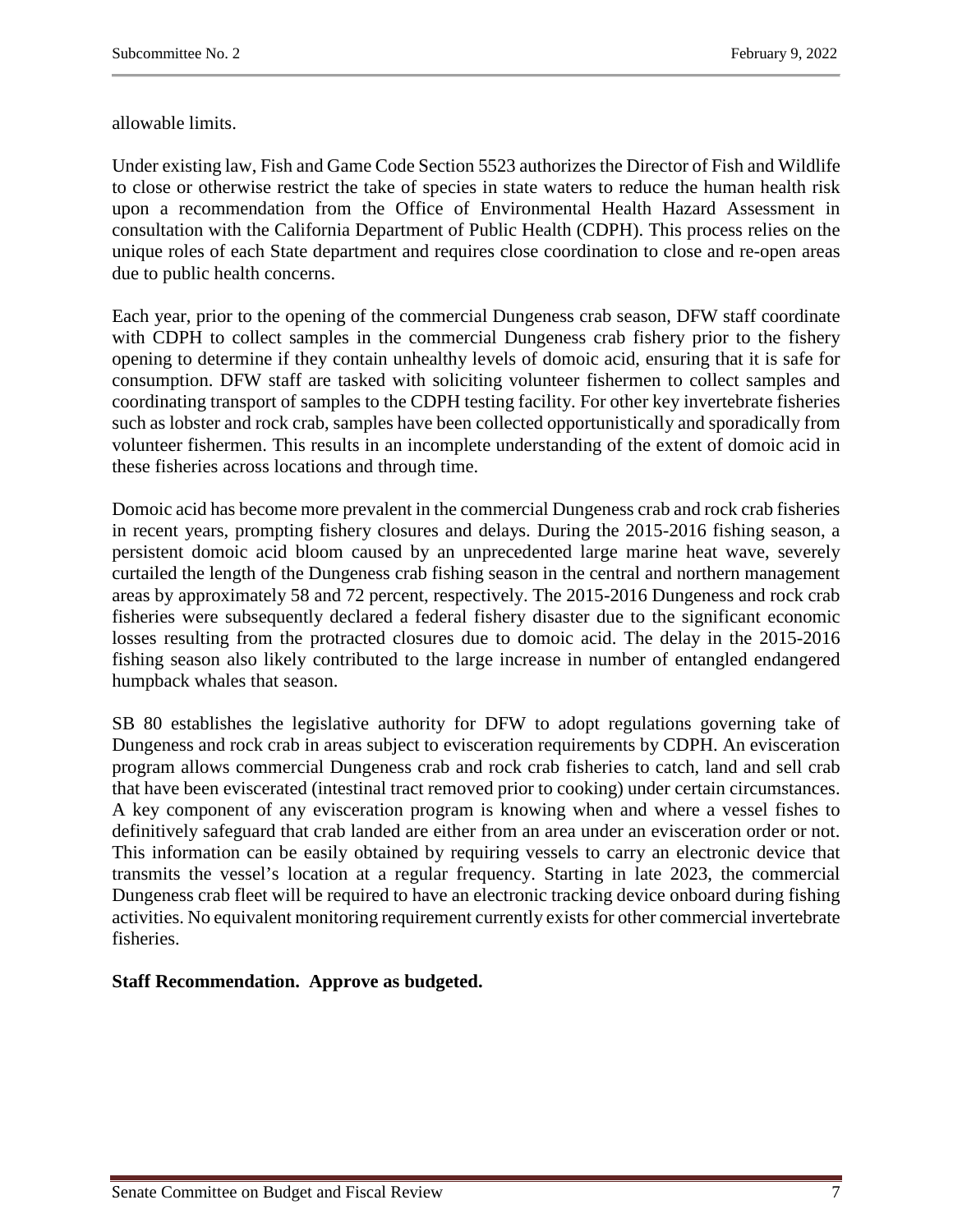# <span id="page-7-0"></span>**Issue 5: Implementation of Nesting Bird Habitat Incentive Program (AB 614)**

**Governor's Proposal.** The Governor's budget requests one permanent position and \$699,000 in 2022-23, and \$1.2 million ongoing from the newly established Nesting Bird Habitat Incentive Program Account, Fish and Game Preservation Fund to address the workload associated with the implementation of AB 614 (Aguiar-Curry), Chapter 521, Statutes of 2021.

AB 614 provides support to the Nesting Bird Habitat Incentive Program (NBHIP) as outlined in Fish and Game Code Section 3480. Implementation of this program supports the reversal of the long-term decline of many bird and pollinator species that rely on upland habitat in the Central Valley of California.

**Background.** AB 614 provides funding for the NBHIP by adding an additional cost of \$10 to both upland game bird and California duck validations. Funds generated from the increased fees will be deposited into a newly established Nesting Bird Habitat Incentive Program Account, Fish and Game Preservation Fund and will subsequently be used to implement the NBHIP. The NBHIP is primarily intended to reverse long-term trends for many upland nesting bird species that are now at all-time low population levels and increase habitat abundance and quality for pollinators (many of which are also at all-time low population levels). The NBHIP aims to increase the amount of nesting habitat in California by incentivizing the establishment of upland nesting cover and pollinator habitat on private and public lands and incentivizing the delay of harvest on wildlifefriendly agricultural crops such as winter wheat.

# **Staff Recommendation. Approve as budgeted.**

# <span id="page-7-1"></span>**Issue 6: Modernization of Aging Vessel Fleet**

**Governor's Proposal.** The Governor's budget requests one-time funding of \$1.9 million General Fund in 2022-23, with an extended encumbrance period through June 30, 2024, and an extended liquidation period through June 30, 2027, to replace an aging vessel fleet and to modernize equipment needed to assess the effects of climate change on California's unique biodiversity. These investments are intended to allow increased access to additional types of aquatic habitat and decrease long-term reliance on state funding to repair aged vessels. With 12 of DFW's monitoring vessels likely to be retired by 2024, DFW is targeting specific vessel functionality that will enable the department to replace those aged vessels with the following five vessels:

- \$1.03 million for a Class III 42' research vessel for trawling in rougher Bay waters.
- \$496k for a Class II 32' research vessel for trawling-based surveys.
- \$256k for two Class I 24' landing crafts for beach seining in restored habitats or shallower waters, and gill netting of sport fish.
- \$146k for a Class I 23' chase boat with a movable gantry that could also be used as an alternate trawling vessel.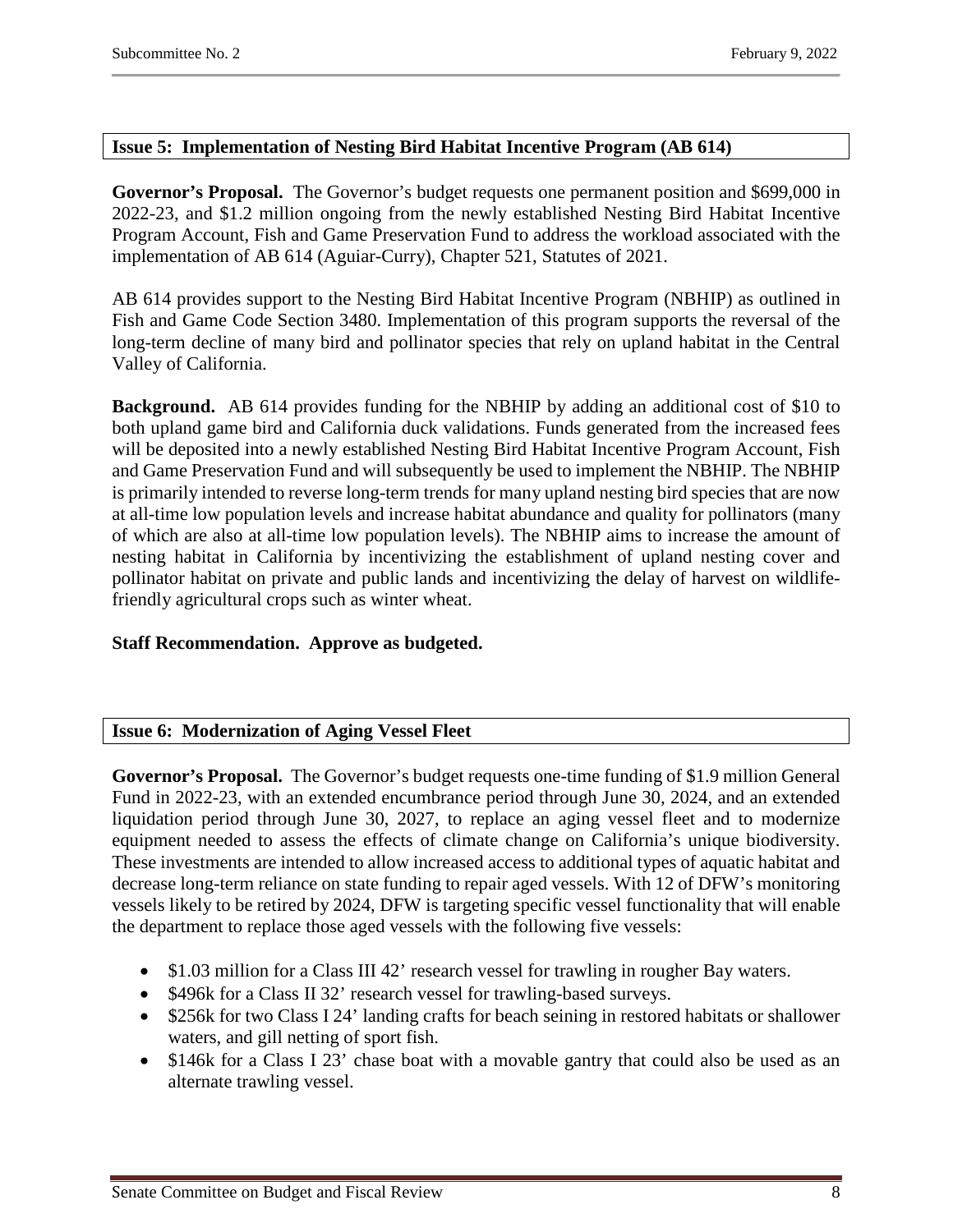These vessels would allow staff more days on the water, creating a force multiplier by providing more available days for surveys and diversifying the habitats accessible to monitoring. Use of these vessels will rectify gaps in needed species monitoring efforts, create efficiencies, bridge programs within the department, and foster cooperation and collaboration.

**Background.** Continual monitoring of aquatic life and habitat has long been foundational to DFW's mission. The timely acquisition of this ecological information is necessary to make decisions and actions to support ecosystem health and fisheries management. Monitoring species populations helps identify declines and impacts to species, and monitoring habitat helps identify where and how much suitable habitat is available.

DFW's monitoring vessels are aging and the need for repairs has caused interruptions to monitoring due to a lack of resiliency within the fleet. The age of these vessels ranges from 8 to 38 years, with most of them purchased in the 1990's. Much of DFW's diverse aquatic monitoring is performed in a dynamic environment, and with age, vessel performance has become less predictable. More frequently, malfunctioning equipment reduces the number of days staff can be on the water, resulting in decreased productivity. Additionally, these unpredictable malfunctions can be safety issues, stranding or putting staff at greater risk of injury. Distant locations and differing vessel specification needs make frequent sharing within the department impractical.

The expected service of work for research vessels is typically 25 years, and DFW has provided upkeep that has allowed vessels to be in service well beyond the typical lifespan. DFW recently retired four vessels, seven more are scheduled to exceed their service life by 2024, and at least one other vessel is in frequent need of repairs. A one-time investment to rejuvenate DFW's older vessels will ensure a reliable fleet to monitor aquatic life and habitat. New vessels will create fiscal efficiencies by reducing substantial and ongoing maintenance costs of older vessels.

# **Staff Recommendation. Approve as budgeted.**

# <span id="page-8-0"></span>**Issue 7: Reimbursement and Federal Trust Fund Permanent Position Authority**

**Governor's Proposal.** The Governor's budget requests 10 positions (permanent position authority only) ongoing to replace the temporary positions used to complete work historically funded by long-term reimbursement agreements or federal grants. These positions are fully funded by reimbursement agreements and federal grants and are expected to remain fully funded by those funds.

**Background.** DFW has long-term agreements with several state and federal entities which include the funding of staff. Unfortunately, without permanent position authority, the DFW is losing valuable, knowledgeable staff every two years. These agreements are with entities such as the US Fish and Wildlife Service, US Bureau of Reclamation, DWR, Santa Clara Valley Water, High Speed Rail Authority, Tejon Ranch Corporation, California Department of Transportation, and the Sites Reservoir Project. Eliminating the staff turnover of temporary help positions would allow DFW to complete activities and objectives of reimbursement agreements and federal grants more effectively and efficiently.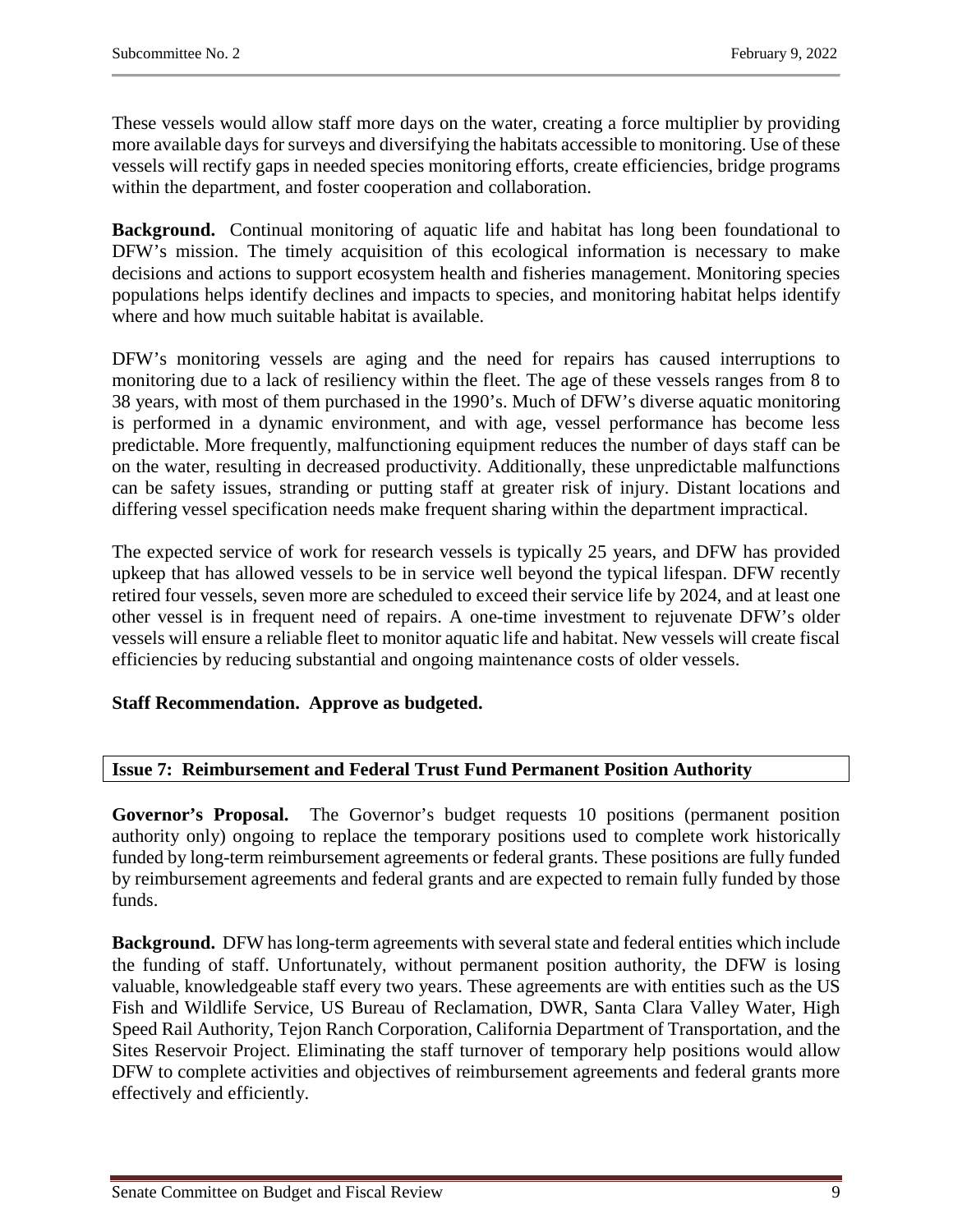# **Staff Recommendation. Approve as budgeted.**

#### <span id="page-9-0"></span>**Issue 8: Wildlife Connectivity Actions: Compensatory Mitigation Credits (SB 790)**

**Governor's Proposal.** The Governor's budget requests three permanent positions and \$717,000 General Fund 2022-23, and two additional permanent positions and \$1.1 million in 2023-24 and ongoing to address the workload associated with the implementation of SB 790 (Stern and Cortese), Chapter 738, Statutes of 2021.

SB 790 authorizes DFW to approve compensatory mitigation credits for certain wildlife connectivity actions that measurably improve habitat connectivity or wildlife migration, such as adding an overpass or underpass for a roadway.

**Background.** SB 790 adds new provisions to the Fish and Game Code to clarify DFW's authority to use Conservation and Mitigation Banking and Regional Conservation Investment Strategies to provide advance mitigation credits for projects that improve habitat connectivity and migration. Advance mitigation is a science-based approach to identify mitigation opportunities. By considering mitigation development early in the planning process, prior to design and permitting phases, project proponents can identify higher-quality mitigation opportunities that support species and habitat needs on a regional and landscape scale, result in higher ecological function, and help reduce project approval and permitting timelines. Historically, these programs have not been used to create credits for projects that improve habitat connectivity, but this bill clarifies that they could do so under the current statutory schemes. This change will support public and private entities in developing such projects and improving wildlife connectivity throughout the state.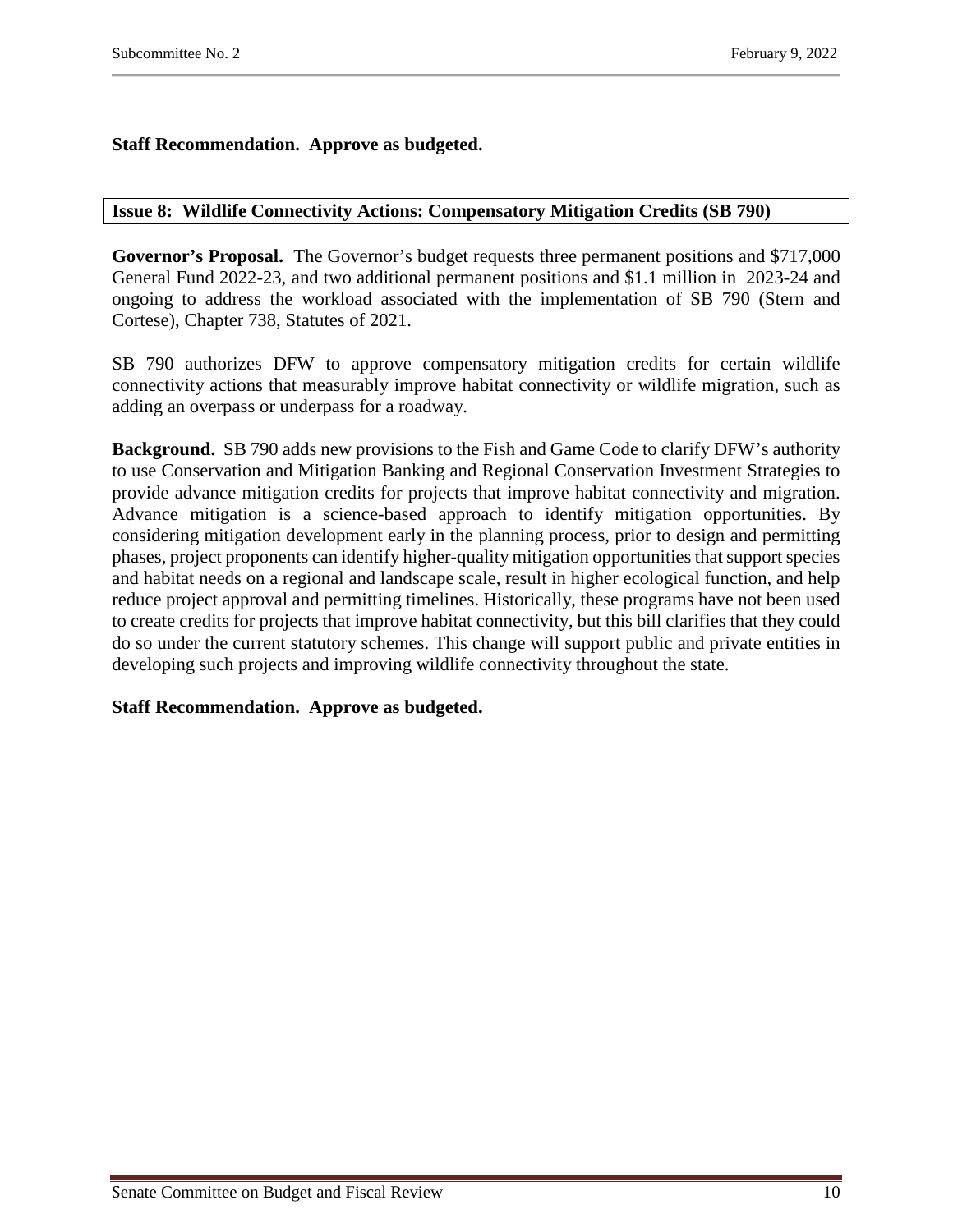# <span id="page-10-1"></span><span id="page-10-0"></span>**3600 DEPARTMENT OF FISH AND WILDLIFE (DFW) 3640 WILDLIFE CONSERVATION BOARD (WCB)**

# <span id="page-10-2"></span>**Issue 9: Wildlife Conservation Board Accounting**

**Governor's Proposal.** The Governor's budget requests four permanent positions and \$741,000 in Reimbursement authority in 2022-23, and \$697,000 ongoing to expand existing staff resources, which provide contracted accounting services for WCB. WCB will utilize various continuously appropriated bond funds to cover the cost of the contracted positions.

**Background.** WCB currently contracts with DFW for Accounting Services. WCB reimburses the department for accounting services, which is currently provided by three Associate Accounting Analyst positions. The positions perform professional accounting duties and fiscal activities to establish and maintain accounting records pertaining to WCB's various bond and state funds. A full range of accounting support services are completed for WCB's various funding sources, including but not limited to maintaining the general ledger accounts, auditing, and processing claim schedules, preparing and transmitting year-end financial statements, expenditure and encumbrance reporting, and associated bond-funded accounting activities.

DFW has identified added complexities due to the implementation of FI\$Cal. These added complexities have created a need for additional staff resources within the department. Since the implementation of FI\$Cal, DFW has struggled to maintain its current accounting tasks, thus causing significant delays in meeting control agency deadlines for WCB and DFW. In addition, there are recent policy changes that require WCB to now have their own checking account, which necessitates the department to separate the bank and office revolving fund reconciliations for WCB and monitor the separate checking account. WCB's current contract does not fund any accounting services management staff, accounts payable, accounts receivable, or cashiering staff. The department must also ensure the appropriate level of separation of duties is in place for the various accounting services. Therefore, these services are being absorbed by existing department staff that are not currently funded under the existing WCB contract.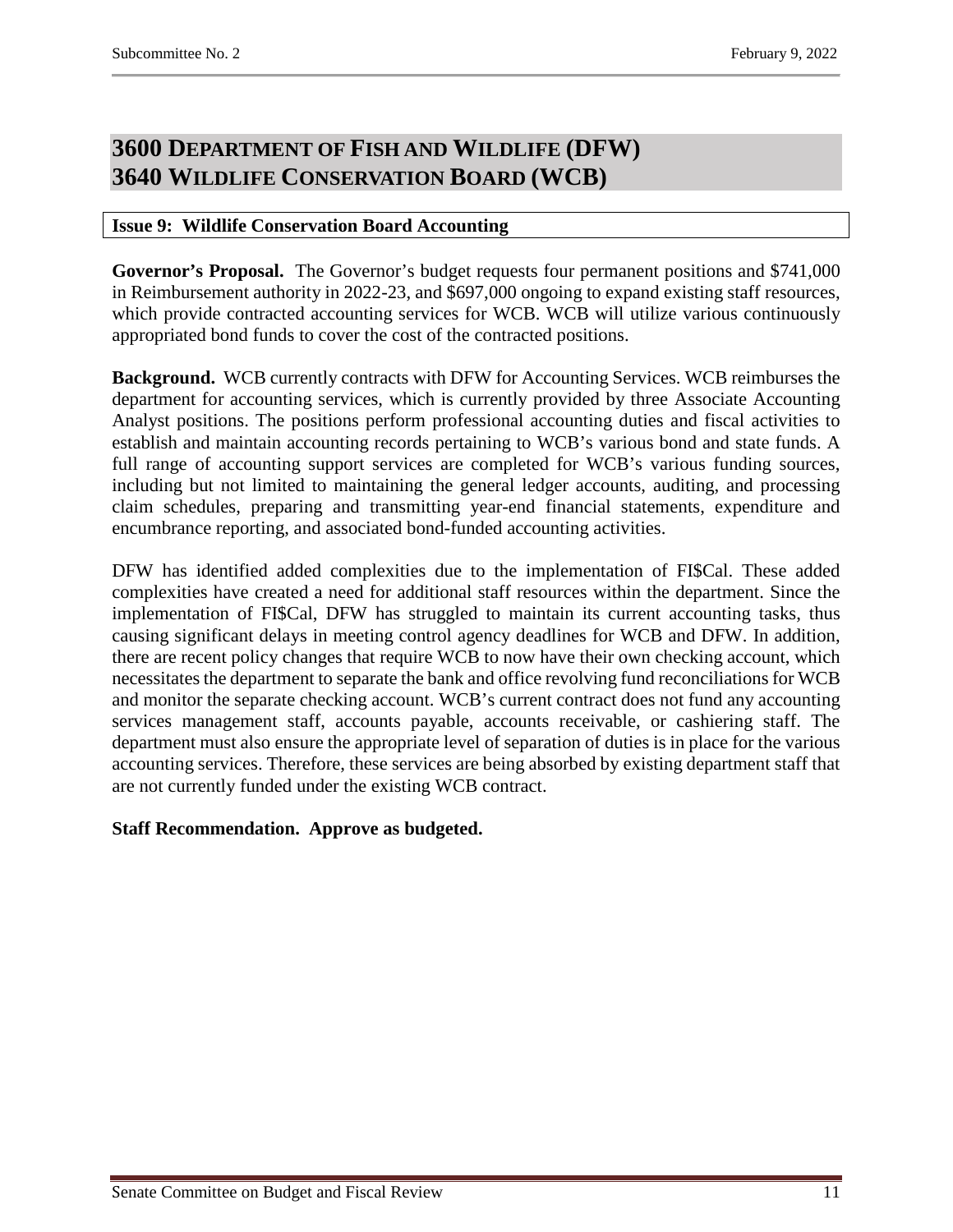# <span id="page-11-0"></span>**3860 DEPARTMENT OF WATER RESOURCES (DWR)**

# <span id="page-11-1"></span>**Issue 10: Advancing Essential Open Data for Transparency and Water Resilience (AB 1755)**

**Governor's Proposal.** The Governor's budget requests \$750,000 per year from the Environmental License Plate Fund (ELPF) for three years, beginning fiscal year (FY) 2022-23, for the California Water Data Consortium (CWDC). The funding would be administered by DWR to support CWDC efforts to assist DWR in advancing open and transparent water data to address California's most pressing water management challenges. DWR also requests an additional \$1.1 million ELPF per year, beginning FY 2023-24 and ongoing, to address critical open water data needs and expectations, including DWR's necessary collaboration with the California Water Data Consortium (CWDC).

**Background.** Assembly Bill 1755 (AB 1755), the Open and Transparent Water Data Act passed in 2016, acknowledges the tremendous potential of California's water data. It requires the California Department of Water Resources (DWR), in consultation with the State Water Resources Control Board (Water Board), the California Department of Fish and Wildlife (CDFW), and the California Water Quality Monitoring Council (CWQMC), to create, operate, and maintain an integrated water data platform for open, accessible data. Scientific analyses, sound water resource management decisions, and climate resiliency, as addressed in the Water Resilience Portfolio, depend upon open water data. Expanding statutory references to open data, for example CWC §144(e)(6) and §10609.15(c), increasingly call upon open data and reinforce its importance.

The CWDC was founded in 2019 as supported by Secretary for Natural Resources, Wade Crowfoot, and Secretary for Environmental Protection, Jared Blumenfeld, and the State's AB 1755 Partner Agency Team. The CWDC is an independent, non-profit organization that supports datainformed water management decisions in California in the face of climate change and other pressures on water resources. The CWDC assists the State's efforts to implement AB 1755 by providing an independent forum for ongoing collaboration and sustained engagement among state agencies, water agencies, industry, NGOs, tribes, academia, and others. Through its work, the CWDC aims to increase access to high quality, comprehensive, and interoperable data for a more resilient water future for every Californian.

Consistent program resources do not exist to maintain DWR's progress in implementing AB1755 and achieving statutory compliance. Consistent program resources also do not exist to support the essential efforts of the CWDC that help DWR and the State advance open water data.

# <span id="page-11-2"></span>**Issue 11: Central Valley Flood Management and Ecosystem Conservation**

**Governor's Proposal.** The Governor's budget requests \$28.5 million in General Funds for the fiscal year 2022-23 for the following multiple high-priority flood and multi-benefit activities: 1) position authority for six positions to perform flood operation and maintenance activities, 2) \$1 million to complete and close-out the 2022 Central Valley Flood Protection Plan, 3) \$27.5 million to create an endowment for long-term maintenance of a habitat mitigation site in the expanded Yolo Bypass.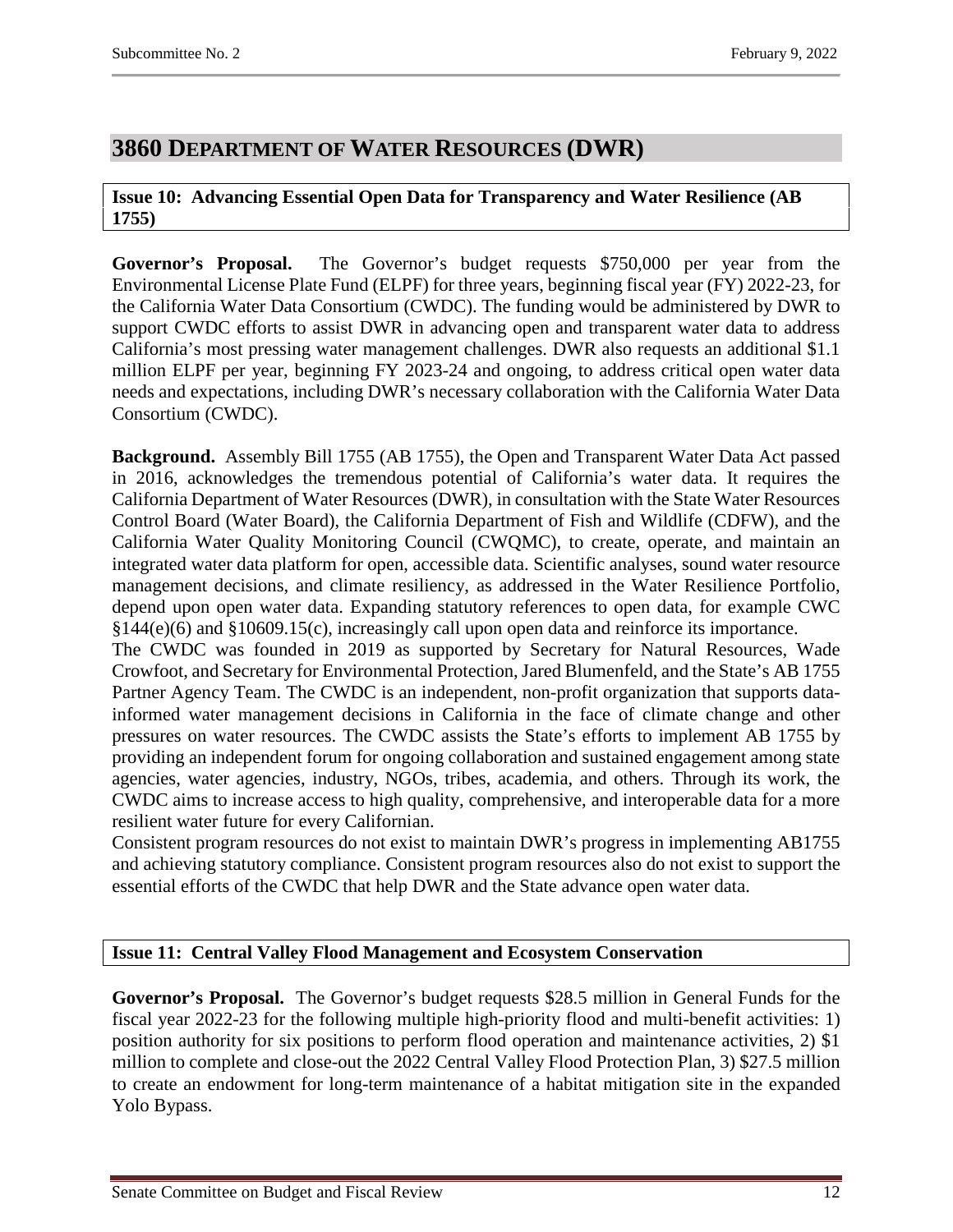**Background.** *Flood Maintenance Program.*The Flood Maintenance Program does not have sufficient resources for operations and maintenance (O&M), repair, replacement, and rehabilitation of features of the State Plan of Flood Control (SPFC) in the Central Valley to complete the work mandated by the California Water Code Sections 8361, 12670 & 12878 et seq. The state has given assurances to the federal government for O&M of SPFC. Completion of the mandated work requires environmental permitting, tribal consultation, data management, projectspecific functions, project management and administration, and performance of O&M, repairs, and rehabilitation. The lack of sufficient resources creates delays for DWR to complete required flood O&M activities and assist locals with SPFC rehabilitation.

*Central Valley Flood Protection Plan.* The Central Valley has among the highest risk of flooding in the state, and that risk is growing with climate change. More than 1 million people, \$60 billion in assets, and critical infrastructure, including water supply for 25 million people, are in floodplains protected by the Central Valley flood system. Despite great progress realized by recent flood system investments, residual flood risk in California's Central Valley remains among the highest in the country. It is estimated that a 100-year event could result in more than \$24 billion in damage. Climate change is likely to bring more intense and frequent floods, thus increasing pressure on a flood control system that was not designed for these conditions. DWR is not adequately funded to fully deliver the expected functions of improving and maintaining the Central Valley flood system, and the gap between flood infrastructure needs in the Central Valley and rates of investment is growing.

The Central Valley Flood Protection Plan (CVFPP), first completed in 2012, is California's strategic blueprint to prioritize and guide the State's investments in flood management in the Central Valley through DWR's flood management programs. The 2017 CVFPP Update identified priority actions for State investment, including: performing required operation and maintenance (O&M) activities for the State Plan of Flood Control (SPFC); implementing systemwide multibenefit flood and ecosystem projects prioritized in the CVFPP; updating the CVFPP; and providing financial assistance to small, disadvantaged communities to address flood risk due to climate change while incorporating natural ecosystem enhancements.

# <span id="page-12-0"></span>**Issue 12: Bryte Chemical Laboratory Environmental Laboratory Accreditation Program (ELAP) Accreditation Support**

**Governor's Proposal.** The Governor's budget requests four permanent/full time (P/FT) positions and \$1 million to be funded by various funds. These positions are essential for Bryte Chemical Laboratory (Bryte) to maintain ELAP, which is required for environmental labs generating data for regulatory decision making.

**Background.** Established in 1988, the California Environmental Laboratory Improvement Act requires laboratories to be accredited by the ELAP Program and enacted new requirements for accreditation on January 1, 2021, following CCR Title 22, Division 4, Chapter 19, Certification of Environmental Laboratories. These new standards require the implementation of a quality management system, which has strict requirements for all aspects of the laboratory. The new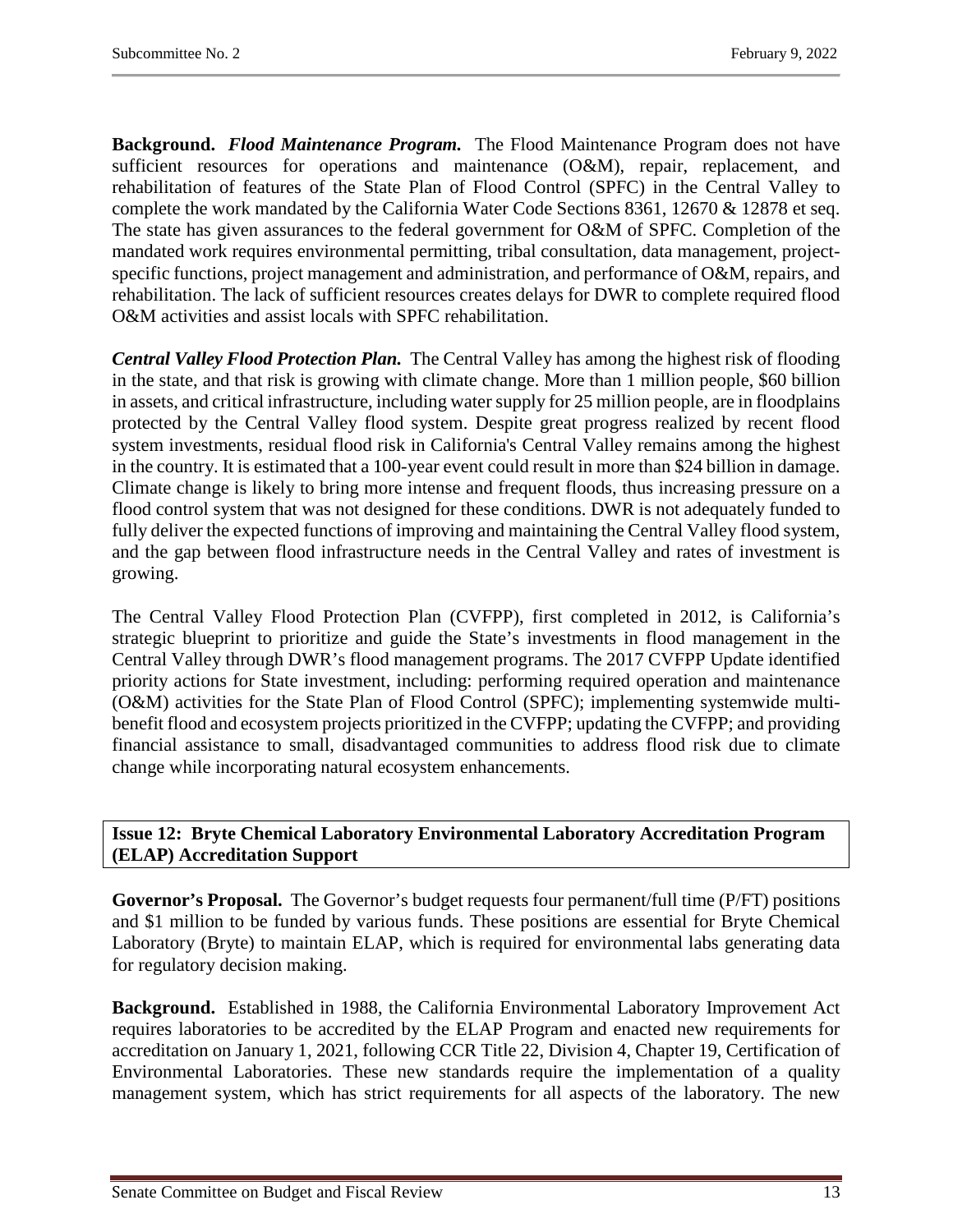requirements include a dedicated Laboratory Quality Assurance Officer (LQAO) and strict method adherence to regulatory methodology that require additional staff.

Established in 1956, Bryte has provided analytical services to DWR for its water quality sampling programs to meet both compliance and research objectives. Bryte does not currently have the staff capability to fulfill ELAP requirements. The lab is currently operating at maximum capacity and cannot absorb additional samples and the required quality assurance/quality control tasks. Furthermore, the sample workload is expected to increase substantially due to the Delta Conveyance Project, monitoring of restored wetland properties, implementation of management actions, additional permit requirements including the Incidental Take Permit, and climate change related extremes, such as drought and floods.

# **Staff Recommendation. Approve as budgeted.**

<span id="page-13-0"></span>**Issue 13: Central Valley Flood Protection Board (CVFPB) — Permitting and Enforcement Branch Support Reimbursable Authority**

**Governor's Proposal.** The Governor's budget proposes an additional three-year limited-term (2022-23,2023-24, 2024-25) reimbursable authority of \$1.089 million annually to complete the contracted project in which will be reimbursed by the Sacramento Area Flood Control Agency (SAFCA).

The CVFPB regulates and manages the State Plan of Flood Control (SPFC) through its regulatory and local assistance programs. This request for continued reimbursable authority is related to the US Army Corps of Engineers (USACE) supplemental funding received in 2018 for the Sacramento area. The USACE received a special supplemental funding package of which \$1.6 billion (approximately 18 times average annual allocation) will be used to complete projects along the heavily populated Sacramento and American Rivers in Sacramento. The continued work of CVFPB staff will allow the state to fulfill its obligation of enforcing encroachments, permitting, and inspecting encroachments upon the SPFC facilities and allow important major construction projects to move forward within the extremely short time limits imposed by Congress for expenditure of the supplemental funds. Completion of these projects will provide Sacramento Metropolitan Area with 200+ year flood protection and concurrently lower the risk of significant loss of life and property due to a catastrophic levee failure.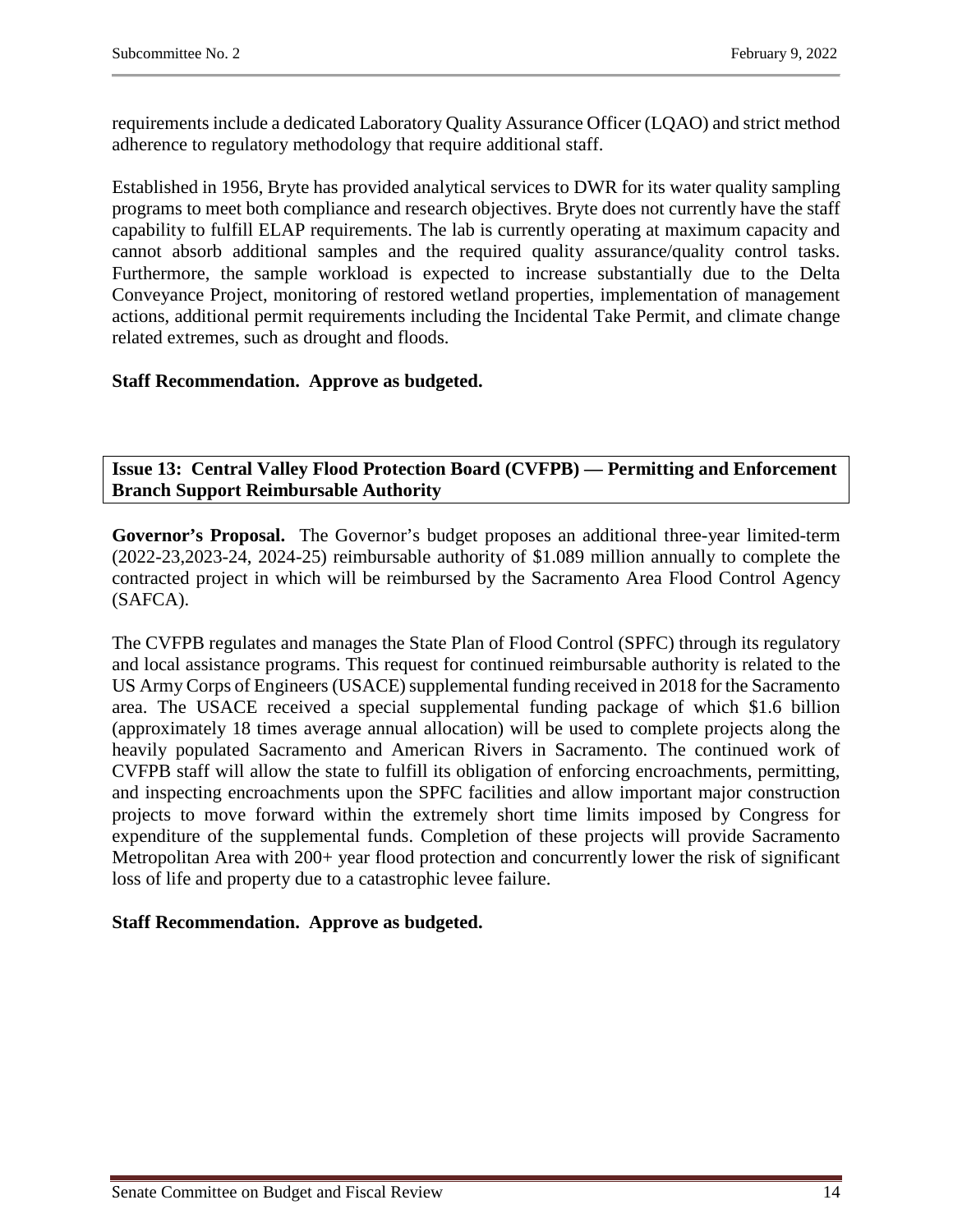# <span id="page-14-0"></span>**Issue 14: CVFPB Electronic Encroachment Application and Permit Process Improvement Program.**

**Governor's Proposal.** The Governor's budget proposes \$500,000 one-time General Fund for 2022-23 to develop and implement an online permit application program including online fee payment, which would reduce overall permit submission and processing time. Improving the CVFPB's permitting processes will reduce unpermitted and non-compliant encroachments resulting in a reduction to the state's liability for the costs associated with damages to federal flood control system from a flood event.

# **Staff Recommendation. Approve as budgeted.**

<span id="page-14-1"></span>**Issue 15: CVFPB: Sacramento and San Joaquin Drainage District Property Maintenance and Cooperative Management of Lands**

**Governor's Proposal.** \$679,000 ongoing baseline General Fund beginning in 2022-23 and one permanent full-time position to manage resource agreements with cities and counties in the Central Valley for abatement of existing hazardous conditions on Sacramento and San Joaquin Drainage District (SSJDD) land within the CVFPB's jurisdiction. The request includes one Sr. Right of Way Agent and funding for assessments and minimal maintenance, consistent with prior actual nuisance orders.

# **Staff Recommendation. Approve as budgeted.**

#### <span id="page-14-2"></span>**Issue 16: Climate Change Adaptation and Equal Access Investment for Statewide Flood Management**

**Governor's Proposal.** The Governor's budget requests \$6.268 million ongoing baseline General Fund starting in 2022-23 and two new permanent full-time positions to provide support to continue the work of the Division of Flood Management (DFM) Hydrology and Flood Operations Branch in the utilization of proven emerging technologies to base operational decisions on during periods of flood and drought. This request continues to support the water priorities identified in the Governor's Water Resilience Portfolio including long-term capacity to anticipate drought and prepare for flood events.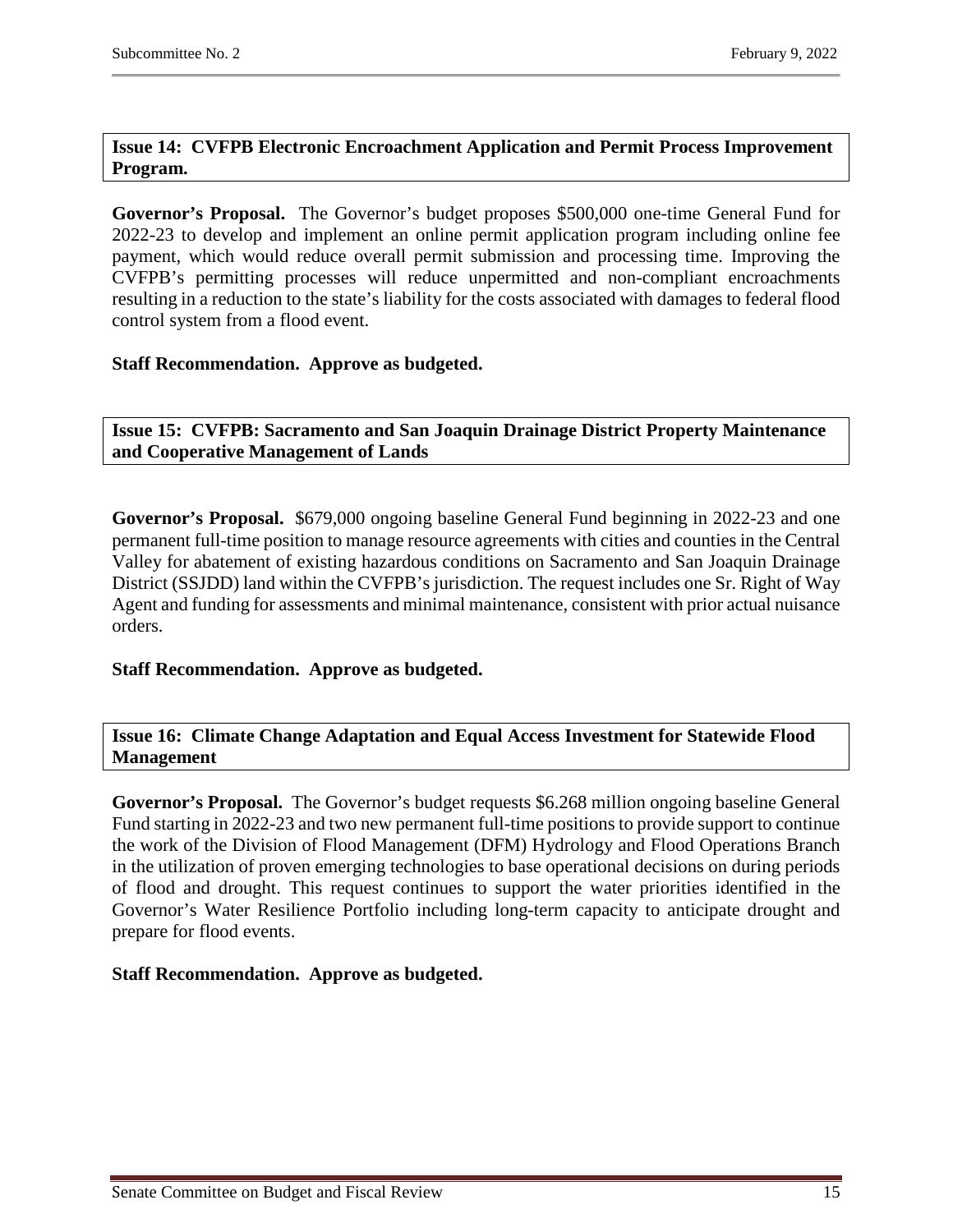#### <span id="page-15-0"></span>**Issue 17: Delta Levee Integrity, Flood Emergency Preparedness, and Climate Resiliency**

Governor's Proposal. The Governor's budget requests \$18.5 million over three years (\$15.5) million in State Operations and \$3 million in Local Assistance) from Proposition 1, Chapter 11, Section 79781(d)) to reduce the state's risk from drought, flooding of the Delta Islands, and water supply, and also increase regional flood emergency response.

The \$15.5 million requested in State Operations funding for the Delta Flood Emergency Preparedness Response and Recovery Program are planned for the following fiscal years:

- $2022 23$ : \$2.5 million
- 2023-24: \$3.5 million
- 2024-25: \$9.5 million

The \$3 million requested in Local Assistance funding for the Delta Flood Emergency Response Grant Program is planned for the fiscal year 2024-25. This funding will provide grant funding to local public agencies within the legal Delta with primary responsibility for flood emergency response and coordination.

Funds from this request will support the efforts of DWR to do the following:

- Manage local assistance grants for flood emergency response; procure regional stockpiles of flood fight materials; develop emergency response tools; support the development of an interagency Delta Flood Emergency Response and Recovery Framework Plan (as required under Water Code 12994.5); conduct interagency Delta-wide exercises to improve communication, coordination, and flood emergency response capabilities; provide grants to local agencies to improve their ability to prepare for and respond to flood events in the Delta; and maintain the operational readiness of existing state-of-the-art DWR Emergency Materials Transfer Facilities in the Delta that support local and state flood emergency response.
- Continue critical maintenance, rehabilitation, repair, and improvement of levees in the Delta.
- Develop mandated habitat mitigation and enhancement work to support the levee improvements.
- Carry out objectives embodied in the DWR "O&M Needs Assessment for Habitat Lands" report. DWR has purchased thousands of acres of land in the Delta to meet various statutory and water supply reliability requirements. Funds for maintenance and security are not keeping up with needs. In the past few years, deferred maintenance costs have increased. Funds will be used to address critical maintenance needs on state-owned lands and lands where DWR has a statutory responsibility for maintenance.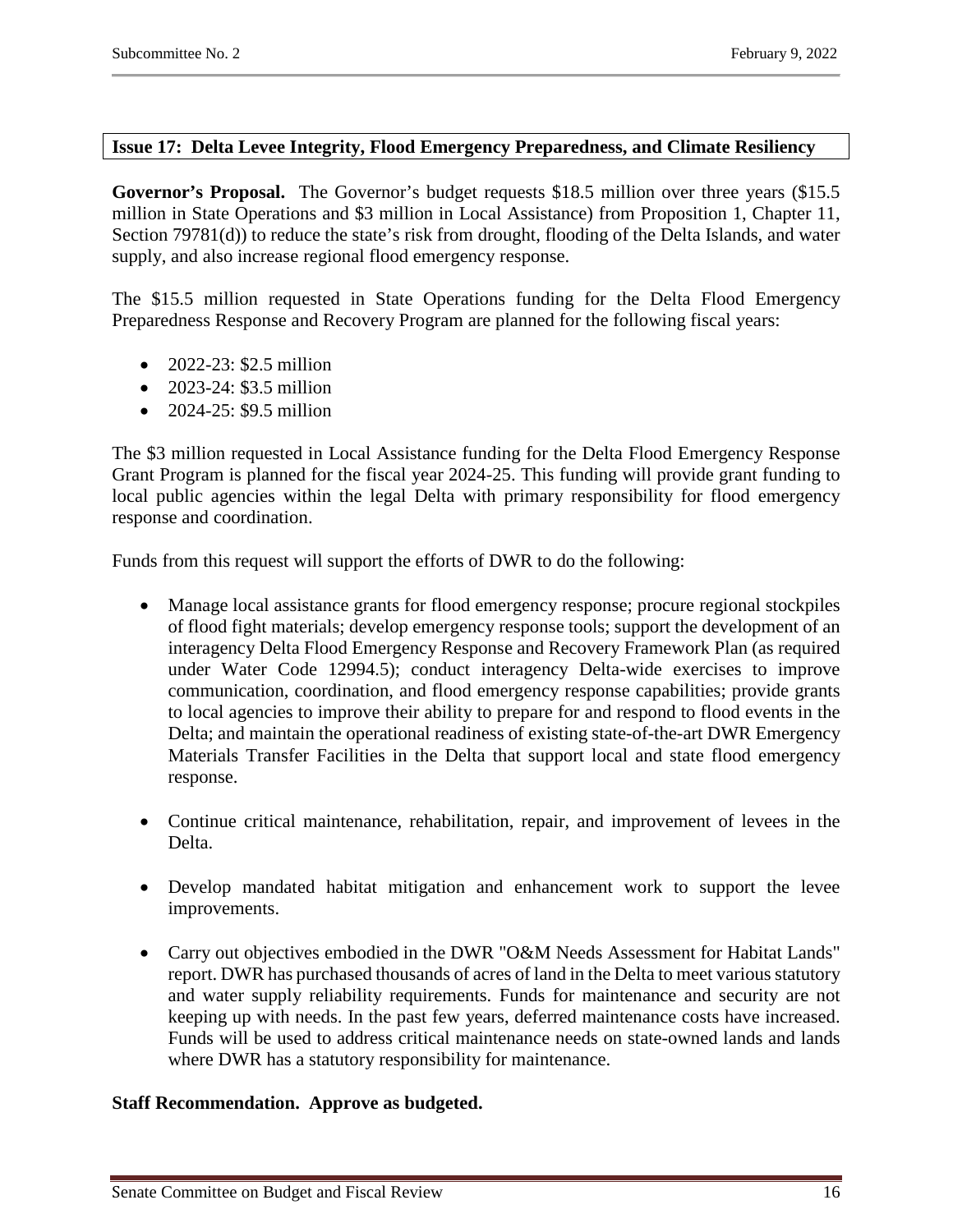# <span id="page-16-0"></span>**Issue 18: Office of Workforce Equality Staffing**

**Governor's Proposal.** The Governor's budget requests \$236,000 ongoing across various funding sources and two permanent full-time positions to support equal employment opportunity investigation timelines and implement new training and program requirements.

**Background.** The equal employment opportunity program (EEO) is a centralized program with oversight of EEO policy implementation and administration across all DWR locations, including performance of EEO (discrimination and sexual harassment) investigations. EEO staff perform complaint triage for DWR via a complaint intake process, administer EEO training to all DWR staff, and oversee mandated EEO programs including upward mobility, Limited Examination and Appointments Program (LEAP), workforce analysis, EEO Counselors, and Disability Advisory Committee. Although overall DWR staff has increased over the years, EEO staffing levels have remained steady. The absence of an EEO staff increase commensurate with the staffing increases department-wide coupled with additional responsibilities in the office mandate by both statutory changes and the addition of diversity, equity, and inclusion priorities has led to longer timeframes to complete workload and limited DWR's ability to provide training beyond what is minimally required.

# **Staff Recommendation. Approve as budgeted.**

# <span id="page-16-1"></span>**Issue 19: Riverine Stewardship Restoration Activities (Proposition 13)**

**Governor's Proposal.** The Governor's budget requests an appropriation of \$6 million in Local Assistance (two years to encumber and three years to liquidate) and \$500,000 in State Operations funds (\$100,000 per year for 2022-23 through 2026-27) from the Interim Reliable Water Supply and Water Quality Infrastructure and Management Subaccount to support the Riverine Stewardship Program.

This request will provide Local Assistance to various water and reclamation districts and cities in the Delta Export Service Area and counties included within the Association of Bay Area Governments. The Local Assistance funds will support water quality and supply projects with a focus on green infrastructure solutions, riverine stewardship, fish migration improvements, and habitat enhancement projects that benefit aquatic species, including by reconnecting aquatic habitat to help fish and wildlife endure drought and adapt to climate change.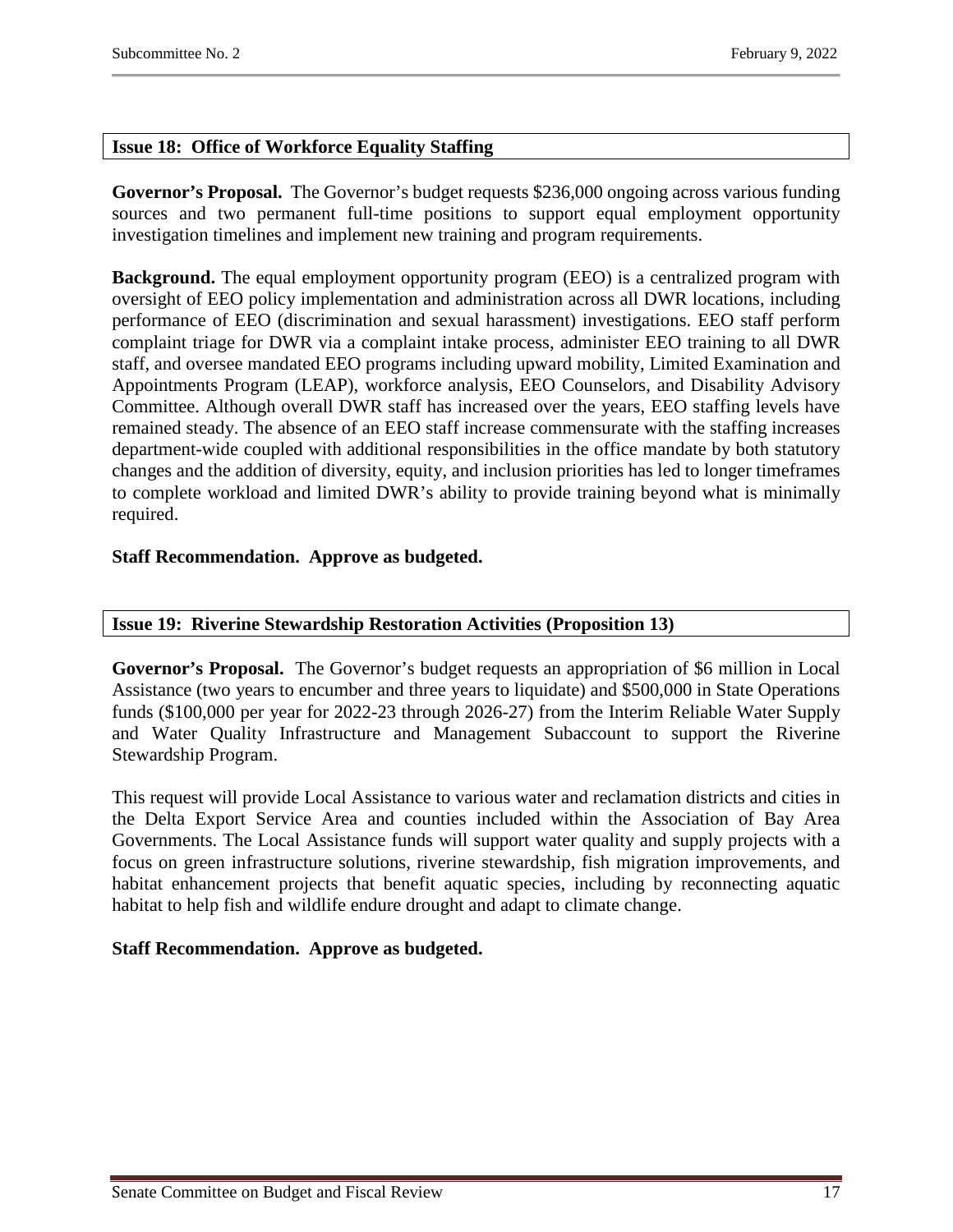# <span id="page-17-0"></span>**Issue 20: State Water Project (SWP) Transactions**

**Governor's Proposal.** The Governor's budget requests five permanent full-time positions funded by the SWP. Currently, there are no resources available, within the Water Project Bill Processing and Analysis Office, needed to review and analyze each SWP funded transaction posted in the DWR's accounting system.

While any incorrect charges are trued up during year-end processes, erroneous postings still drive administrative workload and may result in interest being paid or collected from the Contractors. Incorrect postings have the potential to also impact DWR's Revenue Bond Ratings, which are higher than the State's current Bond Rating.

**Background.** Over the last several years, the SWP has encountered multiple instances of costs being incorrectly coded/recorded in the DWR's system of record, SAP. These instances have resulted in large volumes of data being analyzed to determine whether costs were coded correctly. As a result, hundreds of millions of dollars were reclassified from minimum to capital, as the related projects met the capitalization Generally Accepted Accounting Principles (GAAP) and Bond related criteria. Erroneous postings have also led to the reinstatement of prior year GAAP Financial Statements for the State Water Resources Development System. Filling these positions would ensure the accuracy of all SWP Master Data and postings into DWR's system of record.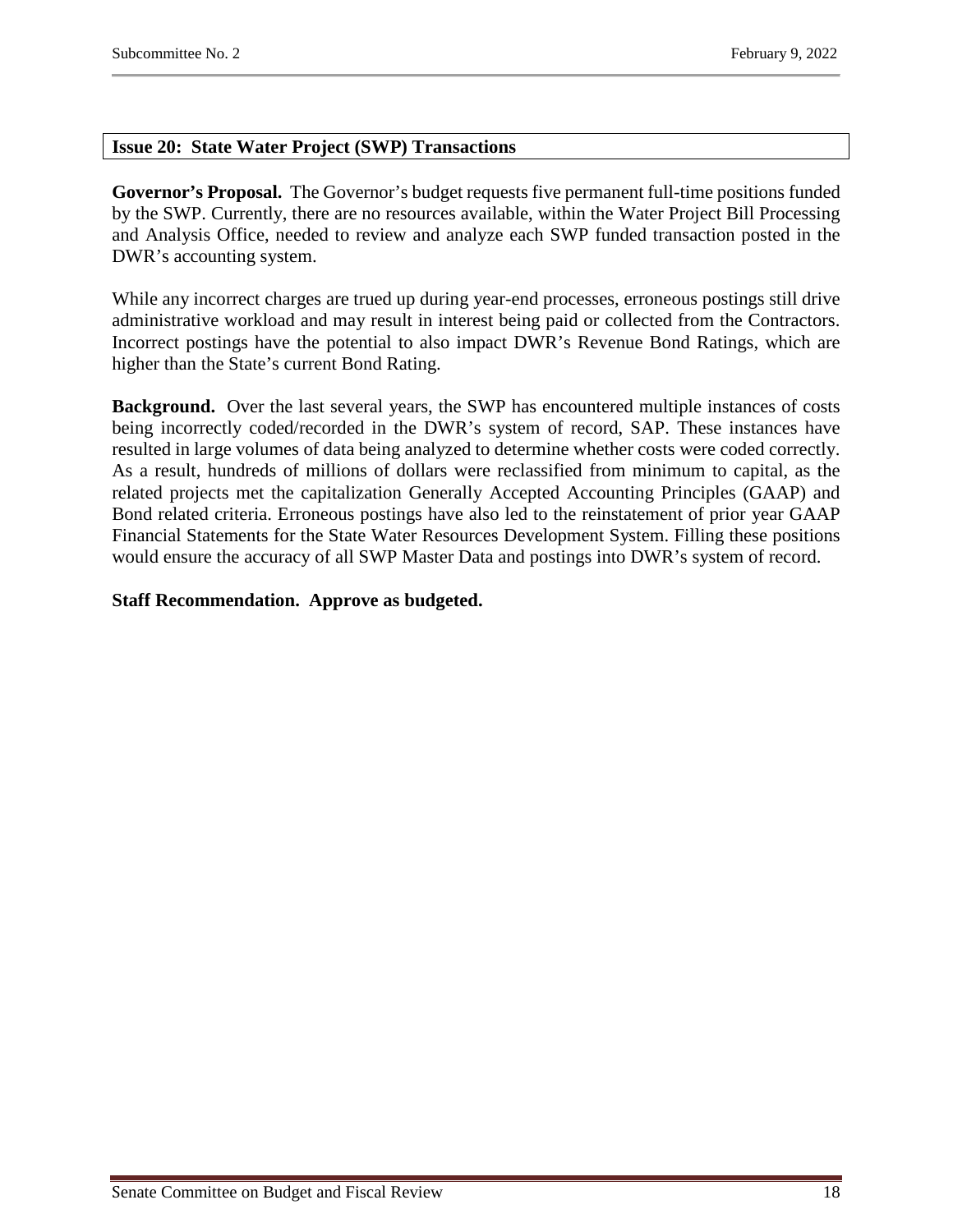# <span id="page-18-0"></span>**3940 STATE WATER RESOURCES CONTROL BOARD (SWRCB)**

#### <span id="page-18-1"></span>**Issue 21: Caltrans Reimbursement Authority**

**Governor's Proposal.** The Governor's budget requests an increase reimbursement authority of \$288,000 and two position authority funded through an interagency agreement with Caltrans, which was executed 2021 (Contract Number 43A0405). The increase in workload is due to an increased number of transportation projects funded by Road Repair and Accountability Act (SB 1 (Beall), Chapter 5, Statutes of 2017) and the forthcoming federal INVEST in America Act.

The number of positions proposed under the current interagency agreement was based on a conservative workload estimate of an approximate 20 percent permit increase by BY+4. However, Caltrans currently anticipates an actual permit workload of approximately 60 percent over the next year (according to Caltrans 2020 to 2021 data) that will continue to be sustained and will likely increase by the anticipated increase from INVEST in America Act funds, Water Boards and Caltrans, therefore, have jointly identified a need for increased SWRCB staffing. The two requested liaison positions at SWRCB will focus on Caltrans permitting throughout the state and support Regional Board liaisons based on regional workload need and Caltrans priorities at any given time. SWRCB is requesting reimbursement and position authority to support work conducted under the existing interagency agreement.

**Background.** The number of Caltrans permits processed by the Water Boards has increased substantially in the last five years and is expected to increase further in the future due to SB 1 and the forthcoming federal INVEST in America Act. SWRCB currently has an interagency agreement with Caltrans that provides for one liaison position at SWRCB and one liaison position at each of the Regional Boards that focus on permit development work. These liaison positions help Caltrans deliver programmed projects.

# **Staff Recommendation. Approve as budgeted.**

# <span id="page-18-2"></span>**Issue 22: Lead and Copper Rule Revision and Regulatory Development**

**Governor's Proposal.** The Governor's budget requests \$952,000 and five new positions in 2022- 23 from the Safe Drinking Water Account. The five new positions will support the development and implementation of California drinking water regulations placing special emphasis on implementation of the federal revised lead and copper rule (LCRR). The Division of Drinking Water (DDW) needs administrative support for its Technical Operations Section, Regulatory Development Unit to reduce the rulemaking backlog and develop the LCRR and other new regulations, including addressing the 30+ unregulated contaminants with notification levels, and approximately 60 MCLs higher than the corresponding public health goals. This proposal also includes two new IT programmers to create necessary electronic document intake tools to receive data generated by the LCRR.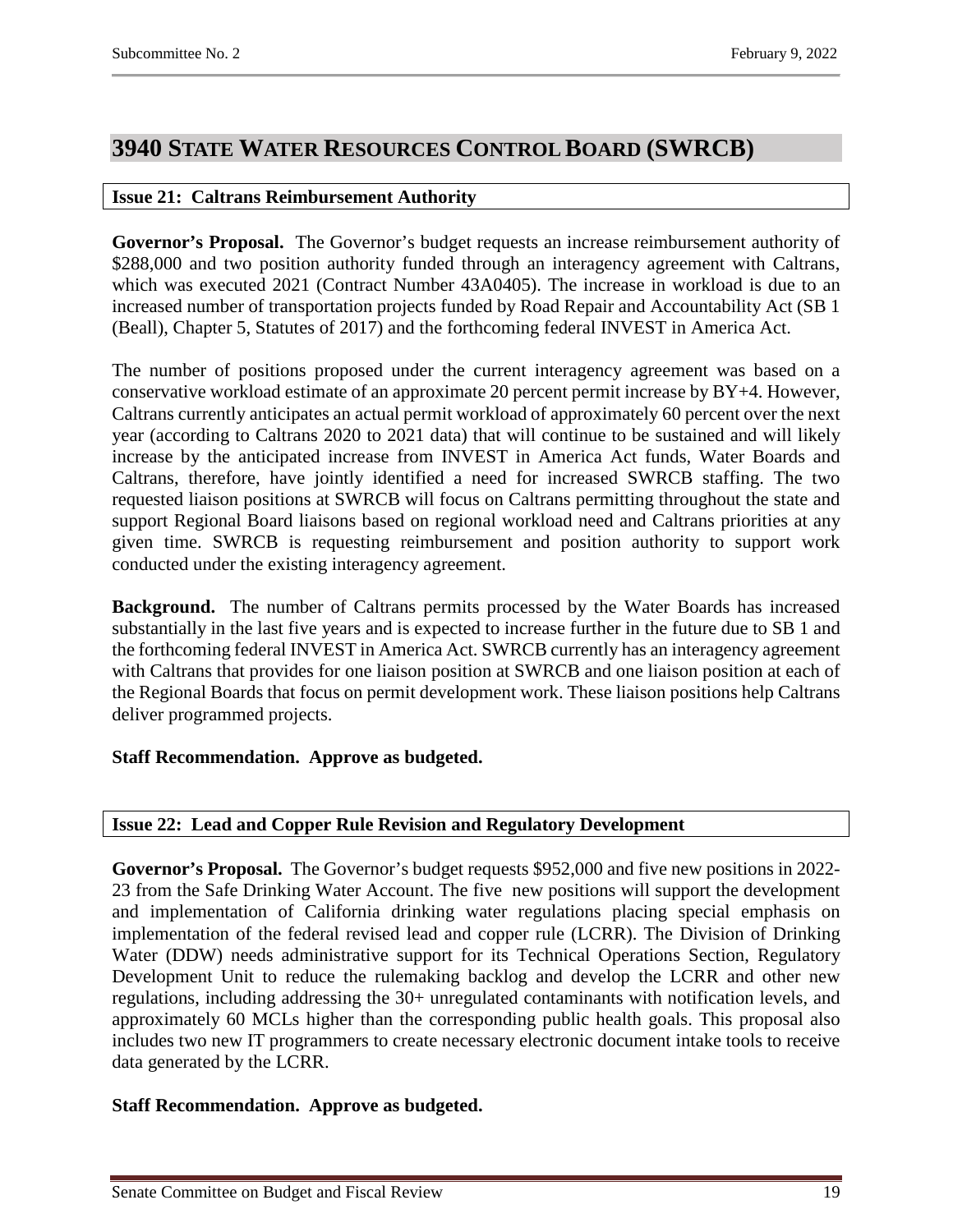# <span id="page-19-0"></span>**Issue 23: Oil and Gas Monitoring Program Supplement for Existing Underground Injection Control (UIC) Project Review**

**Governor's Proposal.** The Governor's request ten permanent positions and \$2.04 million from the Oil, Gas, and Geothermal Administrative Fund to work with the California Geologic Energy Management Division (CalGEM) to address US Environmental Protection Agency (US EPA) concerns that California is not in compliance with the Federal Safe Drinking Water Act (SDWA) by:

(1) Prioritizing the review of active Class II Underground Injection Control (UIC) projects with pending aquifer exemption proposals with overlying beneficial use groundwater, to ensure these projects comply with the SDWA and applicable state statutes and regulations in safeguarding groundwater resources.

(2) Addressing a backlog of approximately 779 required UIC project-by-project reviews, which consist of more than 50,000 UIC wells, to ensure the UIC projects are in compliance with the SDWA as well as any applicable state statute or and regulation.

# **Staff Recommendation. Approve as budgeted.**

# <span id="page-19-1"></span>**Issue 24: San Diego County Primacy Delegation Agreement Termination**

**Governor's Proposal.** The Governor's budget requests \$911,000 to support four permanent positions (three Water Resource Control Engineers and one Senior Water Resource Control Engineer) in the Safe Drinking Water Account to carry out public small water system (SWS) regulatory program for San Diego County. The County's Primacy Delegation will be terminated no later than June 30, 2022 per request of the County and oversight of the delegated public water systems is in the process of being transferred to SWRCB.

Approval of this proposal is critical for the state to provide regulatory oversight of public SWSs in San Diego County. The County has a total of 129 public water systems with less than 200 service connections that provide potable water to a permanent population of 5,413 people daily along with an unknown transient population. Providing regulatory oversight is essential to avoid incidents of bacteriological and chemical contamination that could lead to waterborne illness.

Although SWS serve only a small percentage of the state's residents, they represent a disproportionately high risk to public health. These systems have a greater number of violations and compliance problems than do systems that serve more than 1,000 service connections. Over 90 percent of the violations have been from SWS. There are two principal reasons for this:

• SWS do not have the benefit of economy of scale that large water systems have, therefore the cost of needed facilities and operation/maintenance per customer is much higher for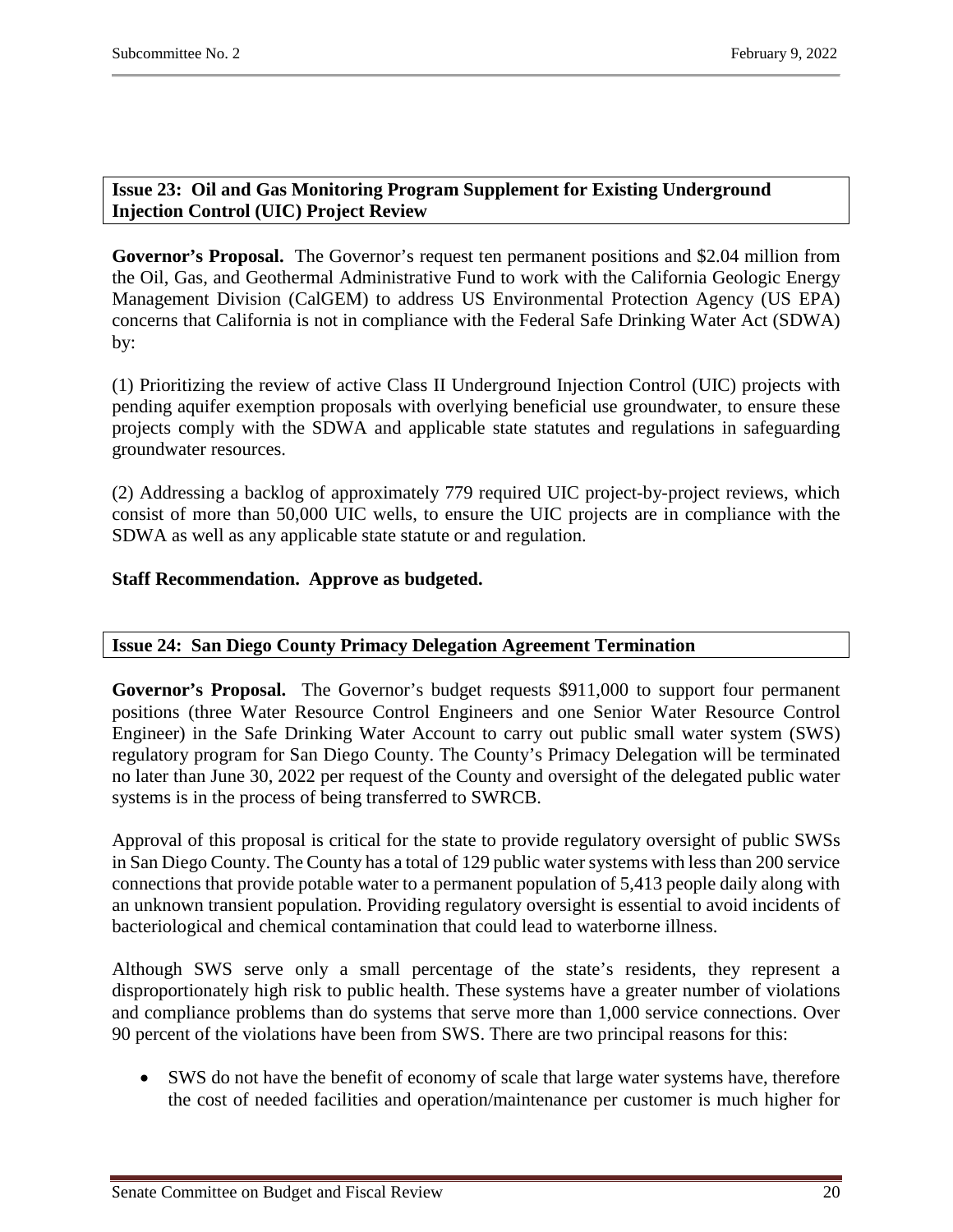SWS.

• SWS predominantly serve disadvantaged, rural communities where resources are usually lacking. In particular, these communities often have difficulty demonstrating financial capacity, as required for many funding programs.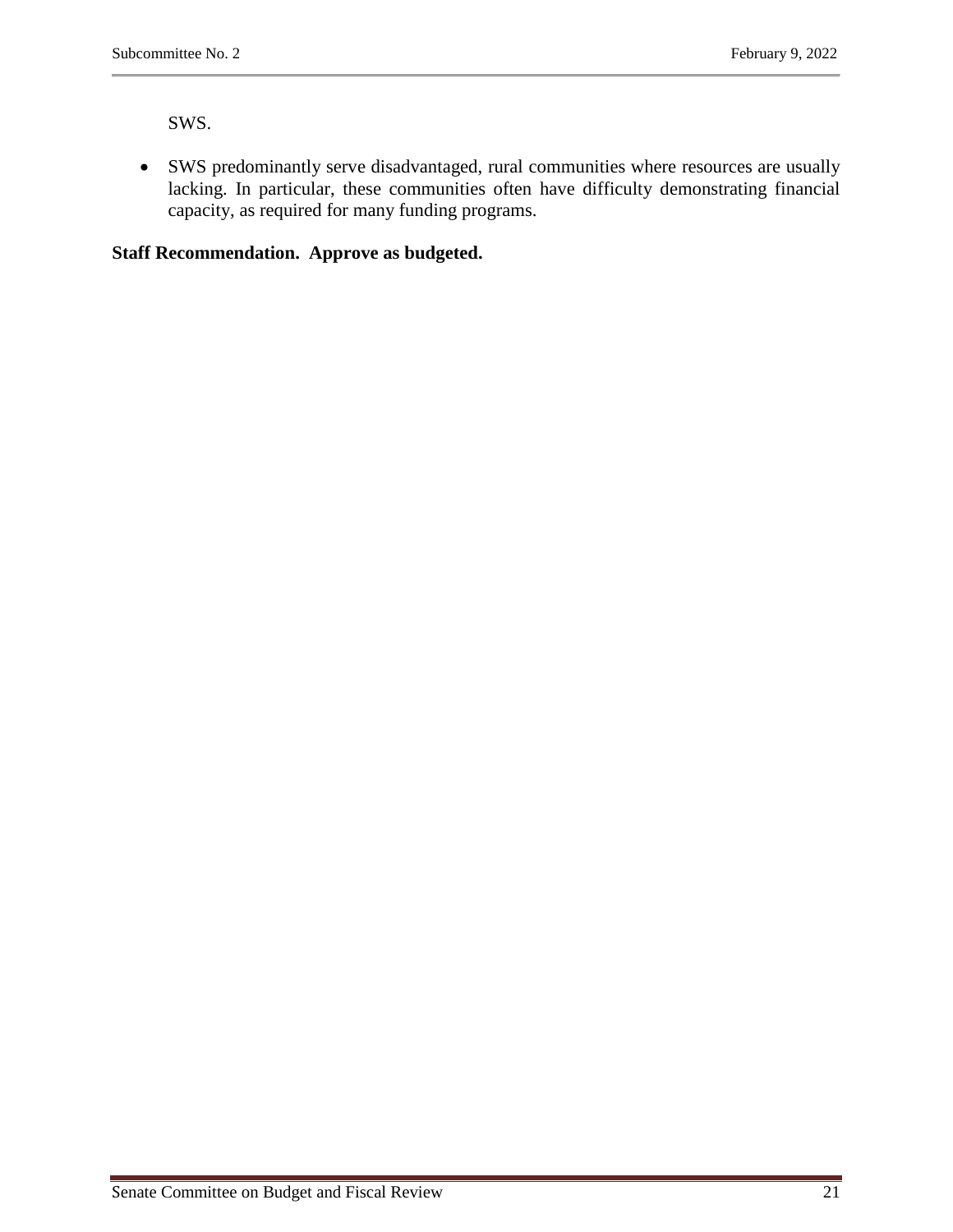# <span id="page-21-0"></span>**8570 CALIFORNIA DEPARTMENT OF FOOD AND AGRICULTURE**

# <span id="page-21-1"></span>**Issue 25: Industrial Hemp Products (AB 45)**

**Governor's Proposal.** The Governor's budget requests \$150,000 General Fund and one position in 2022-23 and ongoing to provide adequate staffing for the planning and administration of Industrial Hemp (IH) program to administer the activities required by AB 45 (Aguilar-Curry), Chapter 576, Statutes of 2021.

Currently, the IH Program does not have sufficient resources to fully administer program activities pursuant to AB 45, including data review, aggregation, coordination, and reporting activities. The proposed position would allow the IH Program to develop, administer, coordinate, and execute activities required by AB 45.

**Background.** Industrial hemp is a versatile agricultural crop with thousands of applications and is grown in at least 30 countries throughout the world. The purpose of the California Industrial Hemp Farming Act is to establish a registration program for the cultivation of industrial hemp in accordance with Food and Agriculture Code (FAC) Division 24. Registration for the cultivation of industrial hemp has been available since April 30, 2019. However, AB 45 places additional requirements on CDFA to review, evaluate and summarize additional data reported by hemp grower registrants. Additionally, AB 45 requires CDFA to coordinate and share this information with CDPH. CDFA does not have resources to fully support the review of the data required by AB 45, including coordinating the quality assurance of the data with counties, or to disseminate this information as mandated without reducing existing activities pertaining to FAC Division 24 to support county and industry, or increasing registration fees paid by hemp growers to accommodate this new mandate in the California Health and Safety Code.

# **Staff Recommendation. Approve as budgeted.**

# <span id="page-21-2"></span>**Issue 26: Shipping Point Inspection Food Safety**

**Governor's Proposal.** The Governor's budget requests five positions in 2022-23 and ongoing to support the mission-critical enhancement of the Shipping Point Inspection (SPI) Program. The SPI Program is fully funded by continuously appropriated Department of Food and Agriculture Fund, so this request does not require additional Budget CT expenditure authority. The requested positions will develop a more robust food safety auditing program in California and increase the state's ability to reduce food-borne illness and support a safe food supply, in accordance with CDFA's Strategic Plan.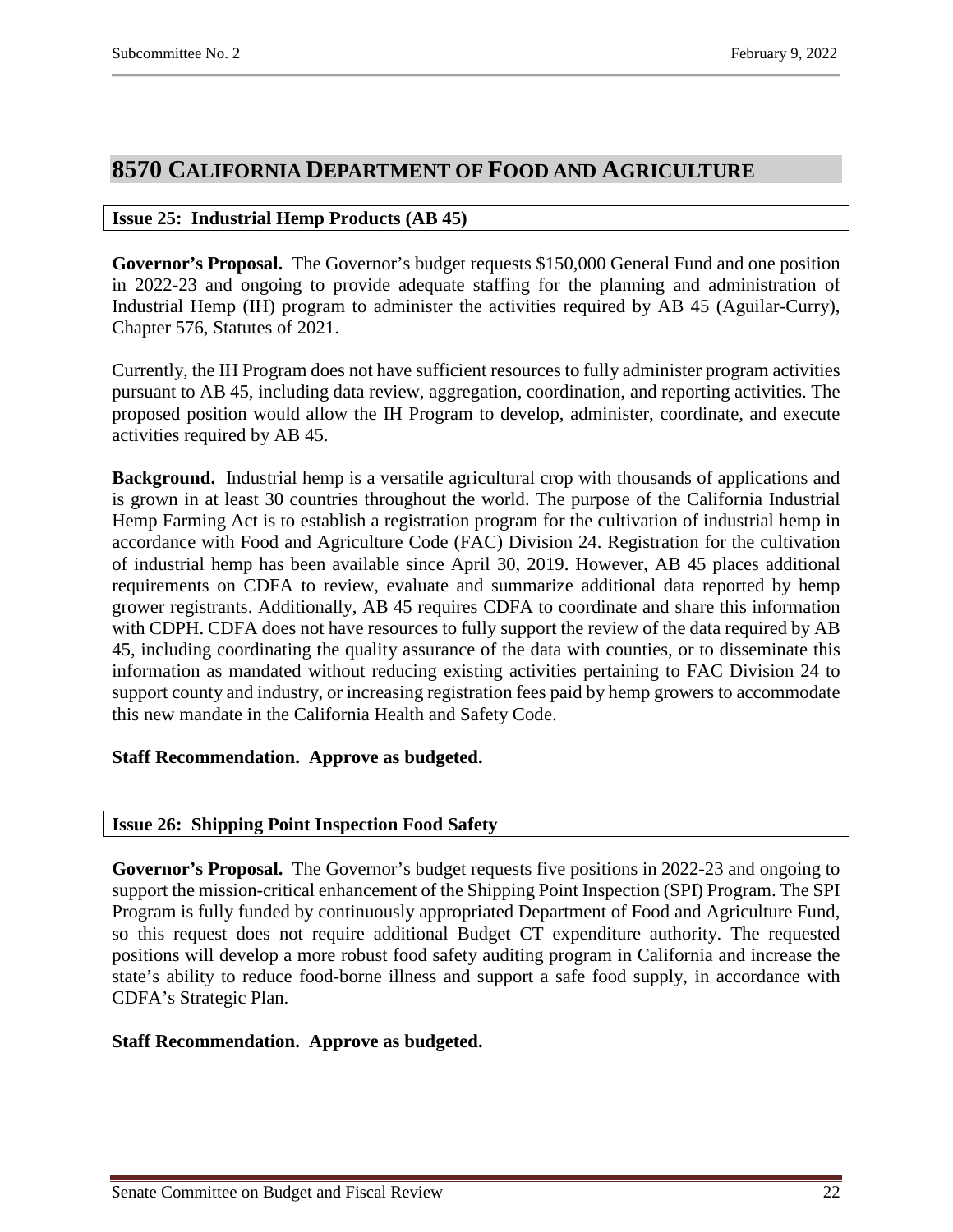# <span id="page-22-0"></span>**Issue 27: Specialty Crop Block Grant Program**

**Governor's Proposal.** The Governor's budget requests a technical adjustment of \$10 million in additional Federal Fund authority in 2022-23 and ongoing to administer the Specialty Crop Block Grant Program (SCBGP) for California. This adjustment is necessary due to California receiving an additional \$31.6 million for the program under the 2018 Federal Farm Bill; California currently receives—and CDFA is budgeted for—\$23 million annually for the SCBGP and up to \$3 million for Specialty Crop Multi-State projects, and CDFA anticipates that these new project funds will be awarded/expended over three fiscal years.

# **Staff Recommendation. Approve as budgeted.**

#### <span id="page-22-1"></span>**Issue 28: State Organic Program Outreach and Education**

**Governor's Proposal.** The Governor's budget requests \$537,000 Department of Food and Agriculture Fund (Ag Fund) and one permanent position in 2022-23 and \$736,000 in 2023-24 and ongoing for the State Organic Program (SOP) to promulgate regulations and conduct new outreach, education, and technical assistance efforts to SOP constituents as authorized by the California Organic Food and Farming Act and as identified by the California Organic Products Advisory Committee and the Organic Stakeholder Work Group. Education and technical assistance will be achieved partly through a contractual agreement with a University or a Cooperative Extension of a University.

# **Staff Recommendation. Approve as budgeted.**

# <span id="page-22-2"></span>**Issue 29: Sustainable Animal Mortality Management**

**Governor's Proposal.** The Governor's budget requests \$287,000 General Fund and one position in 2022-23 and ongoing to enhance climate resiliency by establishing a statewide framework for handling animal mortalities in a manner that mitigates the risks to human and animal health, while enhancing stewardship of the environment and promoting California's agriculture.

**Background.** CDFA has regulatory oversight over animal mortality disposal and recycling practices and is responsible for verifying that they are protective of public health, animal health, and the environment, and are suitable for use during normal operating conditions and available during emergencies. The department works closely with the California Environmental Protection Agency (CalEPA) and other state agencies while implementing pertinent laws and regulations.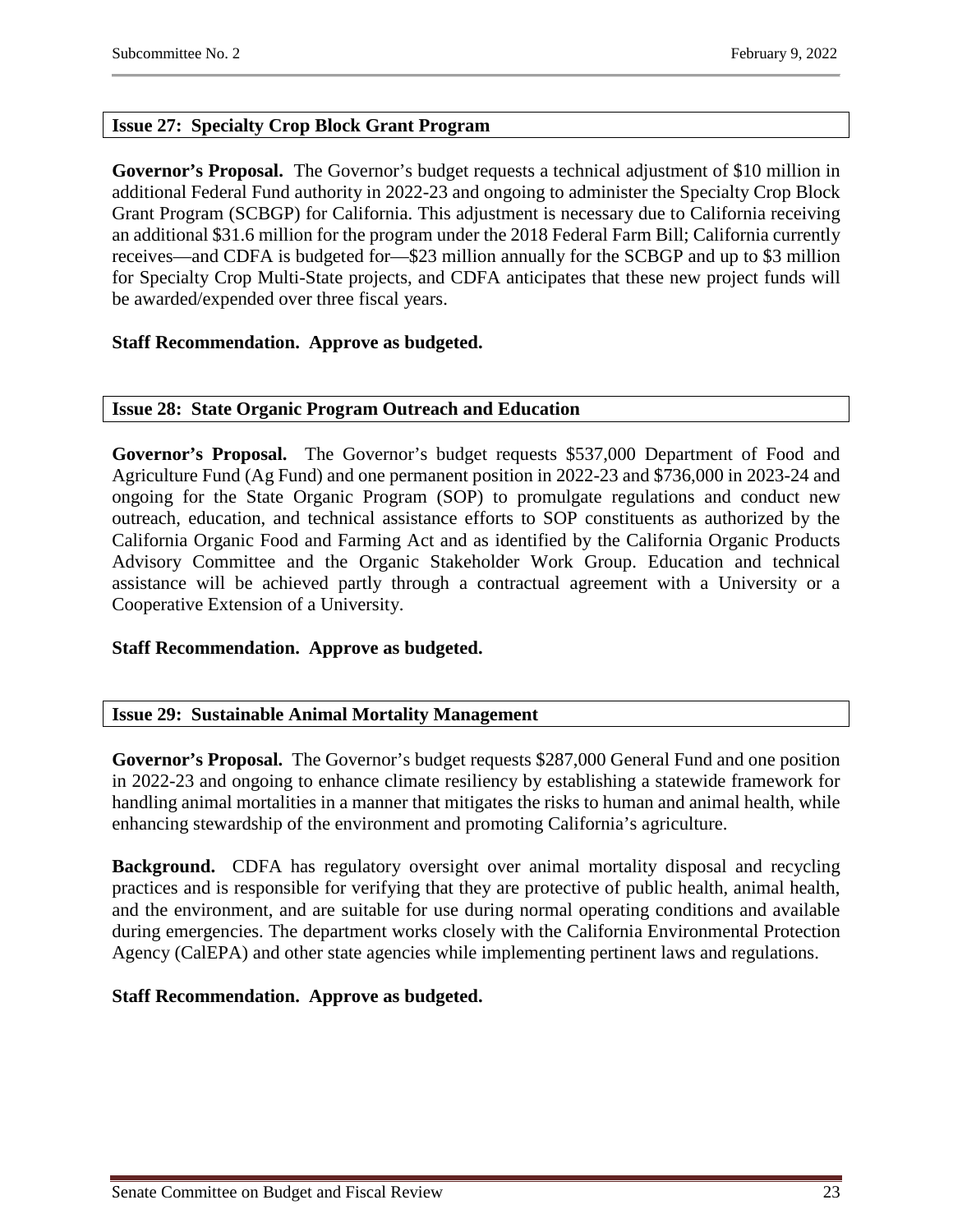#### <span id="page-23-0"></span>**Issue 30: Veterinary Medicine: Blood Banks for Animals (AB 1282)**

**Governor's Proposal.** The Governor's budget requests five positions in 2022-23 and ongoing, \$1.127 million in 2023-24 (\$800,000 General Fund and \$327,000 Department of Food and Agriculture Fund (AF)), and \$1.082 million Department of Food and Agriculture Fund in 2024- 25 and ongoing to implement AB 1282 (Bloom), Chapter 752, Statutes of 2021.

This proposal will enable CDFA to convene a panel of experts and develop, publish, and maintain best practices for entities collecting canine blood and selling canine blood products in California. These best practices will form the standard of care for both CDFA and the Veterinary Medical Board to use in enforcement actions. CDFA will also: develop a system to validate that out-ofstate products meet California standards; promulgate related regulations; collect and analyze sales and other data from within the state, from other states, and from other countries; register products and maintain inspection records; enforce reporting requirements; produce reports; maintain a public website; respond to new public information requests; ensure discriminatory sales are not occurring; and inspect businesses providing registered products that are not managed by a California licensed veterinarian. (The Veterinary Medical Board will provide oversight for veterinarians licensed in California.)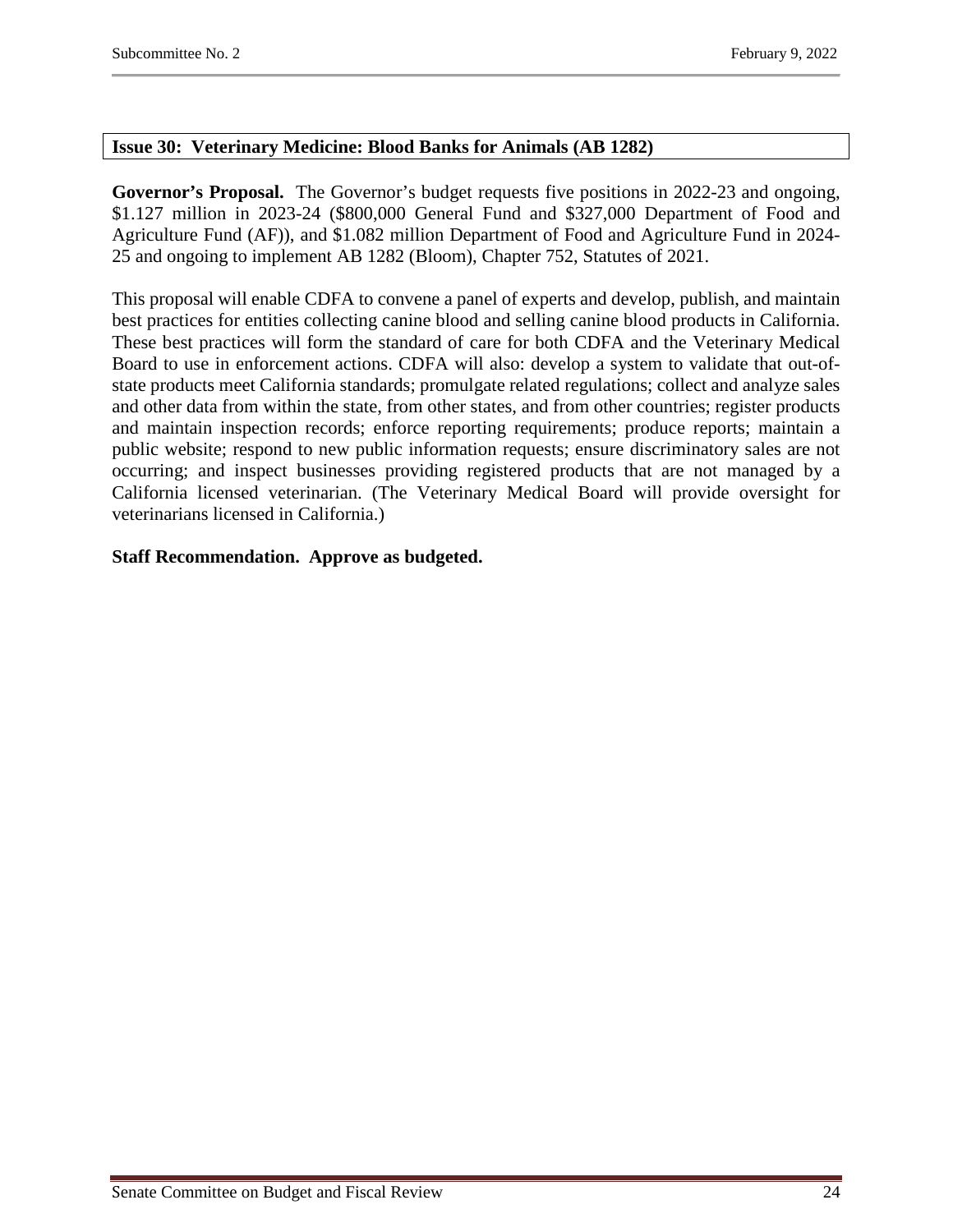# **VOTE-ONLY Part II**

*Vote-Only Part II consists of issues from the Vote-Only Calendar that was originally slated for Subcommittee 2's hearing on February 2, 2022. It also includes two additional proposals for the California Environmental Protection Agency.* 

# <span id="page-24-2"></span><span id="page-24-1"></span><span id="page-24-0"></span>**0540 CALIFORNIA NATURAL RESOURCES AGENCY (CNRA) 3900 CALIFORNIA AIR RESOURCES BOARD (CARB) 8570 CALIFORNIA DEPARTMENT OF FOOD AND AGRICULTURE (CDFA)**

# <span id="page-24-3"></span>**Issue 31: California Carbon Sequestration and Climate Resiliency Project Registry (SB 27)**

**Governor's Proposal.** The Governor's budget requests the following:

**CNRA:** \$750,000 one-time and \$285,000 ongoing General Fund to implement SB 27 (Skinner), Chapter 237, Statutes of 2021. Of the funds requested, \$500,000 would be used for the development of the registry, \$250,000 would be used for the development of regulations through the Office of Administrative Law, and the \$300,000 ongoing would be to support two full-time staff (including salary, benefits, and O&E) to conduct registry operation, maintenance, and coordination.

SB 27 requires CNRA to, no later than July 1, 2023, establish and maintain the California Carbon Sequestration and Climate Resiliency Project Registry for the purposes of identifying and listing projects in the state that drive climate action on the state's natural and working lands and are seeking funding from state agencies or private entities. The bill requires CNRA to consider the environmental and public health impacts of any direct air capture project before adding the project to the registry. CNRA will create a process for listing projects on the registry and is required to track and report realized climate benefits through the registry.

**CARB:** Two permanent positions and \$425,000 Cost of Implementation Account (COIA) in 2022- 23, \$1.923 million (including \$1.5 million in one-time contract funds) in 2023-24, and \$423,000 in 2024-25 and ongoing to incorporate the Natural and Working Lands Climate Smart Strategy in the Scoping Plan and implement CARB's responsibilities to support the Natural and Working Lands Registry of Projects as requested by SB 27.

SB 27 requires CARB to establish carbon dioxide removal targets for 2030 and beyond as part of the Scoping Plan process, and to take the Natural and Working Lands Climate Smart Strategy, science-based data, cost-effectiveness, and technological feasibility into consideration when setting these targets.

**CDFA:** \$125,000 General Fund and one permanent position in 2023-24 and ongoing to implement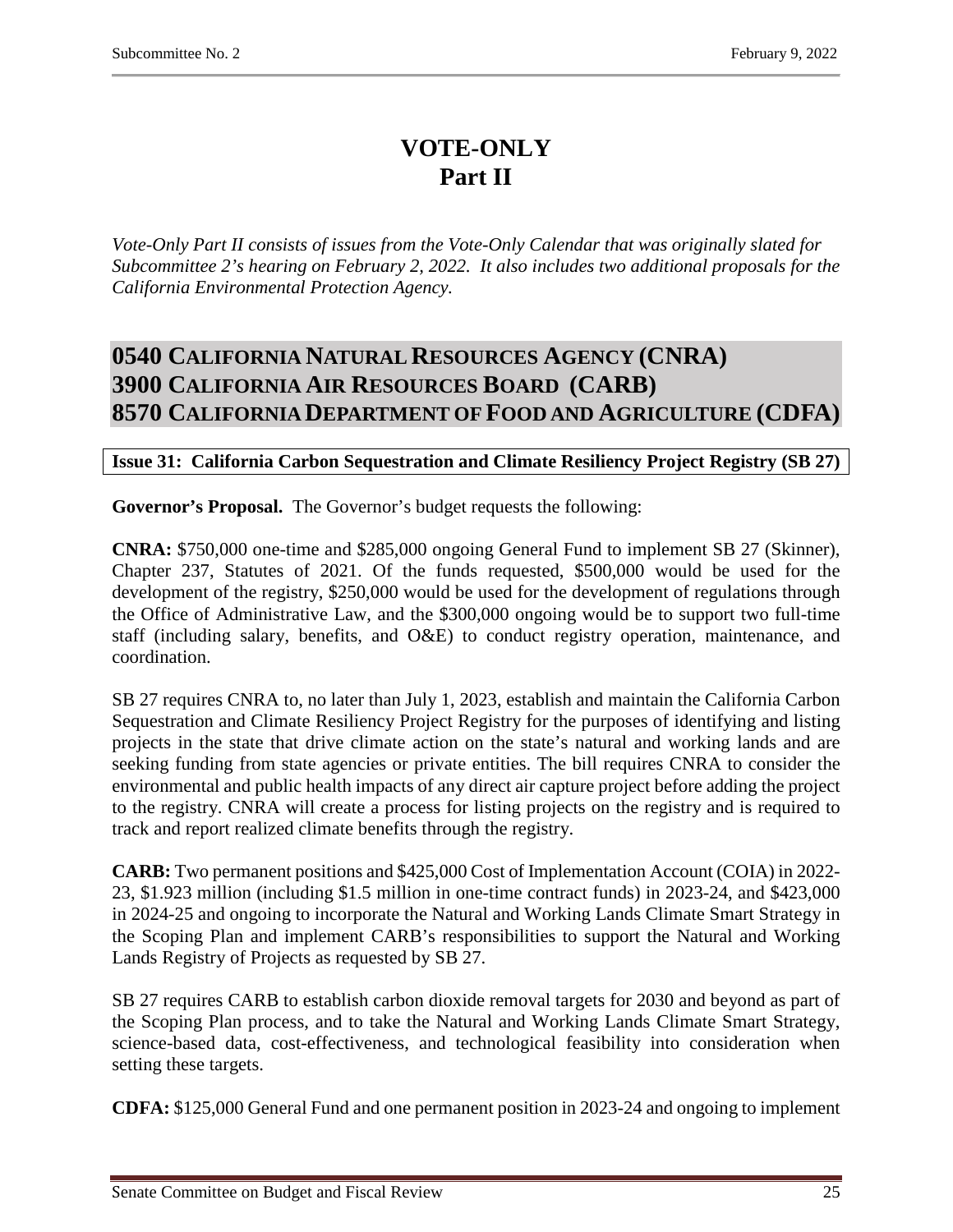the functions required by SB 27. The bill requires CDFA to collaborate with CNRA to develop an application process for applicants whose projects are listed in the Carbon Sequestration and Climate Resiliency Project Registry and support applicants' ongoing participation in the registry.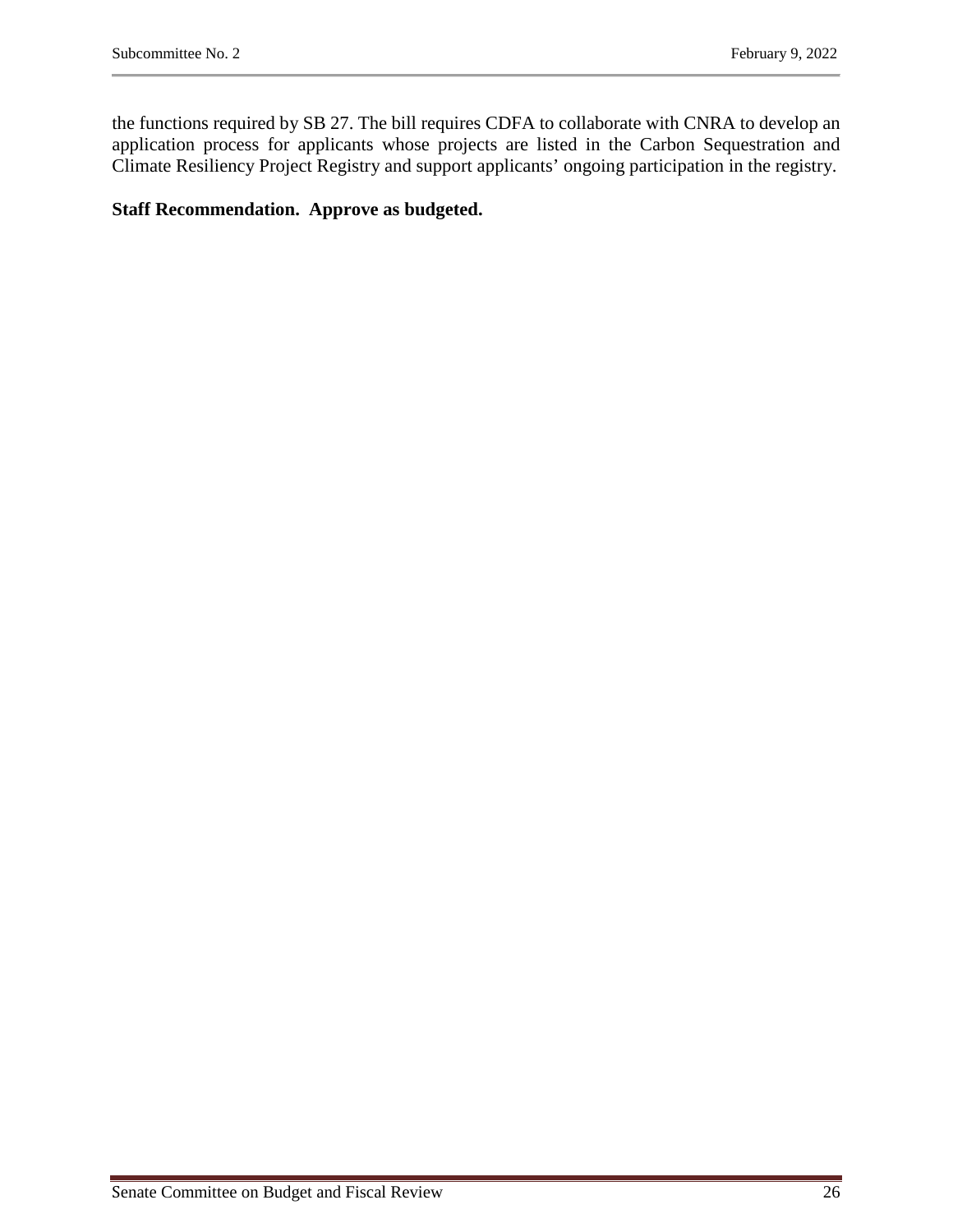# <span id="page-26-2"></span><span id="page-26-1"></span><span id="page-26-0"></span>**0555 CALIFORNIA ENVIRONMENTAL PROTECTION AGENCY (CALEPA) 3900 CALIFORNIA AIR RESOURCES BOARD (CARB) 3960 DEPARTMENT OF TOXIC SUBSTANCES CONTROL (DTSC) 3970 DEPARTMENT OF RESOURCES RECYCLING AND RECOVERY (CALRECYCLE)**

# <span id="page-26-4"></span><span id="page-26-3"></span>**Issue 32: CalEPA Bond and Technical Adjustments**

**Governor's Proposal.** The Governor's budget proposal includes requests for various bond appropriations, reappropriations, and reversions; technical adjustments; reappropriations; and baseline adjustments to continue implementation of previously authorized programs.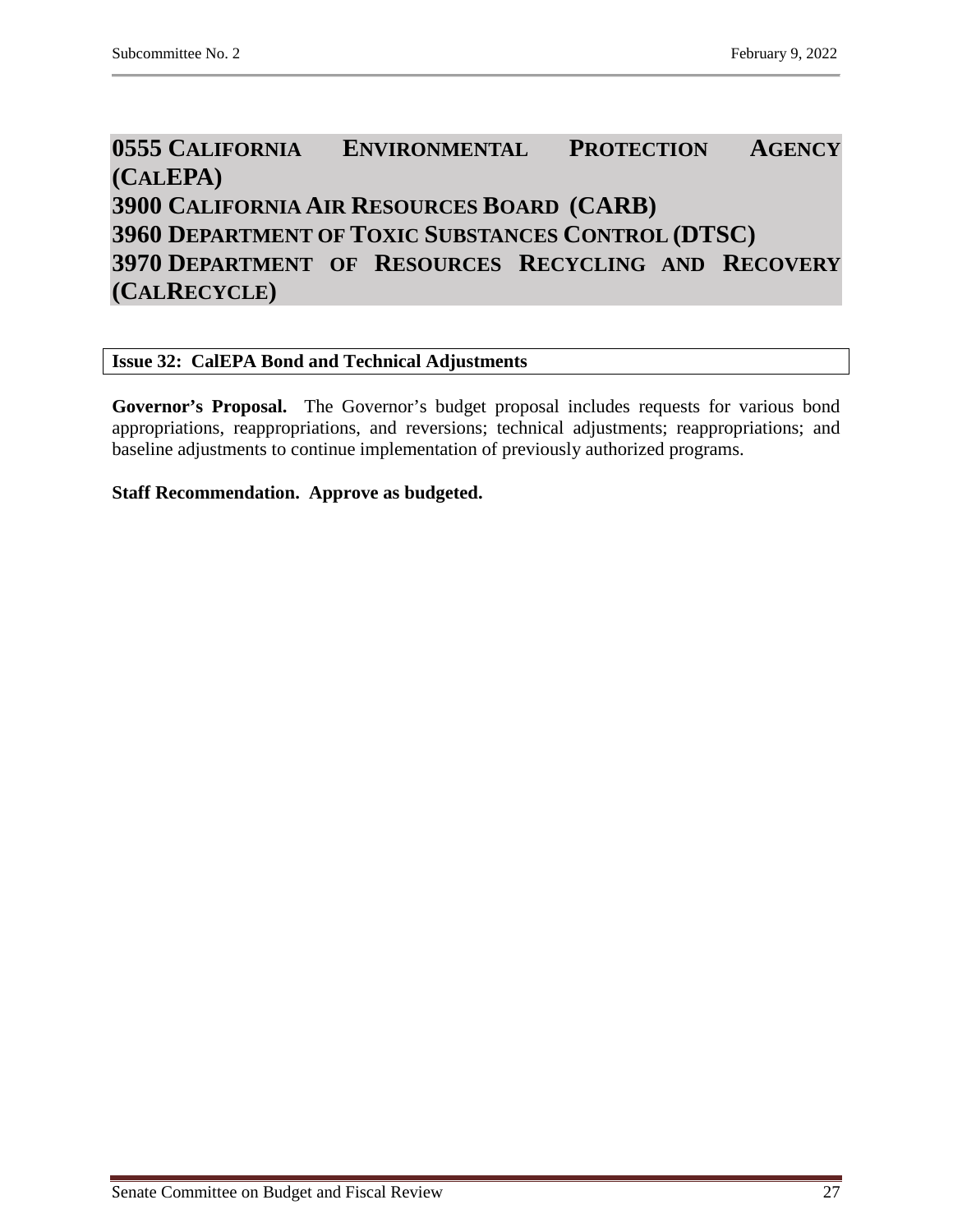# <span id="page-27-0"></span>**0555 CALIFORNIA ENVIRONMENTAL PROTECTION AGENCY (CALEPA)**

# <span id="page-27-1"></span>**Issue 33: California Environmental Reporting System Project**

**Governor's Proposal.** The Governor's budget requests \$1.967 million Unified Program Account (UPA) and one permanent position in 2022-23 to continue the planning work to update the California Environmental Reporting System (CERS). This also includes an additional year of funding for four permanent positions approved in 2021-22. The project will update the technical platform, improve data quality and the processes supporting data quality, address inefficient input and interactions, and make identified enhancements to CERS.

One-time costs in FY 2022-23 include funding to continue data cleanup and migration preparation, implement an Organizational Change Management (OCM) contract, and support continued Department of Technology oversight costs for the project.

CERS is heavily used by both regulated businesses and regulators and is interconnected to over 60 local government data systems. The platform is based on early 2000s technologies that are outdated and insufficient to support current use. It is critical that CERS be updated to provide a stable platform and meet modern security requirements.

# **Staff Recommendation. Approve as budgeted.**

# <span id="page-27-2"></span>**Issue 34: California Hazardous Material and Oil Emergency Support**

**Governor's Proposal.** Consistent with the State of California Emergency Plan, the Governor's budget requests \$474,000 General Fund and three positions in 2022-23 and ongoing to support CalEPA's role as the lead Agency for the California Hazardous Material and Oil Emergency Support Function (CA ESF-10). These additional resources will allow CalEPA to support ongoing disaster planning, response, and recovery efforts without diverting staff away from other aspects of the Agency's mission.

**Background.** Due to the overwhelming increase and nature of disasters since February of 2020, CalEPA emergency response staff have been activated to the State Operations Center (SOC) providing almost continuous support for COVID, extreme heat, drought, and wildfires. This often entails:

- Participating in SOC calls spaced every 12hrs, including on weekends and holidays.
- Providing updated reports to the SOC by 6:00am and 3:00pm each day.
- Maintaining close coordination between the California Office of Emergency Services (Cal OES) and supporting agencies. This coordination includes supporting mission assignments for CalEPA and its boards, departments, and offices (BDOs), tracking reimbursements and reporting requirements from mission tasks, and helping with identifying personnel to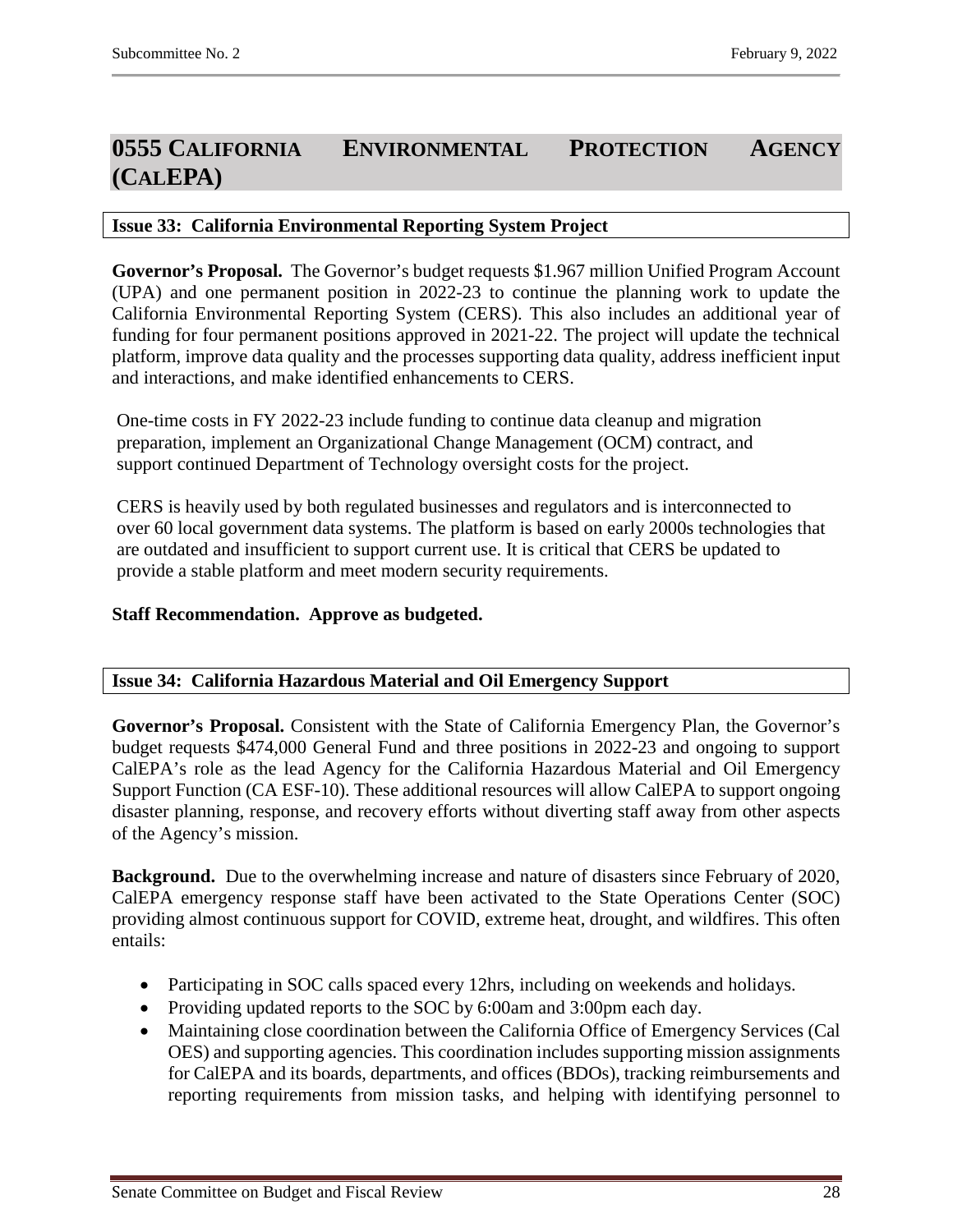support mission assignments.

- Coordinating the responses of CalEPA BDOs to requests for environmental regulation and permitting requirements to meet emergency needs.
- Generating daily briefings for CalEPA leadership.
- Providing leadership, ongoing communication, coordination, and oversight for the CA ESF-10 throughout all phases of emergency management.
- Lead the multi-agency coordination effort and decision-making process regarding the sharing and use of resources, data, and personnel under CA ESF-10.
- Ongoing coordination with other stakeholders, such as local governments, special districts federal agencies, tribal governments, and community organizations.

The California State Emergency Plan provides a statewide framework for mitigating, preparing for, responding to, and recovering from the effects of disasters and emergency events. In addition to assigning CalEPA as the lead agency for CA ESF-10, the Plan assigns CalEPA and its BDOs to support roles and responsibilities in nine additional California Emergency Support Function Areas:

- CA ESF-3 Construction and Engineering
- CA ESF-4 Fire and Rescue
- CA ESF- 5 Management
- CA ESF- 7 Resources
- CA ESF-8 Public Health & Medical
- CA ESF-11 Food & Agriculture
- CA ESF-12 Utilities
- CA ESF-13 Law Enforcement
- CA ESF-15 Public Information

Cal OES has also assigned CalEPA as a supporting agency for five out of the six newly adopted Recovery Support Functions (CA RSF), created to provide California with comprehensive short- , intermediate-, and long-term recovery support to local and tribal communities impacted by a disaster.

# **Staff Recommendation. Approve as proposed.**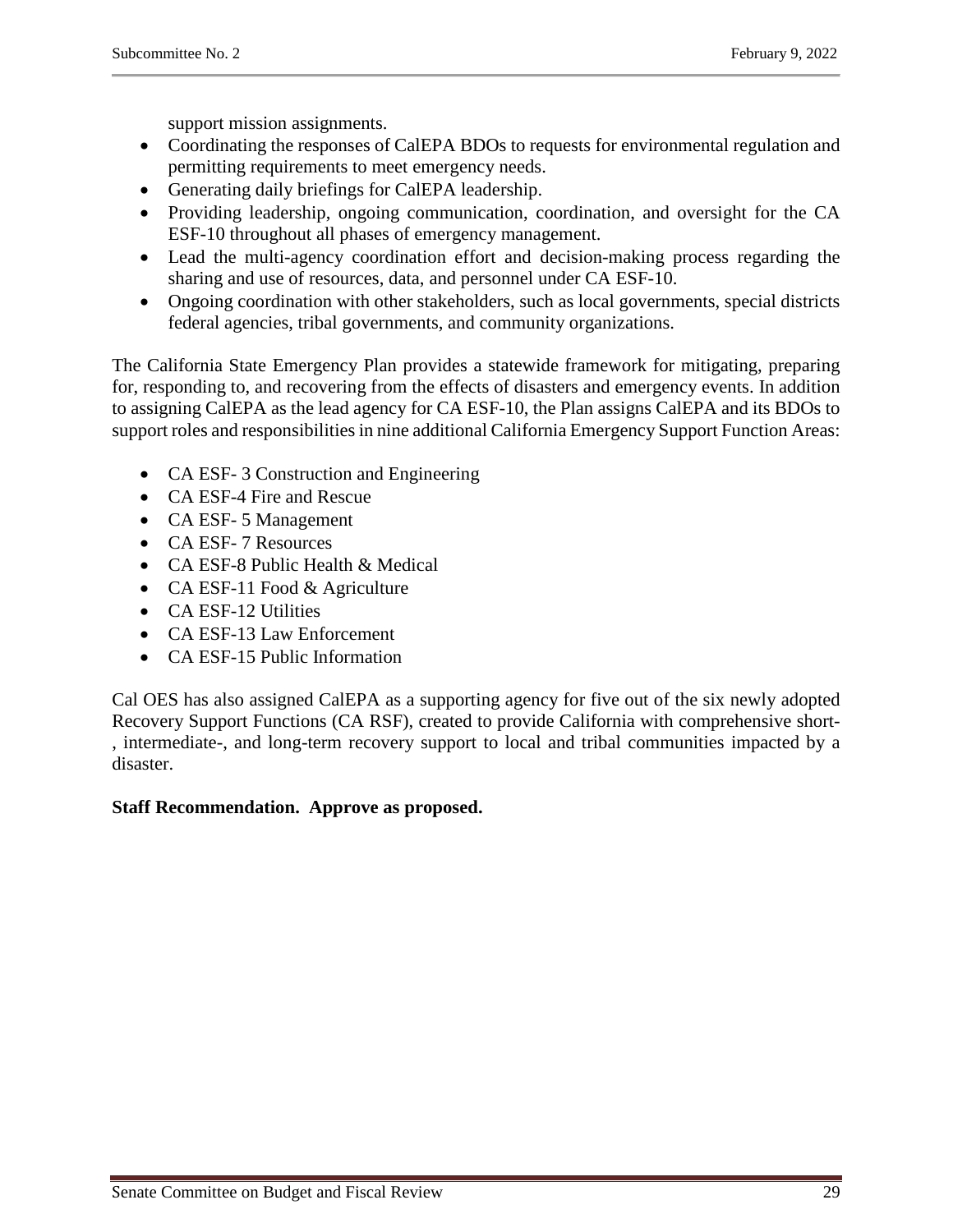# <span id="page-29-1"></span><span id="page-29-0"></span>**3900 CALIFORNIA AIR RESOURCES BOARD (CARB) 8570 CALIFORNIA DEPARTMENT OF FOOD AND AGRICULTURE (CDFA)**

# <span id="page-29-2"></span>**Issue 35: Alternative Fuels Quality and Regulatory Oversight**

**Governor's Proposal.** The Governor's budget requests \$1.451 million COIA in 2022-23 and \$1.363 million COIA ongoing thereafter to: (1) expand CDFA's Alternative Fuels Quality and Regulatory Oversight Program (CDFA Program); (2) support the growth of alternative transportation fuels and associated fuel dispensing systems; (3) continue research in zero-emission fuel standards and standard method development; and (4) implement the zero-emission vehicle (ZEV) program as identified in the Scoping Plan and directed by Executive Orders B-48-18 and N-79-20.

Of the total, CDFA requests \$681,000 in 2022-23 and \$593,000 in 2023-24 and ongoing to support 3.3 existing permanent positions. CARB requests \$771,000 in 2022-23 and ongoing to support three new permanent positions, equipment, and operating expenses associated with testing new fuel dispensing systems.

These resources are intended to meet workload demands resulting from the rapidly growing infrastructure of retail hydrogen fueling stations and exponential growth in commercial electric vehicle charging stations. The Hydrogen Fueling Station Performance Testing (HyStEP) Program (CARB Program) will verify that retail hydrogen fueling stations are designed to meet established fueling protocols and provide fast, safe, and consistent fueling for customers across the growing network.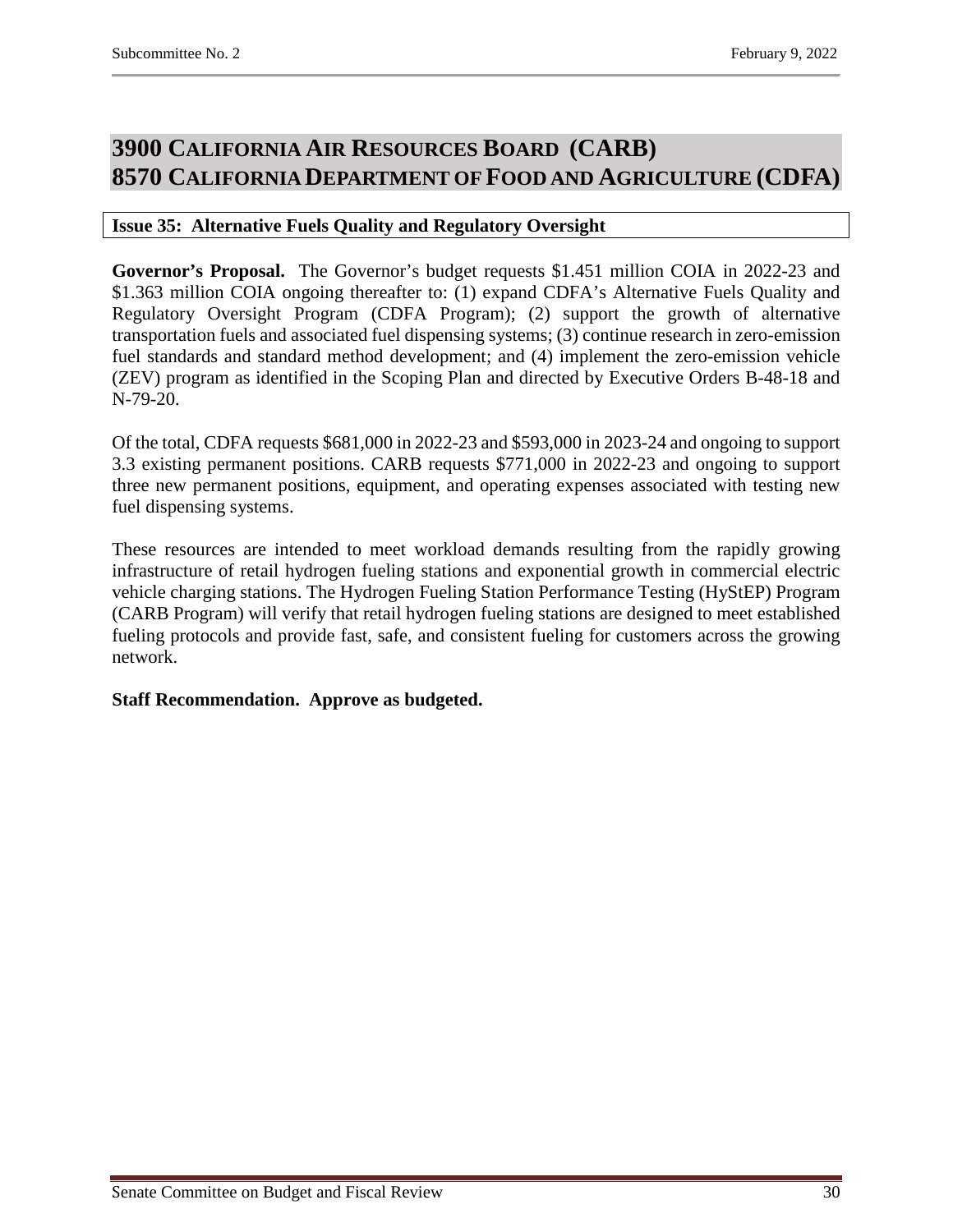# <span id="page-30-0"></span>**3900 CALIFORNIA AIR RESOURCES BOARD (CARB)**

# <span id="page-30-1"></span>**Issue 36: Cement Sector Greenhouse Gas Reductions: Net-Zero Emissions Strategy (SB 596)**

**Governor's Proposal.** The Governor's budget requests \$725,000 COIA and two permanent positions in 2022-23 and \$423,000 COIA in 2023-24 and ongoing to develop and implement a comprehensive strategy to achieve net-zero emissions of greenhouse gas (GHG) emissions associated with cement use within the state by 2045 as required by SB 596 (Becker), Chapter 246, Statutes of 2021.

# **Staff Recommendation. Approve as budgeted.**

# <span id="page-30-2"></span>**Issue 37: Heavy-Duty Vehicle Inspection and Maintenance Program (SB 210)**

**Governor's Proposal.** The Governor's budget requests \$7.624 million Air Pollution Control Fund (APCF) and 10 permanent positions in 2022-23 in order to implement and enforce the Heavy-Duty Vehicle Inspection Maintenance program to meet the statutory requirements of SB 210 (Leyva), Chapter 298, Statutes of 2019. This includes \$6 million in contract funding to support initial implementation needs.

# **Staff Recommendation. Approve as budgeted.**

# <span id="page-30-3"></span>**Issue 38: Labor Standards for Short-Haul and Drayage Trucking Fleets (AB 794)**

**Governor's Proposal.** The Governor's budget requests \$1.154 million General Fund and six permanent positions in 2022-23 and \$2.3 million General Fund and six additional (12 total) permanent positions in FY 2023-24 and ongoing to implement AB 794 (Carrillo), Chapter 748, Statutes of 2021, which requires CARB to implement labor standards for short-haul and drayage trucking fleets participating in applicable incentive programs, as specified. This request is intended to provide CARB with the resources to develop and implement new processes for applicable program eligibility, develop expertise in applicable labor laws, investigate third party reporting of labor standard violations, and carry out enforcement.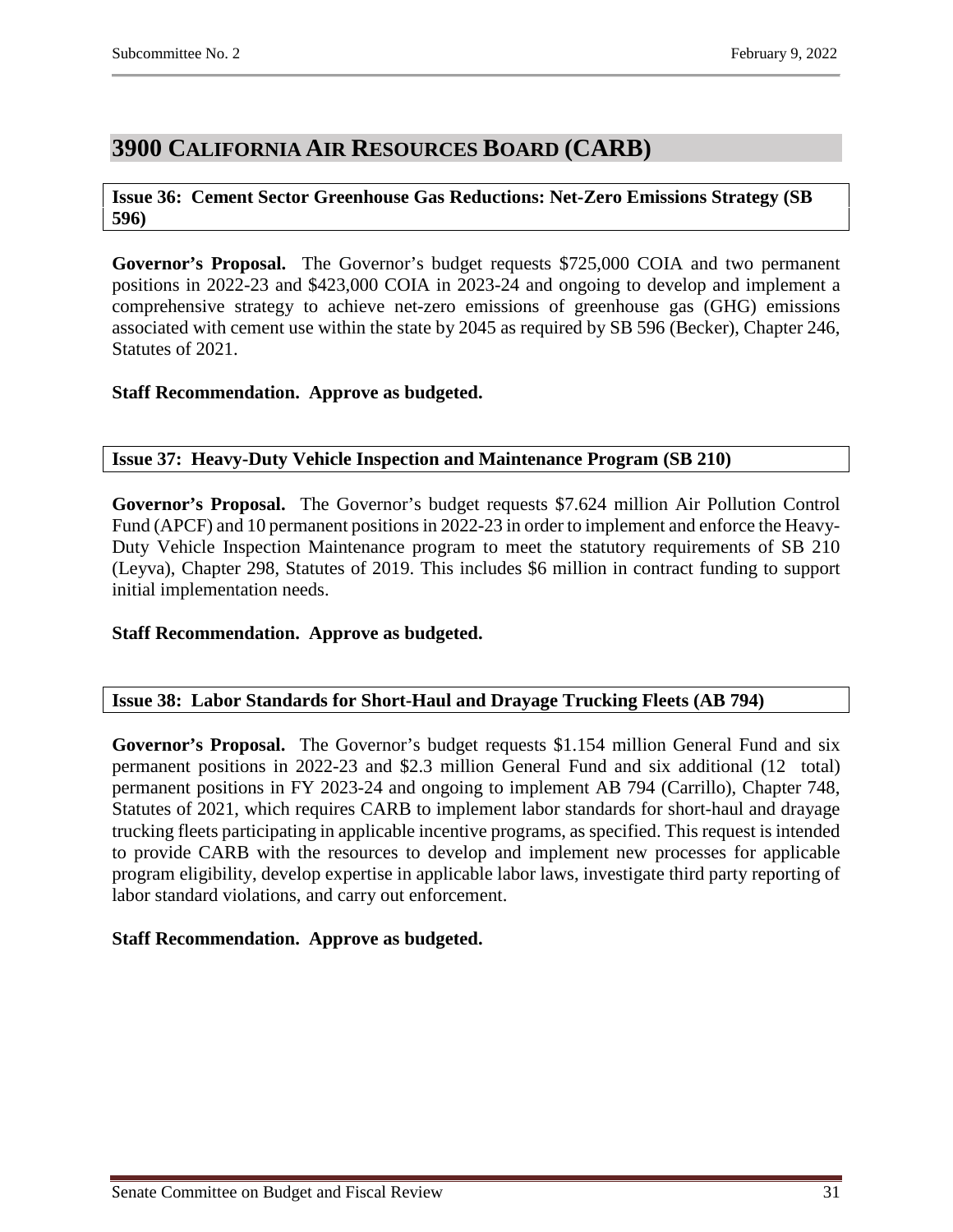# <span id="page-31-0"></span>**Issue 39: Medium- and Heavy-Duty Zero-Emission Vehicle Fleet Purchasing Assistance Program (SB 372)**

**Governor's Proposal.** The Governor's budget requests \$211,000 Air Quality Improvement Fund (AQIF) and one permanent position to implement the Medium- and Heavy-Duty Zero-Emission Vehicle Fleet Purchasing Assistance Program, pursuant to SB 372 (Leyva), Chapter 639, Statutes of 2021.

SB 372 directs CARB to develop and administer a program with the California Pollution Control Financing Authority to make financing tools and non-financial supports available to the operators of medium- and heavy-duty vehicle fleets in order to fully enable those operators to transition their fleets to zero-emission vehicles.

# **Staff Recommendation. Approve as budgeted.**

# <span id="page-31-1"></span>**Issue 40: Utilizing Methane Satellite Data**

**Governor's Proposal.** The Governor's budget requests \$666,000 COIA and two permanent positions in 2022-23, and \$516,000 in 2023-24 and ongoing to operationalize the use of remote sensing data from two satellites that California will launch jointly with Planet Inc, JPL, and several philanthropic donors.

This Carbon Mapper program utilizes satellites that will pinpoint individual leaks of methane from space. CARB needs to develop the capacity and internal infrastructure to host a public data portal, conduct the needed data analysis, and evaluate mitigation options using the satellite data that will be available after the satellites are launched in 2023.

# **Staff Recommendation. Approve as budgeted.**

#### <span id="page-31-2"></span>**Issue 41: New Clean Air Reporting Log Application Development**

**Governor's Proposal.** The Governor's budget requests two permanent positions to support the implementation and maintenance of the Clean Air Reporting Log (CARL) application. Costs for the CARL application and associated staffing are funded through an existing Carl Moyer Local Assistance program appropriation. CARB is authorized to allocate up to five percent of Carl Moyer Memorial Air Quality Standards Attainment Program (Carl Moyer Program) funding to program support and outreach efforts.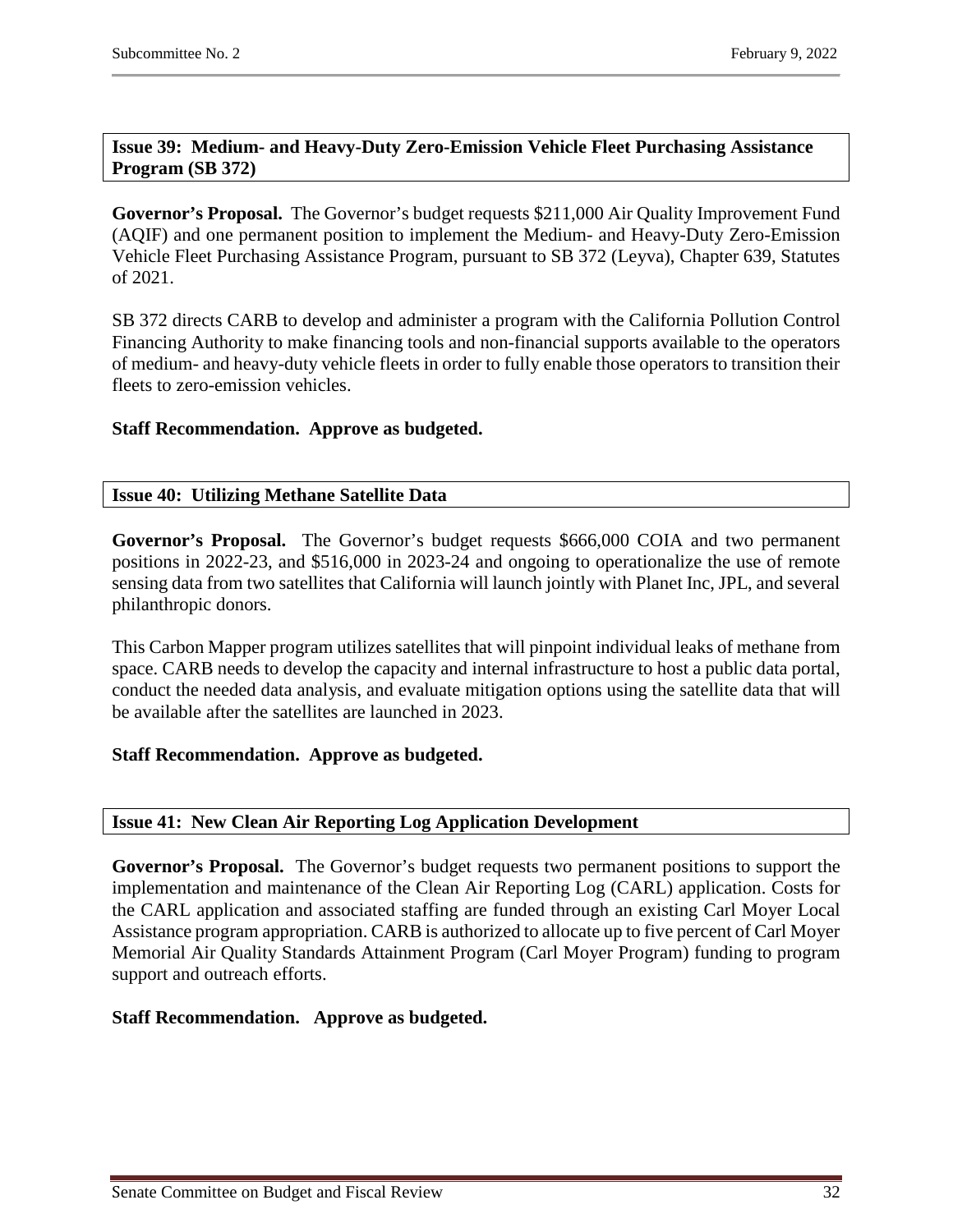# <span id="page-32-0"></span>**Issue 42: Statewide Assessment for Fuel Cell Electric Vehicle Fueling Infrastructure and Fuel Production (SB 643)**

**Governor's Proposal.** The Governor's budget requests \$211,000 Greenhouse Gas Reduction Fund (GGRF) and one permanent position to implement SB 643 (Archuleta), Chapter 646, Statutes of 2021. The requested position would perform the new duties associated with the required assessment in SB 643 that enlist CARB's experience and expertise with medium- and heavy-duty (MHD) vehicles and fleet regulations.

**Background.** *SB 643 (Archuleta), Chapter 646, Statutes of 2021.* SB 643 requires the California Energy Commission, in consultation with CARB and the California Public Utilities Commission, perform a statewide assessment of the fuel cell electric vehicle fueling infrastructure and fuel production needed to support the adoption of zero-emission trucks, buses, and off-road vehicles at levels necessary for the state to meet the goals and requirements of Executive Order N-79-20. This includes CARB regularity action that requires or allows zero-emission vehicles in the MHD vehicle or off-road sectors.

**Staff Comment.** There are other suitable funding options available to implement this proposal. CARB states that it is possible that COIA may also be appropriate funding for this work.

**Staff Recommendation. Approve as budgeted except in lieu of GGRF, appropriate \$211,000 from the Cost of Implementation Account.**

# <span id="page-32-1"></span>**Issue 43: Implementation of GGRF: California Jobs Plan Act (AB 680)**

**Governor's Proposal.** The Governor's budget requests \$399,000 GGRF and two permanent positions in 2022-23 and ongoing to meet the statutory requirements of AB 680 (Burke), Chapter 746, Statutes of 2021.

AB 680 requires CARB to work with the Labor and Workforce Development Agency to update its California Climate Investments Funding Guidelines (Funding Guidelines) by July 1, 2025 to include several workforce standards for certain programs that receive continuous appropriations from GGRF.

In addition to helping GGRF-funded programs implement these guidelines and assisting applicants with meeting these standards, these positions will develop and support administering agencies' use of tools and processes that will allow these programs to report the benefits produced by these new workforce standards.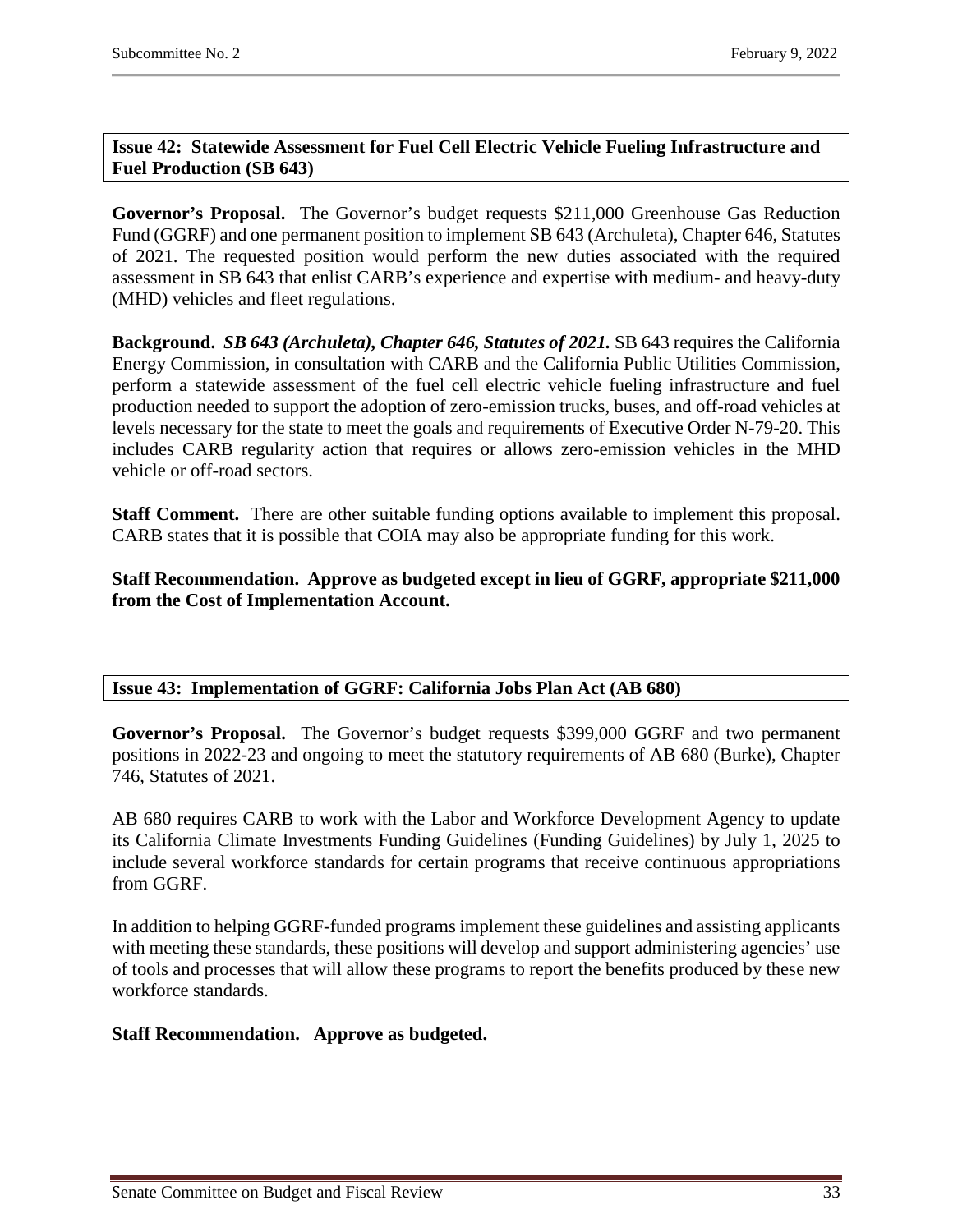# <span id="page-33-0"></span>**Issue 44: Southern California Headquarters (HQ) Building Management and Laboratory Support**

**Governor's Proposal.** The Governor's budget requests \$3.313 million Air Pollution Control Fund (APCF) in 2022-23, \$3.333 million in 2023-24, \$3.434 million in 2024-25, \$1.145 million in 2025-26, and \$685,000 and five permanent positions in 2026-27 and ongoing to address increased workload at the new Southern Headquarters. This includes a total of \$8.48 million in contract funding over several years to renew the current Southern HQ building management contract through 2025-26. The five permanent positions will be located at the Northern and Southern HQ locations to assist the Business Management Branch team with daily duties.

**Background.** The new HQ facility in Riverside began construction in 2018 and CARB took occupancy December 3, 2021. The facility is approximately 402,604 square feet on an 18.5-acre site and is designed to support 460 employees. The new facility allowed CARB to consolidated six Southern California locations into a single location. The state-of-the-art facility includes an extended range of dedicated test cells for testing light-duty and heavy-duty vehicles, an advanced chemistry laboratory, workspace for accommodating new test methods for future generations of vehicles, space for developing enhanced onboard diagnostics and portable emissions measurement systems, visitor reception and education areas, a media center, flexible conference areas, and a large public auditorium.

Under standard state operations, Department of General Services (DGS) Facility Management Division would normally assume responsibility for building management. However, due to the difficulty of staffing state-owned buildings in Southern California, in November 2019, DGS notified CARB that DGS would be unable to manage the facility. In order to adequately manage the facility and maintain sustainability measures, CARB awarded a contract that covers building management, maintenance, custodial, security and landscaping services for the facility. The contract was funded for the first 18 months and written with three 12-month renewal options, executable upon approval of additional funding.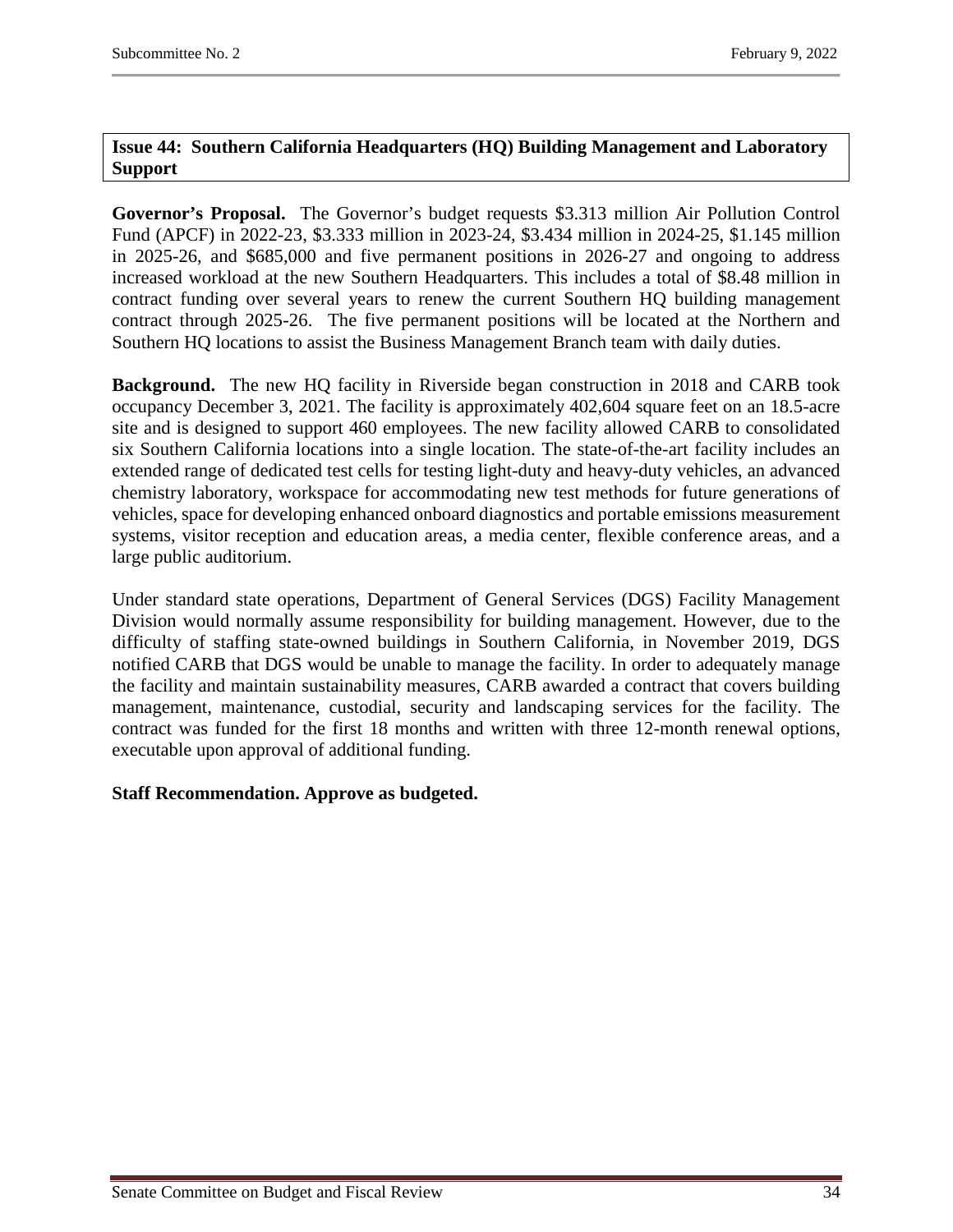# <span id="page-34-0"></span>**3930 DEPARTMENT OF PESTICIDE REGULATION (DPR)**

# <span id="page-34-1"></span>**Issue 45: California Pesticide Electronic Submission Tracking (CalPEST) Project**

**Governor's Proposal.** The Governor's budget requests \$4.434 million DPR Fund and two permanent positions in 2022-23; and \$310,000 DPR Fund in 2023-24 and ongoing to support the second year of design, development, and implementation of the California Pesticide Electronic Submission Tracking (CalPEST) system and ongoing maintenance and operations tasks in support of the CalPEST system. The CalPEST system is a fully integrated information and document management system to substantially improve the current pesticide product registration process for pesticide product and device companies.

# **Staff Recommendation. Approve as budgeted.**

#### <span id="page-34-2"></span>**Issue 46: Licensing and Certification Program Enhancements**

**Governor's Proposal.** The Governor's budget requests three permanent positions and \$1.608 million General Fund in 2022-23 and 2023-24, \$1.558 million DPR Fund in 2024- 25, and \$1.258 million DPR Fund in 2025-26 and ongoing. To provide ongoing fiscal support, DPR will develop a regulation package for licensing and certification fee changes, which will be implemented in FY 2024-25. These funds will be used to address and implement necessary Licensing and Certification (L&C) responsibilities, required by new unfunded federal mandates issued in 2017, and to modernize elements of the licensing system.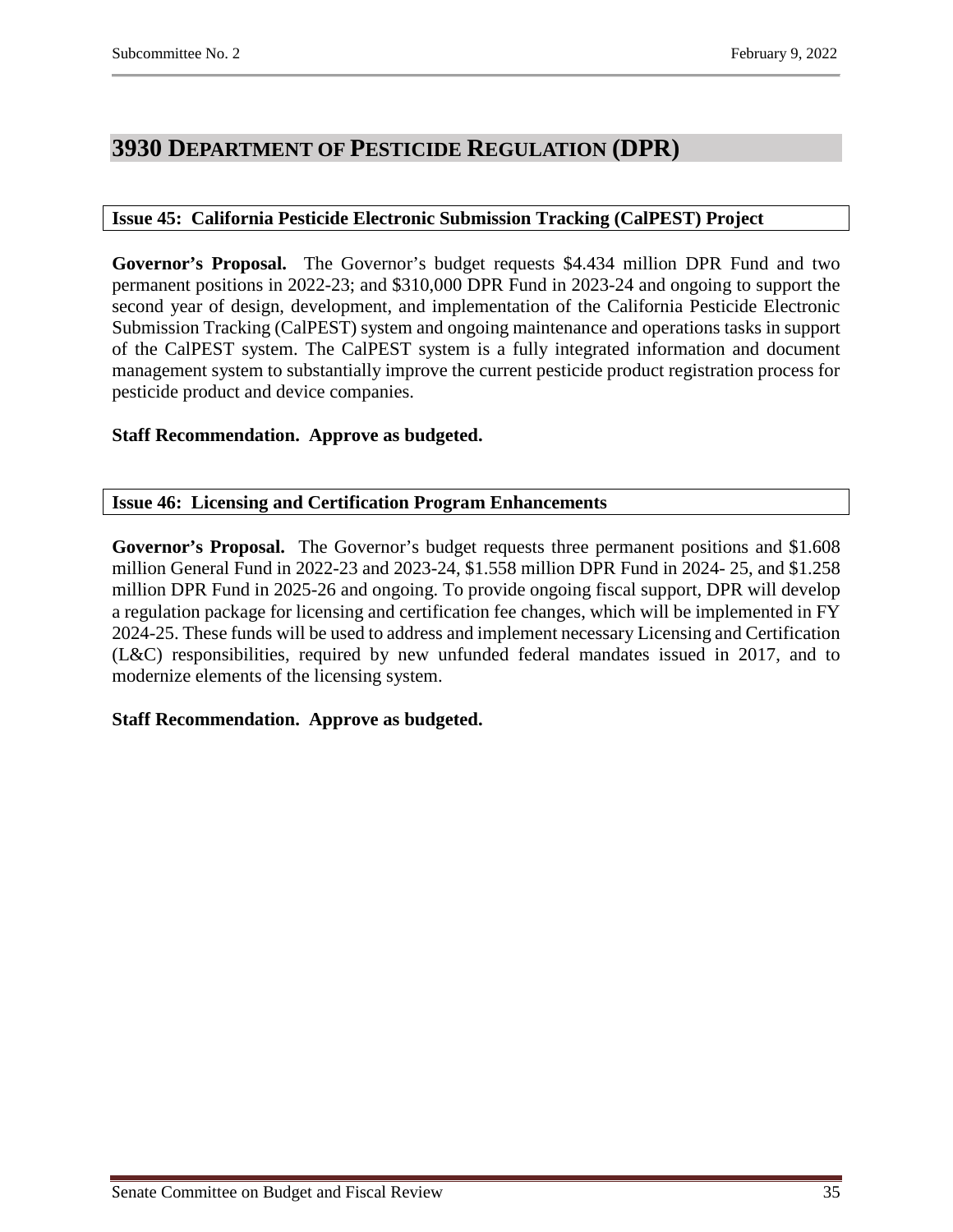# <span id="page-35-0"></span>**3960 DEPARTMENT OF TOXIC SUBSTANCES CONTROL (DTSC)**

#### <span id="page-35-1"></span>**Issue 47: Exide Proposals**

**Governor's Proposal.** The Governor's budget requests the following:

**Budget Change Proposal (BCP): 2014 Enforcement Order Program Oversight**. \$706,000 Lead-Acid Battery Cleanup Fund (LABCF) in 2022-23 through 2025-26 for three temporary help positions to continue supporting activities to oversee and implement the remaining closure activities needed for the Exide 2014 Stipulation and Order (as amended in 2015) and the ongoing Resource Conservation and Recovery Act (RCRA) corrective action work associated with the February 2002 Corrective Action Consent Order (collectively referred to herein as "Orders") against Exide Technologies, LLC (Exide).

**BCP: Closure and Corrective Action**: **Third-Party Quality Assurance Oversight**. \$600,000 annually from 2022-23 through 2025-26 from LABCF for a contractor to continue to provide Third-Party Quality Assurance (QA) as mandated by the December 8, 2016 Exide Closure Plan to oversee Phase 2 closure activities and the remaining activities needed to fulfill the Exide 2014 Stipulation and Order (as amended in 2015). The contractor will also oversee the ongoing Resource Conservation and Recovery Act (RCRA) corrective action work associated with the February 2002 Corrective Action Consent Order (collectively referred to herein as "Orders") at the former battery recycling facility in Vernon, California (formerly owned by Exide).

# **Staff Recommendation. Approve as budgeted.**

#### <span id="page-35-2"></span>**Issue 48: National Priorities List and State Orphan Sites**

**Governor's Proposal.** The Governor's budget requests a revenue transfer of \$13.93 million from the Toxic Substances Control Account (TSCA) to the Site Remediation Account (SRA), and corresponding SRA appropriation of \$13.93 million, in 2022-23 to fund the state's National Priorities List (NPL) obligations and state orphan sites with Priorities 1A, 1B, 2, and statewide service contracts.

Health and Safety Code Section 25173.7 states the Legislature's intent that the annual Budget Act appropriate an amount sufficient to pay for the estimated direct site remediation costs identified in the department's annual SRA Report. The transfer and appropriation will fund the 2022-23 SRA estimated costs of \$13.93 million for the state's NPL obligations and state orphan sites with Priorities 1A, 1B, 2, and statewide service contracts.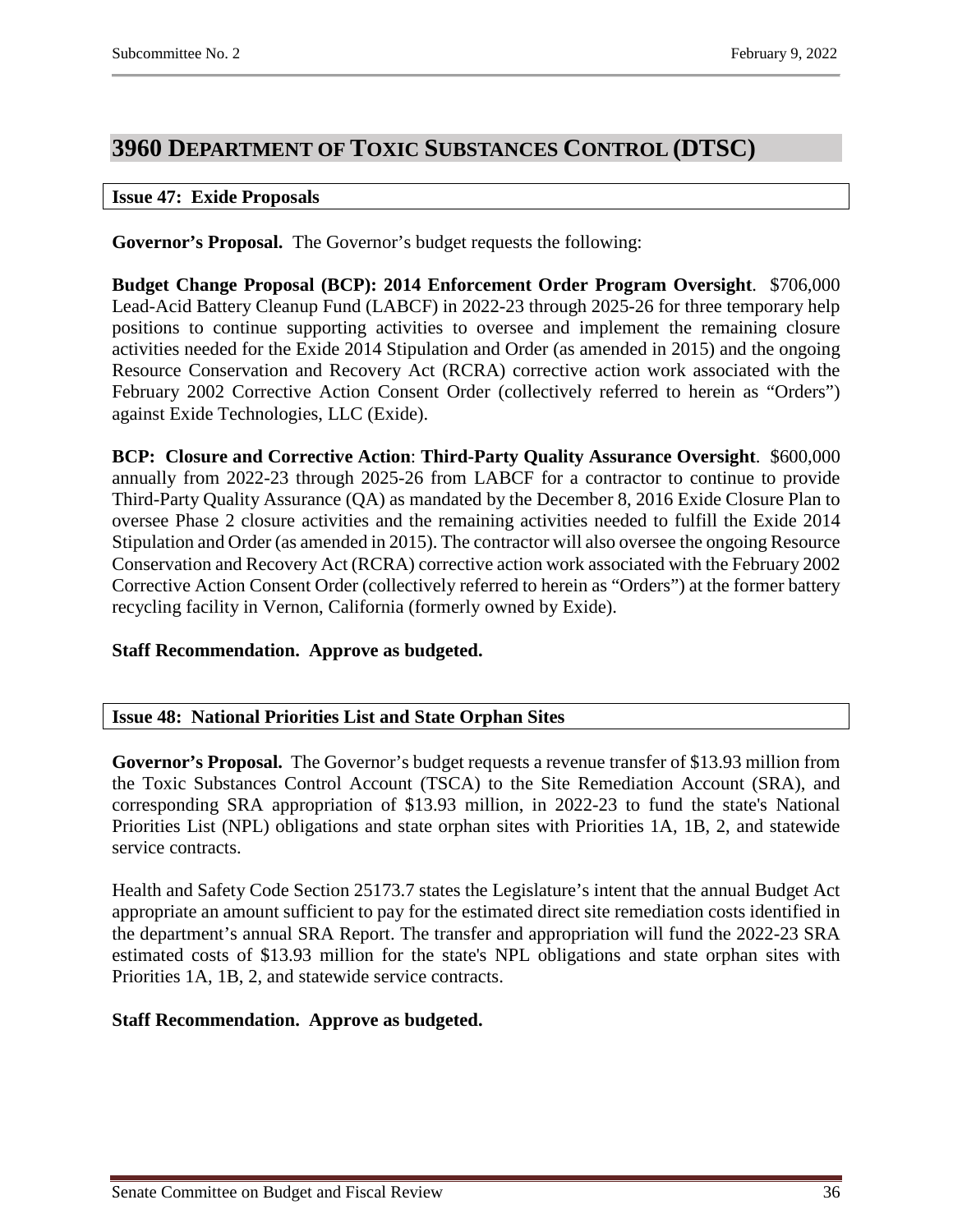# <span id="page-36-0"></span>**Issue 49: Resources Conservation and Recovery Act (RCRA) Grant Support**

**Governor's Proposal.** The Governor's budget requests one permanent position in 2022-23 and ongoing to implement the Corrective Action Program tasks required by the US Environmental Protection Agency (US EPA) in the RCRA Grant Work Plan for the 2020-2023 three-year grant cycle, as well as subsequent grant cycles.

This resource is necessary to accomplish the Corrective Action Program commitments in the 2020- 2023 RCRA Grant Work Plan, which includes the following: (1) meeting annual environmental performance goals for Corrective Action sites; (2) screening Corrective Action sites for possible inclusion in the Government Performance and Results Act Corrective Action Baseline Site automated management system for monitoring and tracking the progress toward completing cleanup of Corrective Action Sites in California; (3) meeting with Corrective Action project managers to troubleshoot roadblocks delaying site cleanups; (4) ensuring adequate financial assurance for Corrective Action sites; (5) reporting on the progress toward environmental cleanup with a focus on impacted communities; and (6) achieving other annual environmental performance goals as required by the US EPA.

# **Staff Recommendation. Approve as budgeted.**

# <span id="page-36-1"></span>**Issue 50: Strengthen Emergency Response Capacity**

**Governor's Proposal.** The Governor's budget requests six permanent positions and \$1.7 million General Fund in 2022-23, and \$1.2 million annually thereafter to support the Emergency Response (ER) Program. The requested resources will support ER when mission-tasked by the California Governor's Office of Emergency Services (Cal OES) to respond to natural and/or man-made disasters (wildfires, floods, earthquakes, etc.) and enforcement-related activities.

Included in this request is a shift of \$1 million General Fund to the Toxic Substance Control Account (TSCA) annually for an emergency reserve account to readily respond to emergencies per Health and Safety Code Section 25354. Also included in the request is a one-time augmentation of \$230,000 in 2022-23 for equipment purchases, and \$50,000 in 2023-24 and annually thereafter for a four-week (160 hours) Hazardous Material Technician Class and for the annual Hazardous Materials Technician/Specialist Refresher class (3 days – 24 hours) for DTSC staff assisting with hazardous waste mitigation activities related to natural or man-made disasters such as wildfires, floods, and earthquakes; and \$75,000 in 2023- 24 and ongoing for necessary equipment maintenance, calibration, and replacement costs. The \$125,000 ongoing funding will be dedicated to funding for annual calibration and maintenance contract services for equipment utilized for disaster response-related activities, emergency response actions, and enforcement-related activities as well as for additional training.

**Background.** The Enforcement and Emergency Response Division (EERD), within DTSC's Hazardous Waste Management Program (HWMP), has two primary responsibilities – enforcing hazardous waste laws and regulations, and responding to emergencies involving hazardous substances. The effective implementation of these functions protects California's residents from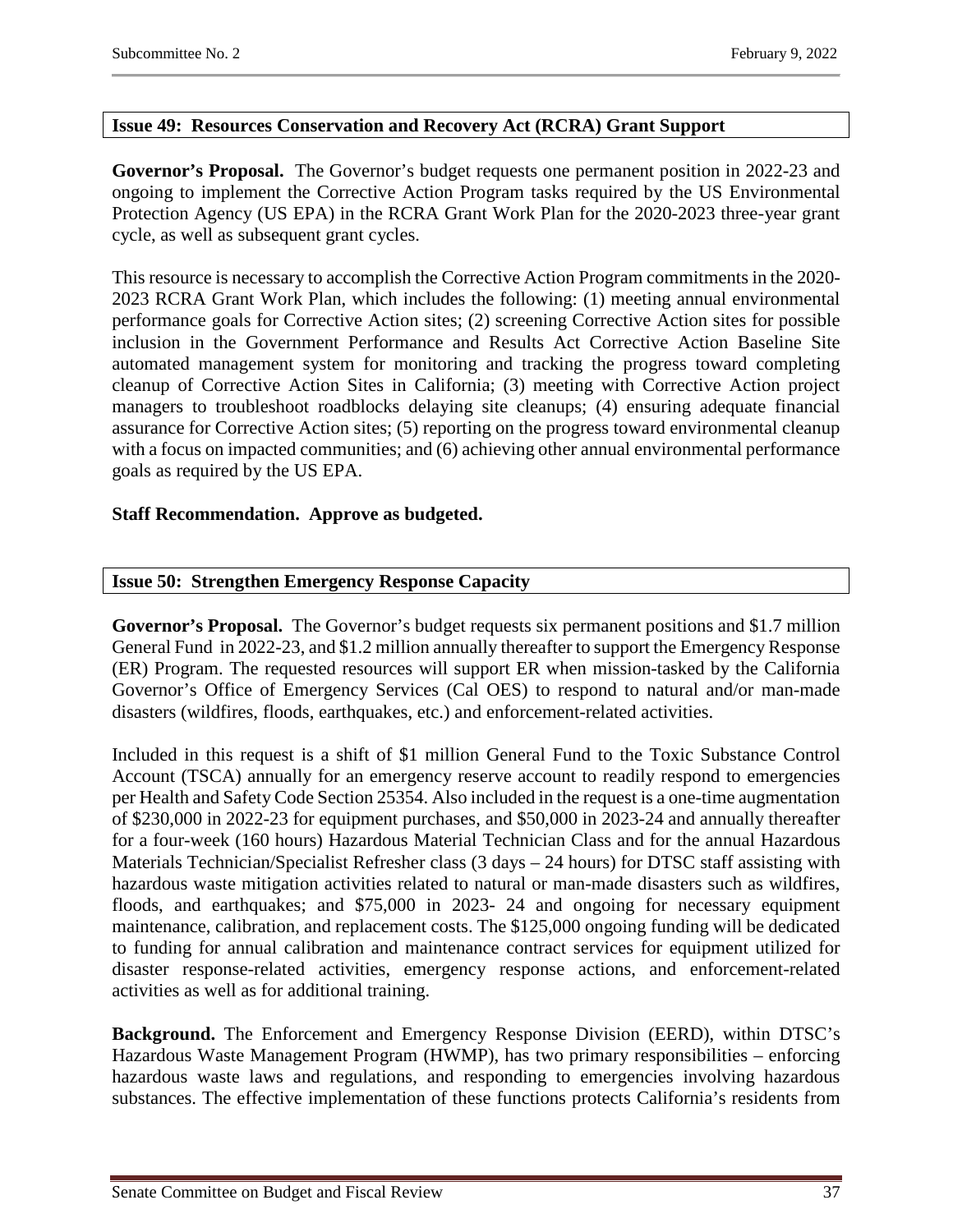hazardous wastes that may pose a threat to public health and the environment. In the past five years, EERD's emergency response activities related to California' increasing devastating wildfires has been pivotal to communities' ability to recover.

The ER Program is comprised of four Senior Environmental Scientists and one Supervising Environmental Scientist responsible for day-to-day DTSC ER operations, interagency coordination, disaster recovery planning, and contract management. The unit provides a wide array of technical assistance to law enforcement and other agencies responding to hazardous substance spills and drug lab abandonments. Examples of the technical assistance provided include training in rail derailments, proper management of illegal butane honey oil labs, and management and disposition of lab wastes.

ER staff coordinate closely and routinely with the US EPA's ER Program, participate in Local Emergency Planning Committee meetings with state and local emergency response-related agencies, and serve as active participants on the Emergency Response Management Committee (ERMaC). The ERMaC is comprised of representatives from the emergency response programs of the Boards, Departments, and Office (BDOs) within the California Environmental Protection Agency (CalEPA). Participation on the ERMaC facilitates collaboration and coordination amongst the CalEPA BDOs.

ER is also responsible for answering a 24-hour hotline where requests for DTSC assistance are received from law enforcement, local agencies, and CalOES. During 2020-21, ER received requests from law enforcement and local health agencies to provide support for over 150 drug labs and off-highway responses. Total expenditures associated with these requests were approximately \$1 million.

Disaster removal operations require a high degree of care, oversight, timeliness, and attention to detail. These operations require critical field decision-making based on experience and expertise. Work cycles for these response actions is typically Monday through Saturday working up to 12- 14 hours per day. Since early September 2020, DTSC staff have been in the field overseeing HazMat Crews, removing household hazardous waste from destroyed residential, commercial, and public properties. After completing the initial wildfire response action, the ER unit continues to provide support to CalRecycle for additional hazardous waste discovered during debris removal operations. Additionally, upon CalRecycle's confirmation of soil samples detecting the presence of elevated metal concentrations above the residential cleanup numbers, DTSC returns to the location to characterize and remove the contaminants- of-concern, in most cases, mercury and/or lead, in the soil.

As the number and intensity of wildfires increases in California due to weather-related incidents, utility and power line failures, and man-made causes, the length of wildfire season has increased from being seasonal to year- round. As a result, DTSC ER staff are continuously in the field for months at a time in remote locations overseeing the removal of household hazardous waste and bulk asbestos from destroyed structures. This level of effort is solely supported by four ER staff, including the ER Supervisor, which is unsustainable.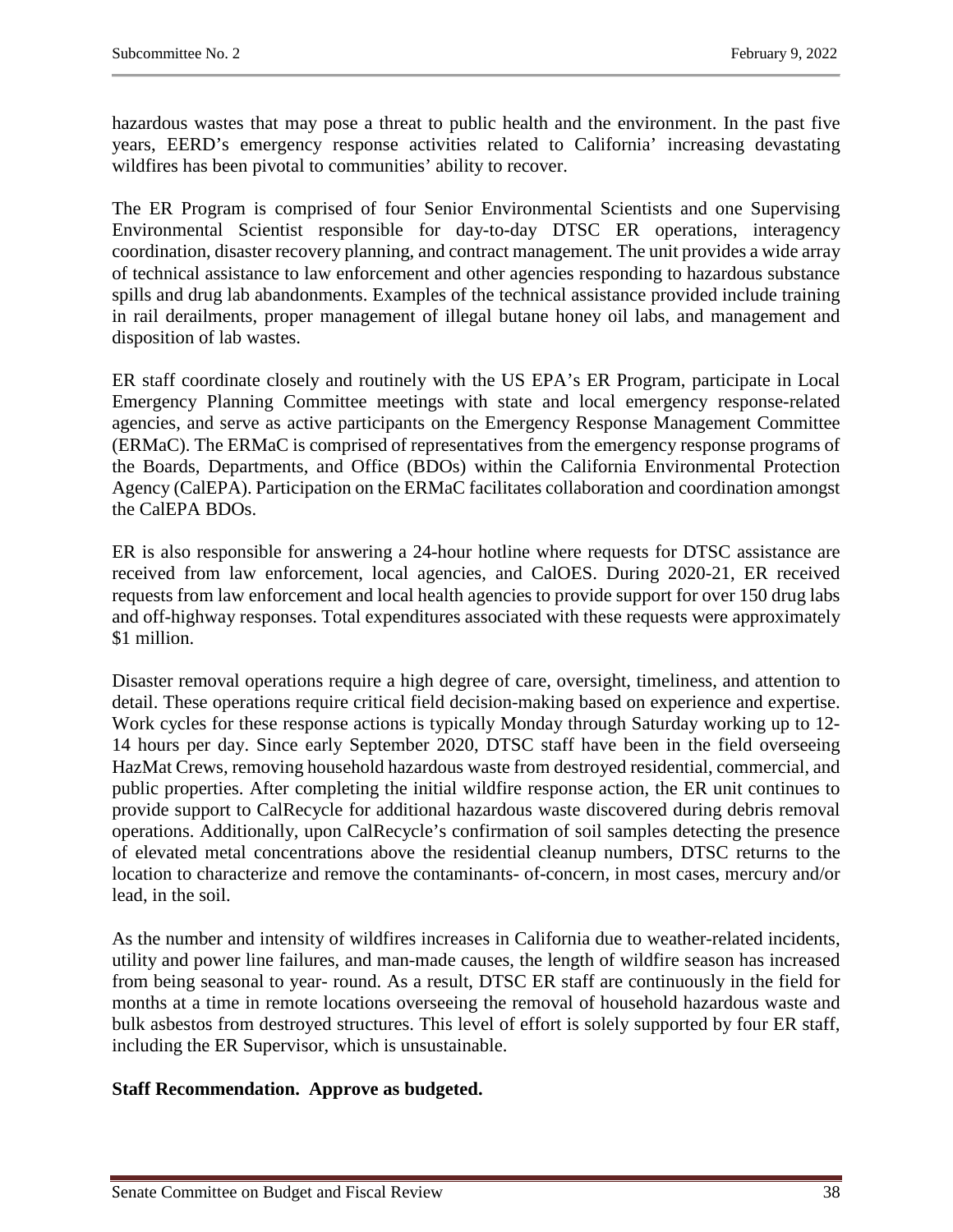# <span id="page-38-0"></span>**3970 DEPARTMENT OF RESOURCES RECYCLING AND RECOVERY (CALRECYCLE)**

#### <span id="page-38-1"></span>**Issue 51: BKK Class III Landfill Administrative Costs and Gas Monitoring System Evaluation**

**Governor's Proposal.** The Governor's budget requests \$182,000 from the Integrated Waste Management Account (IWMA) annually to fund an ongoing shortfall in BKK Corporation's (BKK) administrative expenses for operating the BKK Class III Landfill (landfill) for the next 17 years. CalRecycle entered into a judicially enforceable Settlement Agreement (Agreement) with BKK to ensure that the landfill is not abandoned by BKK and does not become a ward of the state. In exchange for a commitment from BKK to fulfill their responsibilities as the landfill operator, CalRecycle has undertaken a contractual and mandatory obligation to fund this shortfall.

CalRecycle also requests one-time expenditure authority for \$300,000 IWMA to fund the evaluation of the landfill gas monitoring system and replace critical gas wells to protect public health, safety, and the environment.

This request covers a total of \$482,000 IWMA in 2022-23 and \$182,000 ongoing for the next 17 years.

# **Staff Recommendation. Approve as budgeted.**

# <span id="page-38-2"></span>**Issue 52: Environmental Advertising Implementation**

**Governor's Proposal.** The Governor's budget requests 1.25 permanent, full-time positions, and \$965,000 in fiscal year 2022-2023 and \$163,000 ongoing IWMA. The newly requested positions will focus on the initial rulemaking and material characterization study execution, as well as subsequent reporting changes necessary to implement environmental advertising under SB 343 (Allen), Chapter 507, Statutes of 2021. Of the total, \$800,000 is the estimated cost to perform a material characterization study required by Public Resources Code Section 42355.51(d)(1)(B)(i).

**Background.** Existing California law requires that environmental marketing claims should be substantiated by competent and reliable evidence to prevent deceiving or misleading consumers. SB 343 establishes measurable criteria that products and packaging sold in California must meet, to use the chasing arrow recyclable symbol or otherwise direct a consumer to recycle that product or packaging in its labeling.

SB 343 requires CalRecycle to provide sufficient information to the public to evaluate whether a product or packaging is recyclable in the state and is of a material type and form that routinely becomes feedstock used in the production of new products and packaging. In order to meet those requirements, CalRecycle is tasked with updating regulations to require additional reporting from operations and facilities that recover and recycle materials. This additional reporting will provide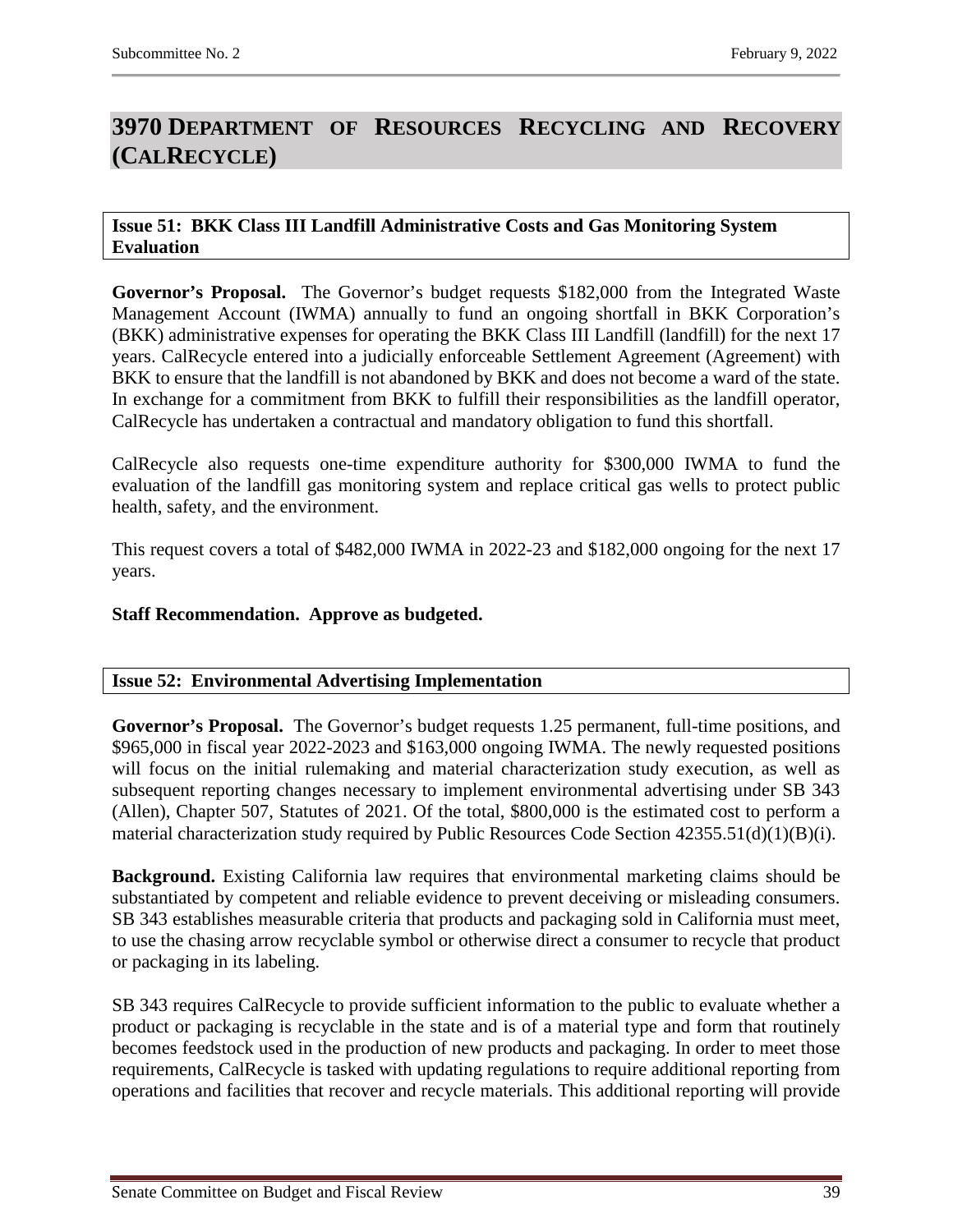information to the department regarding how the material was collected, and what material types and forms are actively recovered and not considered contaminants by the operation or facility.

The bill also requires CalRecycle to conduct, publish on its internet website, and update periodically, a characterization study of material types and forms that are collected, sorted, sold, or transferred by solid waste facilities identified by the department for inclusion in the study.

SB 343 requires, by January 1, 2024, an initial material characterization study be performed by CalRecycle. CalRecycle is also required to update this material characterization study by January 1, 2027, and no less than every five years thereafter. For each material characterization study conducted pursuant to SB 343, CalRecycle is required to publish on its internet website the preliminary findings of the study and conduct a public meeting to present the preliminary findings and receive public comments.

# **Staff Recommendation. Approve as budgeted.**

# <span id="page-39-0"></span>**Issue 53: Materials Management and Local Assistance Division Permanent Staffing**

**Governor's Proposal.** The Governor's budget requests nine permanent, full-time positions and \$110,000 from the Electronic Waste Recycling and Recovery Account (E- Waste) to fulfill fiduciary and enforcement obligations related to grant and payment programs, and the Covered Electronic Waste (CEW) Recycling Program.

CalRecycle intends to repurpose funds previously used for temporary help positions to offset the costs of the newly requested positions, hence the request for \$110,000 from E-Waste.

**Background.** CalRecycle's Materials Management and Local Assistance Division (MMLA) is responsible for promoting a sustainable future through reducing the amount of waste generated; encouraging recycling and composting to create new materials and products; and properly managing universal and hazardous wastes that cannot be landfilled. MMLA can achieve this through a variety of mandated grant and payment programs. The Financial Resources Management Branch (FiRM) is responsible for administering and managing grants and payments including but not limited to the Beverage Container Recycling Program, Used Oil Certified Collection Center (CCC), and Greenhouse Gas Reduction Program. The E-Waste Branch is responsible for administering the Covered Electronic Waste (CEW) Recycling Program under the Electronic Waste Recycling Act of 2003 (Public Resources Code (PRC) 42460 et seq.).

Over the past four years, FiRM's grant and repayment programs have increased from 16 to 20. These programs often require a variety of administrative tasks to achieve compliance with respective laws and regulations. These administrative tasks have often been completed by temporary help. While other FiRM staff have attempted to absorb this additional workload, there continues to be a backlog/delay in several areas.

The E-Waste Branch is responsible for administering the CEW Recycling Program. Under this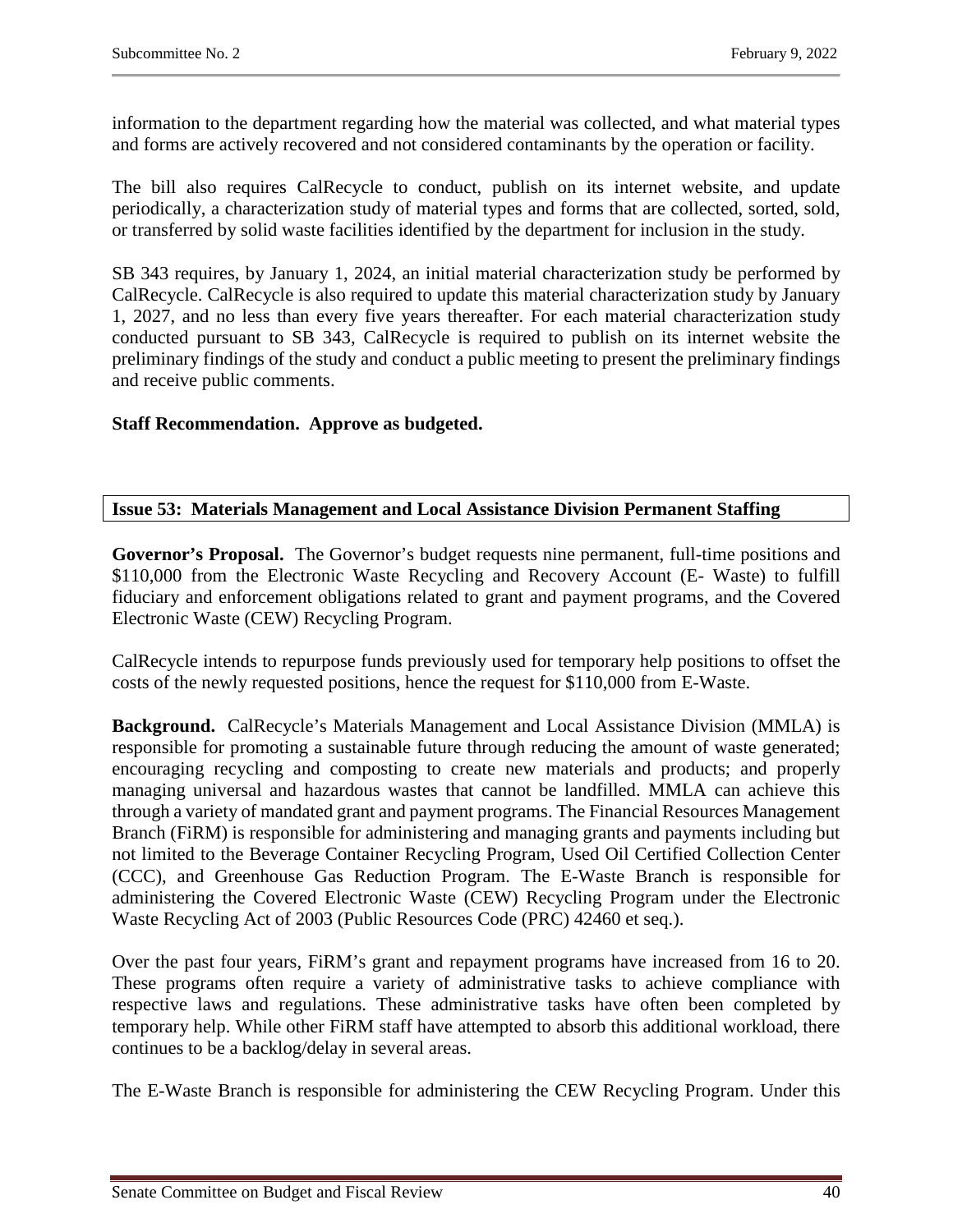program, recyclers receive CEW from approved collectors and thereafter, file a claim for payment. CalREcycle must review and verify these claims for within 90 days and may impose administrative civil penalties for false claims or failure to comply. While claim review must be performed by analysts, validation of compliance is often completed by temporary staff. Given the nature of temporary help positions, the number of validations performed has decreased, resulting in reduced compliance verification and reduced evidence of enforcement cases.

# **Staff Recommendation. Approve as budgeted.**

# <span id="page-40-0"></span>**Issue 54: CalRecycle Integrated Information System (CRIIS)**

**Governor's Proposal.** The Governor's budget requests \$1.606 million in 2022-23 from the Beverage Container Recycling Fund (BCRF) to support efforts for stages 2-4 of California Department of Technology (CDT)'s Project Approval Lifecycle (PAL) process for the CalRecycle Integrated Information System (CRIIS) project. As part of CDT)'s PALprocess, the CRIIS project has completed and received approval for the Stage 1 Business Analysis (S1BA).

**Background.** CalRecycle's Division of Recycling Integrated Information System (DORIIS) is the primary automated system used by beverage container manufacturers, recyclers, processors, and internal staff associated with the Beverage Container Recycling Program (BCRP). The DORIIS automated system was completed in July 2010 at a cost of approximately \$21 million. In the merger that created CalRecycle in 2010, no permanent staffing was provided for the support of DORIIS. DORIIS was developed and operates within an Oracle ERP E-Business Suite technical environment, which is specialized and not broadly supported by the vendor community. In comparison, CalRecycle's other automated systems use the Microsoft development environment (C#, .NET 3.0). Therefore, there remains limited internal technical knowledge and experience supporting DORIIS.

CalRecycle currently has a separate contract in place through May 2023 at an annual cost of approximately \$1.5 million for the ongoing maintenance and support of DORIIS. The consulting contract utilizes six dedicated consulting staff to directly support DORIIS. Additional contractor staff are engaged, as needed, to perform specific technical functions. Due to reliance on a contracted vendor for maintenance and support, as well as the system being over 12 years old, DORIIS is considered to be high risk. The aging system is at risk of not receiving continued maintenance and support upon expiration of the contract. If this current system were to fail, CalRecycle is at risk of losing millions of dollars, daily, and failing to meet state-mandated requirements.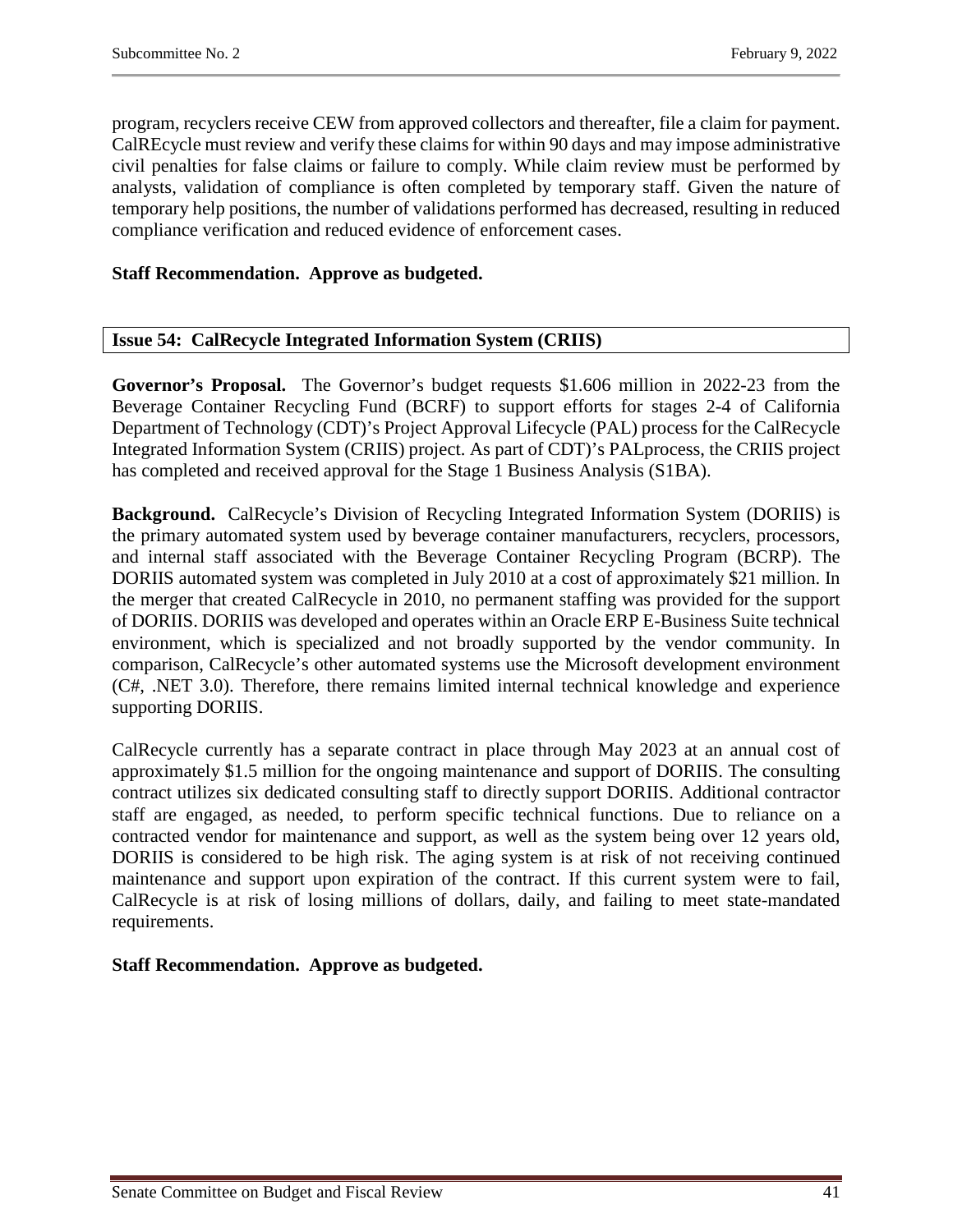# <span id="page-41-0"></span>**3980 OFFICE OF ENVIRONMENTAL HEALTH HAZARD ASSESSMENT**

#### <span id="page-41-1"></span>**Issue 55: Proposition 65 Fund Shift**

**Governor's Proposal.** The Governor's budget requests a fund shift of \$1.8 million from the Safe Drinking Water and Toxic Enforcement Fund (SDWTEF) to the General Fund 2022-23 and ongoing. This fund shift is necessary to continue funding the voter-approved Proposition 65 program.

**Background.** Since its approval by voters in 1986 and until 2009, the state's Proposition 65 program was funded primarily by the General Fund. Due to a General Fund shortfall, the Budget Act of 2009 shifted \$2.273 million in Proposition 65 funding from the General Fund to SDWTEF. The 2009-10 Budget included \$4.125 million for the Proposition 65 program, \$1.852 million SDWTEF and \$2.273 million General Fund. At the time, revenues to SDWTEF outpaced expenditures, but it was acknowledged that this was not a long-term funding solution. Reserves from SDWTEF have been able to support the program until now, but current expenditures are much higher than the revenues needed to support the program.

SDWTEF receives its revenues from Proposition 65 penalties paid by businesses in enforcement cases pursuant to Health and Safety Code Section 25249.7. SDWTEF was intended to augment funding for the Proposition 65 program, since penalties are insufficient to fund the program and the revenues going into the fund are unpredictable. In the past two fiscal years, revenues averaged \$3.3 million, while the portion of the program funded through SDWTEF has approximately \$4.2 million in costs, leading to a structural deficit.

OEHHA is the lead entity for implementation of Proposition 65, and is projected to expend \$4.21 million SDWTEF in the current fiscal year. Based on the current fund condition, SDWTEF will only sustain the Proposition 65 program through 2024-2025. Unless funds from another source are appropriated for Proposition 65 activities, SDWTEF will be exhausted in 2025-26. This will leave the voter-mandated Proposition 65 program without adequate funding.

# **Staff Recommendation. Approve as budgeted.**

#### <span id="page-41-2"></span>**Issue 56: Strengthening CalEnviroScreen**

**Governor's Proposal.** The Governor's budget requests \$370,000 Reimbursement Authority and two permanent positions in 2022-23 and ongoing to use the data developed for the CalEnviroScreen mapping tool to track changes over time in community pollution burdens and conditions.

These two positions are requested to develop methods and perform analyses to examine trends, track changes, and measure progress using CalEnviroScreen data. The tool is not currently designed to evaluate changes over time and current staffing and resources are not sufficient to undertake this work. The new positions will support work to develop methods to use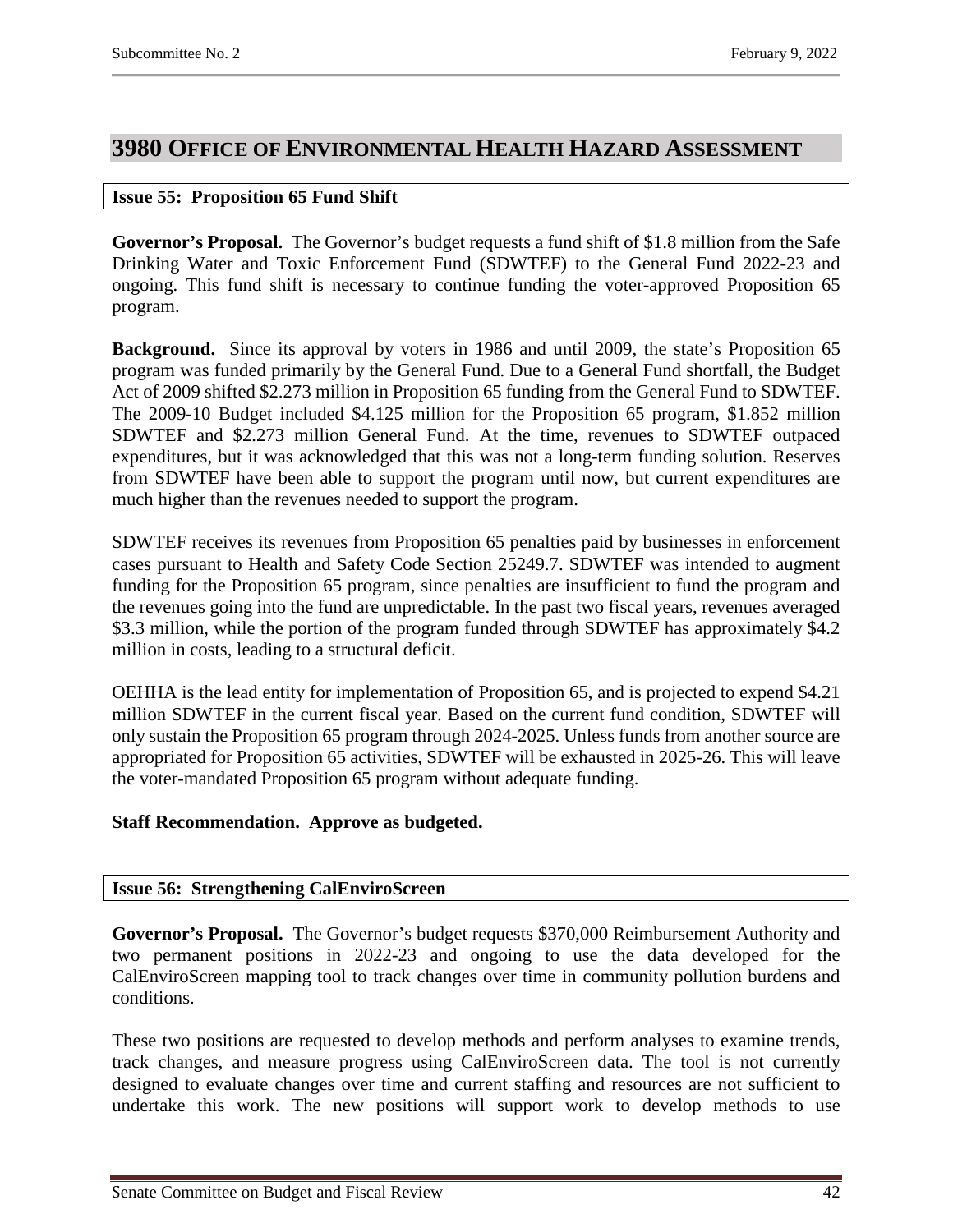CalEnviroScreen data to examine trends and changes in environmental conditions and conduct analyses to measure progress in pollution reduction.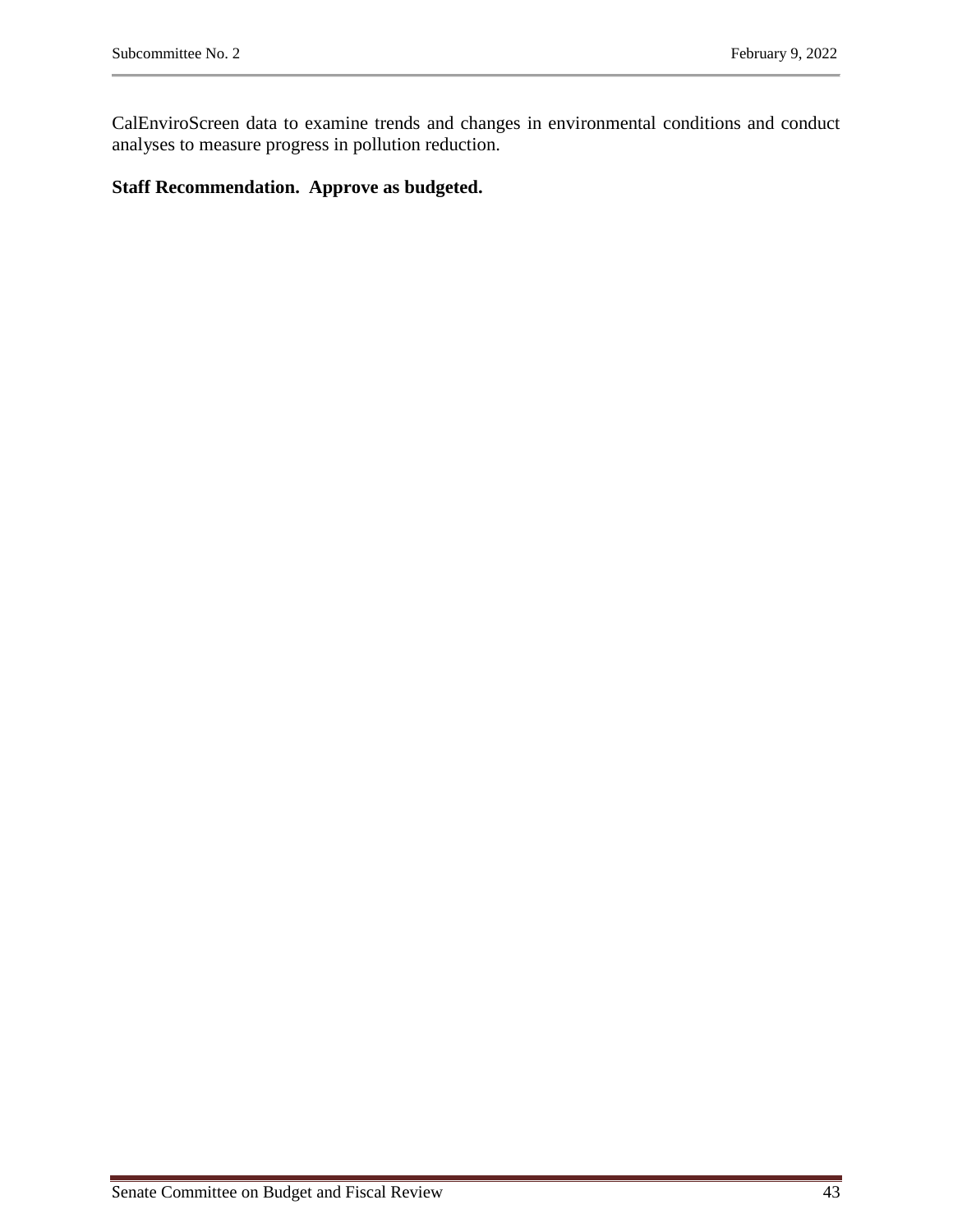# **DISCUSSION**

# <span id="page-43-2"></span><span id="page-43-1"></span><span id="page-43-0"></span>**3480 DEPARTMENT OF CONSERVATION (DOC) 3600 DEPARTMENT OF FISH AND WILDLIFE (DFW) 3860 DEPARTMENT OF WATER RESOURCES (DWR) 3940 STATE WATER RESOURCES CONTROL BOARD (SWRCB) 8570 CALIFORNIA DEPARTMENT OF FOOD AND AGRICULTURE (CDFA)**

# <span id="page-43-5"></span><span id="page-43-4"></span><span id="page-43-3"></span>**Issue 57: Drought Resilience and Response Package**

**Governor's Proposal.** The Governor's budget requests \$500 million one-time General Fund to support drought resilience and response, including water conservation, groundwater recharge, and assistance for small farmers whose needs have grown more acute with extended dry conditions. Funding is requested as follows:

- \$25 million for the State Water Efficiency and Enhancement Program (SWEEP) and drought relief through CDFA;
- \$335 million for water conservation programs, groundwater recharge, technical assistance for agriculture water suppliers, and urban and small community drought relief through the Department of Water Resources;
- \$75 million to mitigate immediate drought damage to fish and wildlife resources and build resilience of natural systems through the Department of Fish and Wildlife;
- \$40 million to continue the Multi-Benefit Land Repurposing Program through the Department of Conservation, and
- \$25 million for regional and county-based drought emergency response through the State Water Resources Control Board.

A further breakdown of the proposed drought package is as follows:

# *California Department of Food and Agriculture*

*Drought Relief for Small Farmers (\$5 million).* This funding will provide mobile irrigation labs, land-use mapping and imagery, irrigation education, and direct assistance to small farmers and ranchers who have experienced water cost increases of more than 50 percent.

This program will provide critical technical assistance to small-scale farmers and ranchers to mitigate ongoing drought issues. The program will also provide direct economic/drought relief grants to small-scale farmers and ranchers who have experienced water cost increases of more than 50 percent. Funding will be used to administer grants to Resource Conservation Districts (RCDs),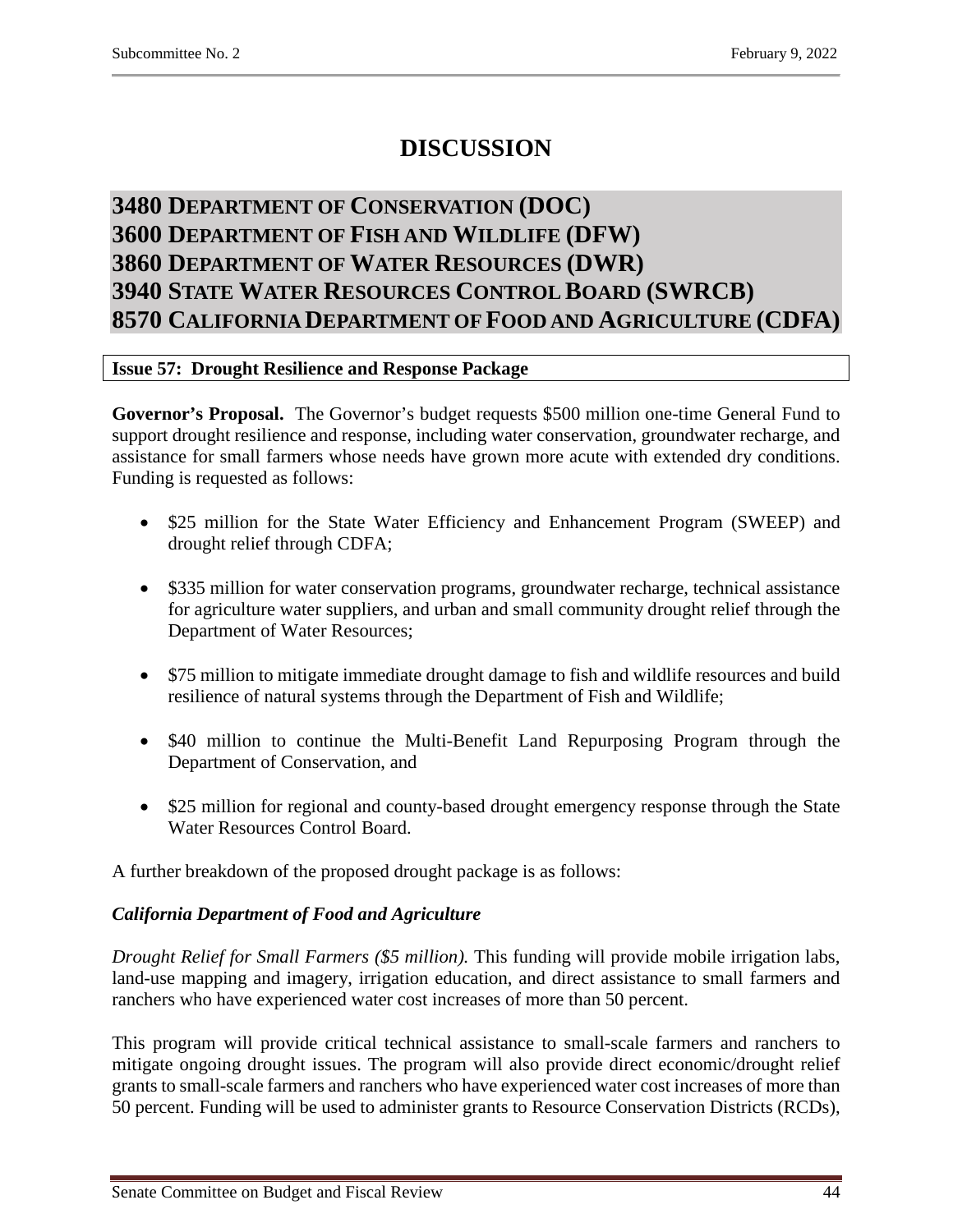universities, nonprofits, and tribes to provide technical assistance for on-farm water use efficiency, including, but not limited to irrigation and nutrient management training, Mobile Irrigation Labs to perform on-site pump and irrigation efficiency tests, and training. Local, experienced RCD technical assistance providers partner with growers to identify and implement efficiency improvements in existing irrigation systems.

*State Water Efficiency and Enhancement Program (\$20 million).* SWEEP was established in 2014 as part of a larger effort to address the drought in California. The purpose of SWEEP is to provide financial incentives to agricultural operations to invest in water irrigation treatment and distribution systems that will reduce greenhouse gas emissions, as well as reduce water and energy use, augment water supply, and increase water and energy efficiency in agricultural applications. Eligible technologies include (among others) soil moisture monitoring, drip irrigation systems, low pressure irrigation systems, pump retrofits, variable frequency drives, and installation of renewable energy to reduce on-farm water use and energy. The program also addresses other high priority environmental issues, such as groundwater sustainability and water quality protection. SWEEP prioritizes funding to socially disadvantaged farmers and ranchers and farms in priority populations. Since 2014, SWEEP has funded 828 projects with \$80.5 million, which has allowed efficient irrigation systems and water distribution technologies to be implemented on almost 134,000 agriculture acres. These projects have an estimated water savings of 1.15 million acrefeet and GHG emission reductions of 800,773 MTCO2e over 10 years. The program is oversubscribed on average by 279 percent, which means that many eligible farmers do not receive funding due to a lack of funds available for the program. As part of the 2021 Budget, SWEEP received \$75 million in 2021-22 and \$85 million in 2022-23. However, CDFA expects to fully encumber those funds and requests an additional \$20 million for SWEEP as part of this proposal.

# *California Department of Water Resources*

*Water Conservation Programs (\$180 million).* This proposal provides \$100 million to the Department of Water Resources for grants and technical assistance for Water Conservation Planning and Projects by urban and small water suppliers. Over the last several decades, major advances in water conservation and efficiency have been made in many California urban communities. However, impacts of climate change necessitate further advances in water use efficiency for drought resiliency, as well as more structured water shortage contingency planning. Of the proposed funds, \$75 million will be made available in grants and technical assistance for urban suppliers' implementation of new water use efficiency requirements, improved drought resiliency, and other related advances. Funding will support urban water use efficiency projects that result in water savings, water quality improvement, and energy efficiency. Example projects include water loss audits, leak detection and repair, and system distribution performance improvement projects. Another \$25 million will support grants, directed expenditures, and technical assistance to address the conservation and water efficiency needs of small and rural communities.

An additional \$5 million will be used by DWR to map and measure commercial and industrial landscapes as required by AB 1668 (2018) and simplify the Model Water Efficient Landscape Ordinance as required by CWC section 65596.5., provide training to small water systems and counties to use the drought vulnerability tool, and provide other data and assistance as needed to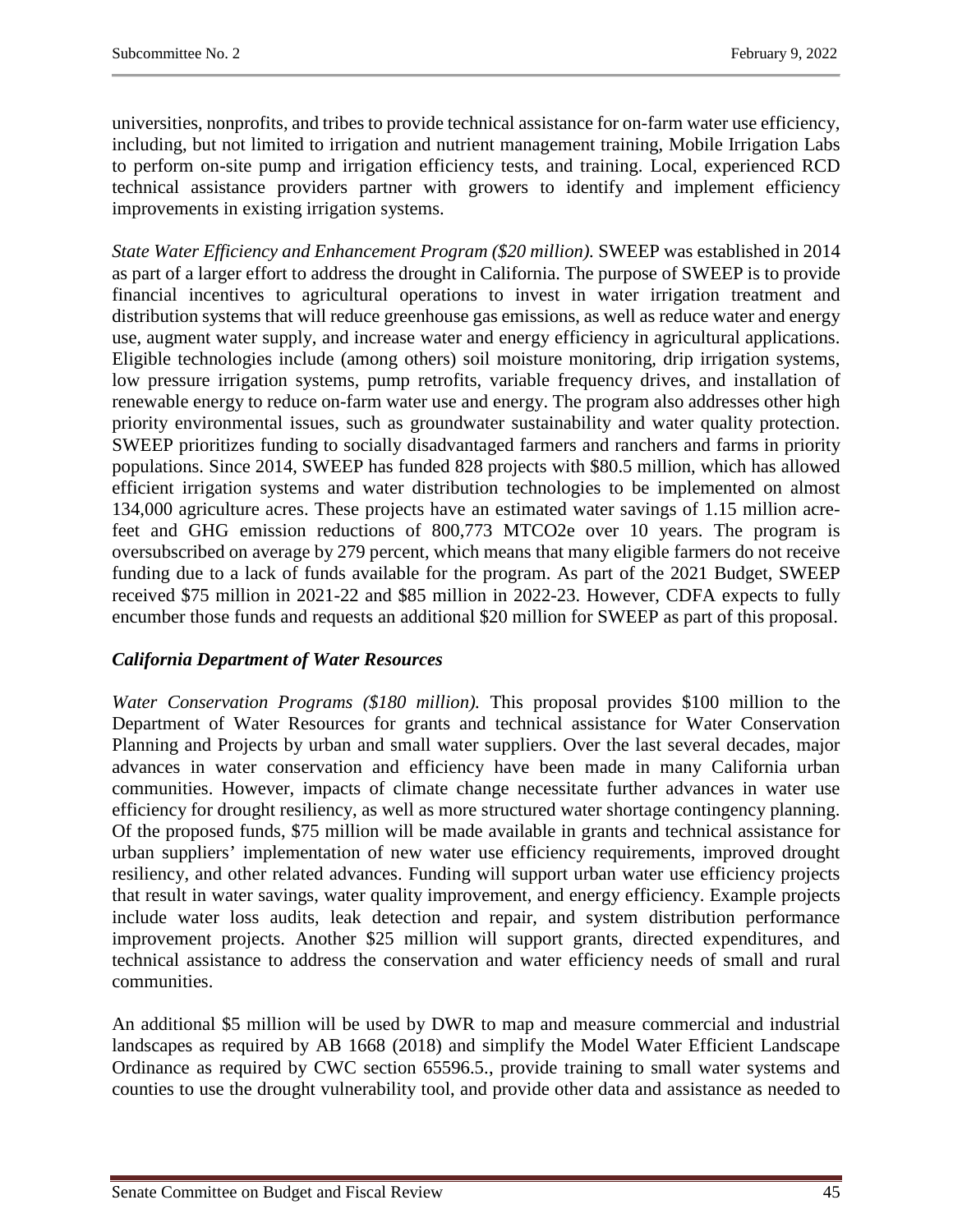reduce local drought vulnerability.

This proposal includes \$75 million for turf replacement. Many water suppliers across California encourage and support turf replacement as an effective action to make water conservation a way of life. The current drought gives the state, local agencies, and the public an opportunity to eliminate ornamental turf grass, a glaring example of inefficient water use. DWR will grant these funds to local agencies or contract directly with other state entities, increasing the availability of incentives for homeowners, businesses, and municipalities to replace ornamental turf with more climate-resilient and community enhancing alternatives. The \$75 million will support grants to water suppliers and other interested parties and potentially direct contracts with other state entities including the California Conservation Corps to continue or initiate new turf replacement programs and facilitate direct installation of resilient and regionally appropriate landscapes.

# *Urban and Small Community Drought Relief (\$120 million).*

- \$60M Urban Community Drought Relief. There has been extremely high demand for funding under DWR's 2021 Urban and Multi-benefit Drought Relief Program. Grant applications received in the first two months of the program totaled \$1.1 billion in requests (for the \$300 million available from the FY 21-22 Budget appropriation) for over 200 projects. The proposed \$60 million will augment the existing local assistance grant program. Priority will be given to applications that address emergencies and Human Right to Water related needs. Eligible projects will improve overall local and regional water management efficiency and resilience and help meet urban community water use objectives. Example projects include infrastructure rehabilitation, interties, intake structures, leak detection, water loss audits, recycled water systems, water demand reduction incentives, advanced/smart metering systems, landscape irrigation efficiency improvements, stormwater capture/retention, groundwater recharge, groundwater treatment, groundwater supply and wells, drinking water system consolidation, and water supply forecasting.
- \$60M Small Water Suppliers Drought Relief. The Small Communities Drought Relief Program has received requests that far exceed the FY 21-22 Budget appropriation. The program was allocated \$200 million in July 2021 and has received nearly 120 applications for more than \$310 million. As of late December, DWR has funded 48 of those applications for a total of \$90+ million, the majority in direct support of underrepresented communities. DWR continues to evaluate existing applications and assist tribes with their unique drought-related needs. Funded projects have included support for emergency water supplies, new wells and well rehabilitation, leaky water line replacement, system interties, enhancements, and consolidations, water treatment and new water source development. With this request, DWR will continue the program and address many existing drought needs that otherwise would go unmet.

*Technical Assistance for Agricultural Water Suppliers (\$5 million).* Agriculture accounts for approximately 80 percent of all the water used in California, and even small improvements in farm and ranch water use efficiency can be significant. Funding will enable DWR to work with the agricultural community and other stakeholders to provide technical assistance to improve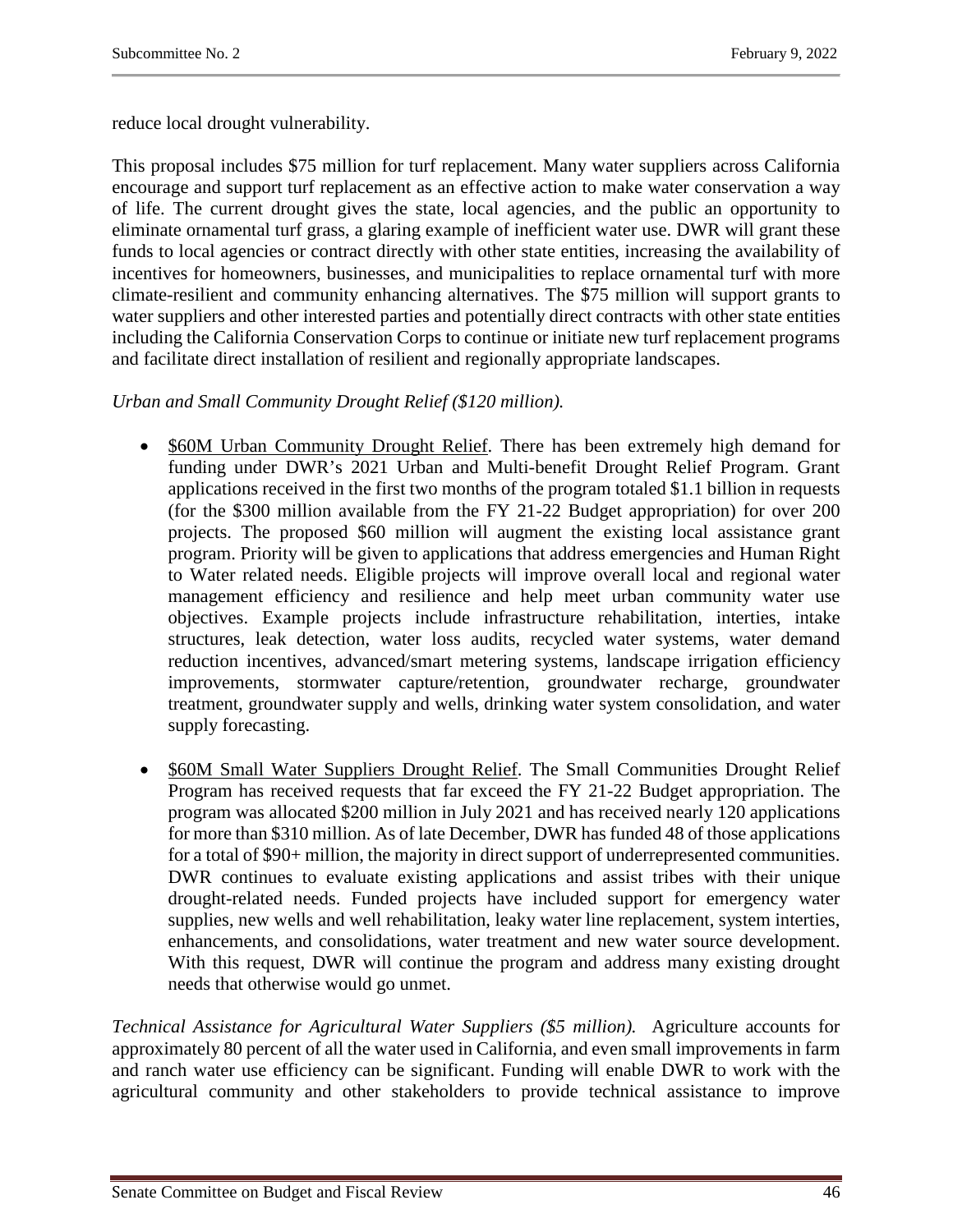agricultural water use efficiency and management through mobile irrigation labs to assess on-farm irrigation efficiency and identify improvements; land use mapping and imagery to accurately estimate water demand and water use; and irrigation education to encourage efficient irrigation system operation.

*Groundwater Recharge (\$30 million)*. This proposal requests grant funding to local public agencies to support planning, engineering, water-availability analyses, and construction for groundwater recharge projects that support the implementation of the Sustainable Groundwater Management Act (SGMA). SGMA requires groundwater sustainability agencies (GSAs) to prepare groundwater sustainability Plans (GSPs) that meet their groundwater basin sustainability goals within 20 years of GSP adoption. All GSPs must identify projects and management actions that will support plan implementation. Preliminary cost estimates for implementing these project and management actions total billions of dollars, with groundwater recharge projects making up a large percentage of project type. Recharge projects divert surface water to nearby farmland/open space. For example, during times of high river flows and heightened flood risk, diverted flows are contained and allowed to recharge back into the groundwater basins. DWR has long recognized the significance that recharge projects can have in meeting the State's groundwater sustainability goals and, as part of its technical assistance role under SGMA, has invested millions of dollars in Proposition 68 funds to conduct Airborne Electromagnetic (AEM) Surveys designed to map out the best recharge areas. The first phase of DWR's surveys is complete, which puts the State in an ideal position of being able to identify the most effective locations to construct recharge projects with the requested budget.

# *Department Fish and Wildlife*

# *Mitigating immediate drought impacts to fish and wildlife resources and building the resilience of natural systems (\$46.8 million)*

• Terrestrial and Aquatic Wildlife. Continued drought conditions will impact aquatic amphibians, reptiles, vernal pool invertebrates, and wetland-dependent birds and mammals in arid environments. Interventions such as translocations, temporary captivity, and water augmentation will be increasingly needed under continued drought conditions. The ability of DFW to rehabilitate and hold animals at risk of dying due to lack of suitable habitat or access to water, malnutrition, exposure to disease outbreak, or a combination thereof until conditions in the wild return to a more favorable status is limited by facilities and specific species needs. The funding in this proposal will allow DFW to partner with wildlife care facilities, universities, zoos, and other similar partners to find appropriate relief measures or temporary housing.

This funding will also allow DFW to conduct vulnerability assessments for droughtsensitive species and identify where interventions are likely to be needed in the coming year. These interventions include strategies like expanding wildlife drinkers to increase capacity for survival of upland species. . Contingencies for translocation and captive rescue are expected for Sierra Nevada yellow-legged frogs, foothill yellow-legged frogs, California red-legged frogs, Santa Cruz long-toed salamander, California tiger salamander, blunt-nosed leopard lizards, western pond turtle, and Amargosa vole. This funding will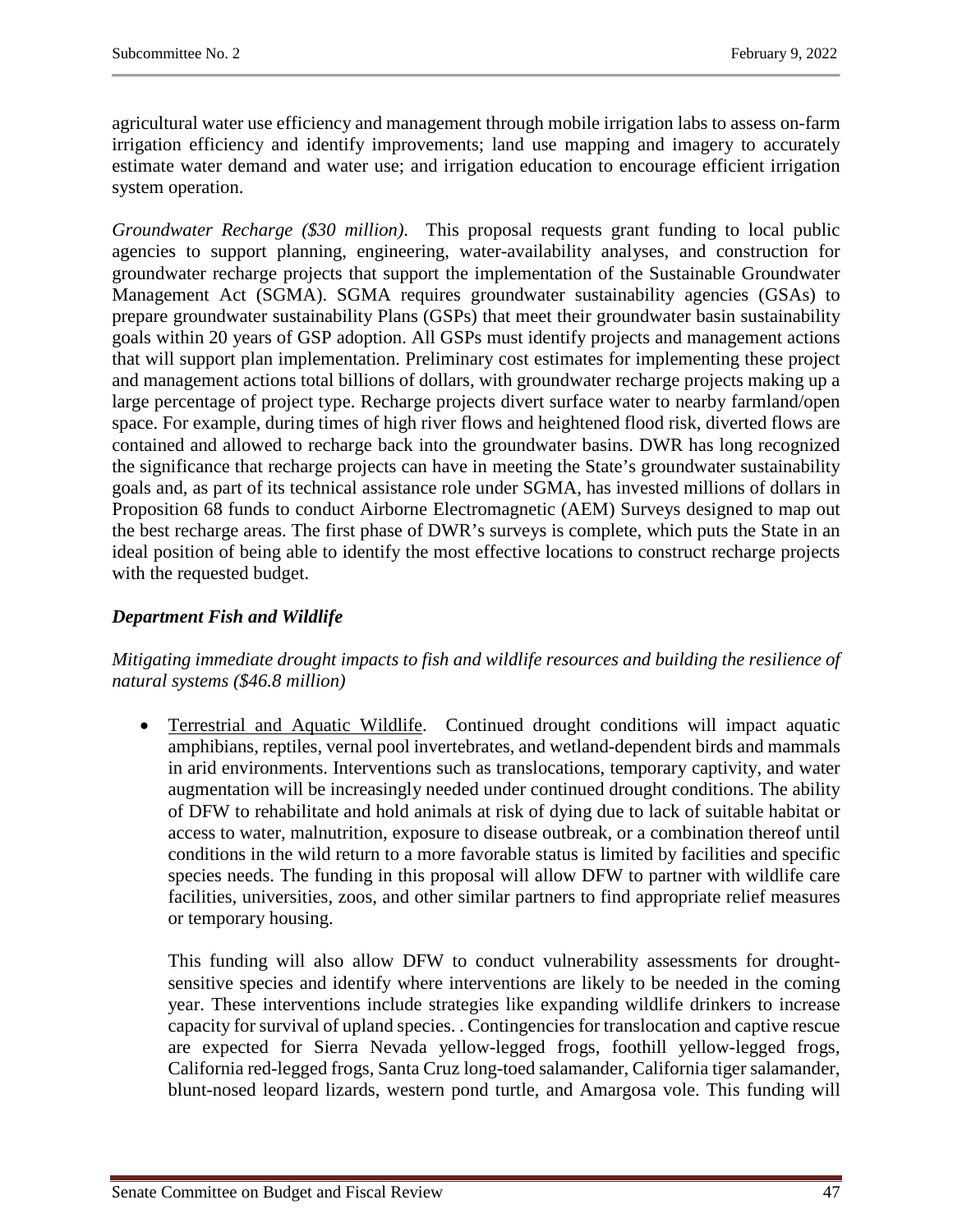also support DFW's ability to improve response for these vulnerable species through development and refinement of internal policies for wildlife translocation and captive rescue.

- Voluntary Drought Efforts. DFW continues to engage with the State Water Board, the Department of Water Resources, federal agencies, local landowners, and water districts to encourage voluntary efforts to address and minimize drought impacts to fish and wildlife. This includes working on requests for temporary modifications to existing permits and licenses, curtailments, emergency regulations, water transfers, and variance requests to the State Water Board. CDFW anticipates that emergency regulations for fisheries flows may continue to be needed in 2022 in the Russian, Mill, Deer, Scott, Shasta, and Butte watersheds. This funding will allow CDFW to continue participation in these efforts, including the implementation of the Voluntary Drought Initiative that provides landowner incentives to reduce or adjust water diversions to protect instream flows.
- Habitat. A key component to building resiliency for imperiled species is to continue efforts to provide and restore habitat. Specifically, for salmon, recovery will depend upon access to historical cold-water habitat upstream of dams in areas where rivers are free flowing and provide cold water from snow melt runoff. To create new populations and provide access to this historical habitat, salmon and steelhead must be moved around a series of dams on the Sacramento, McCloud, Feather, and Yuba rivers through various methods.

In 2021, DFW allocated funding to restoration partners for 24 projects that supported increased habitat for shorebirds, waterfowl, and threatened and endangered species across California. This funding will support investment in fish and wildlife passage projects, increased habitat for fish and wildlife, and the development and assessment of planning documents to guide restoration.

• Human Wildlife Conflict. California, with a population of nearly 40 million people, has more than 6,500 wildlife interactions each year, sometimes with unfortunate outcomes. Wildlife interactions with humans increase during drought as natural food supplies and water sources diminish. Wildfire, which is exacerbated by drought, compounds the problem, forcing wildlife to seek safety and food in populated areas.

DFW is investing in equipment, technology, facilities, personnel, and process improvements to mitigate the effects of drought, respond to human-wildlife conflict, and support long-term biodiversity resilience. Funding will allow CDFW to advance its response in several key areas, including: 1) strategic allocation of equipment and staffing across the state, including partnering with veterinarians and rehabilitation facilities; 2) targeted monitoring efforts for human-wildlife conflict to trap, tag, or haze nuisance animals that have or may create conflict; 3) and increased capacity for wildlife disease surveillance.

*Improve Drought Resiliency on State-owned and Partnership Lands (\$15.4 million)*

• State-Owned Lands. Many of DFW's wildlife areas have water conveyance infrastructure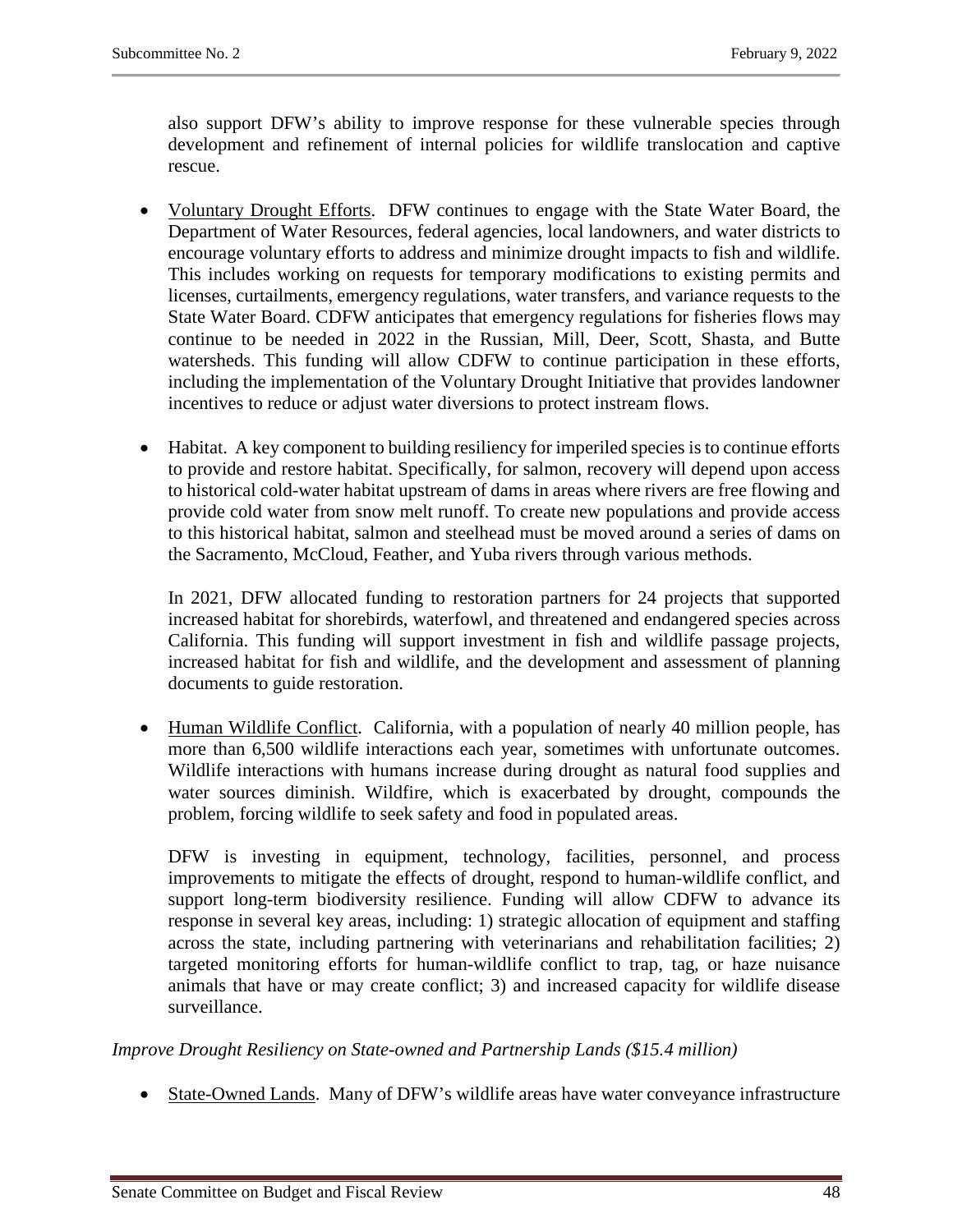that has completely failed or is operating at extremely inefficient levels. In 2021, DFW prioritized many of these needs and entered into agreements to complete over \$10 million in water conveyance and habitat projects on CDFW lands that are designed to modernize existing infrastructure and improve long-term drought resilience. These projects directly increase DFW's ability to move water on and off Wildlife Areas and lower long-term operating costs by improving the efficiency of pumps and other water conveyance infrastructure. Additional funding will support projects that further improve DFW's drought resiliency and reduce costs associated with ongoing wetland management. In addition to these major wetland areas, DFW can increase carrying capacity and habitat connectivity on DFW lands with spring and summer irrigations, weed control efforts, and successional setback using heavy equipment. These efforts are needed to mimic the natural hydrologic and disturbance events that happened in the Central Valley before modern flood control infrastructure eliminated these large-scale fluctuations.

• Partnership Lands. Partnerships are critical to achieving the DFW's large-scale conservation objectives that provide for the needs of birds using the Pacific Flyway, particularly in the Central Valley, where approximately 95 percent of the land is privatelyowned. In 2021, DFW entered into agreements with conservation partners and local water districts to immediately provide habitat on private lands and improve the long-term drought resiliency of State, federal, and private lands. Additional funding will allow DFW to continue to partner on projects that incentivize wildlife habitat on private lands and enhance long-term resilience. This includes supporting programs such as the California Winter Rice Habitat Incentive Program, the BirdReturns program, and enhancing the long-term resiliency of the nation's first waterfowl refuge (Lower Klamath NWR) and managed wetlands in the Grasslands Ecological Area.

*Hatchery Improvements and Fish Planting (\$12.8 million).* The Budget Act of 2021 provided CDFW funding to supporting 34 projects at 14 hatcheries that will replace older, low-efficiency water recirculation/aeration pumps and high carbon footprint backup power generators; install temporary raceway recirculation systems, oxygen blower systems to support limited fish rearing and improve efficiency and fish health; address leaking underground water supply lines; allow water intake at reduced stream flows; deter predators; modernize hatchery buildings; and refurbishing coded wire tag trailers to support tagging of increase fish production; and modernize hatchery fleet assets, fish feeders, and other fish pumps, counters, and crowders.

Additional funding will result in increasing the types of deliverables described above at several remaining hatcheries. Additionally, these funds will support contingency planning efforts at hatcheries to coordinate and consult with other State, local, and federal partners about emergency use of hatcheries and control structures to manage fish health and survival, increase fish production, increase fish trucking and release locations, transfer fish and eggs between hatcheries, and secure backup holding locations in the event of needed emergency evacuations from existing facilities.

# *California Department of Conservation*

*Irrigated Land Repurposing (\$40 million).* This proposal would continue funding for the Department of Conservation's Multi-Benefit Land Repurposing Program. The Program increases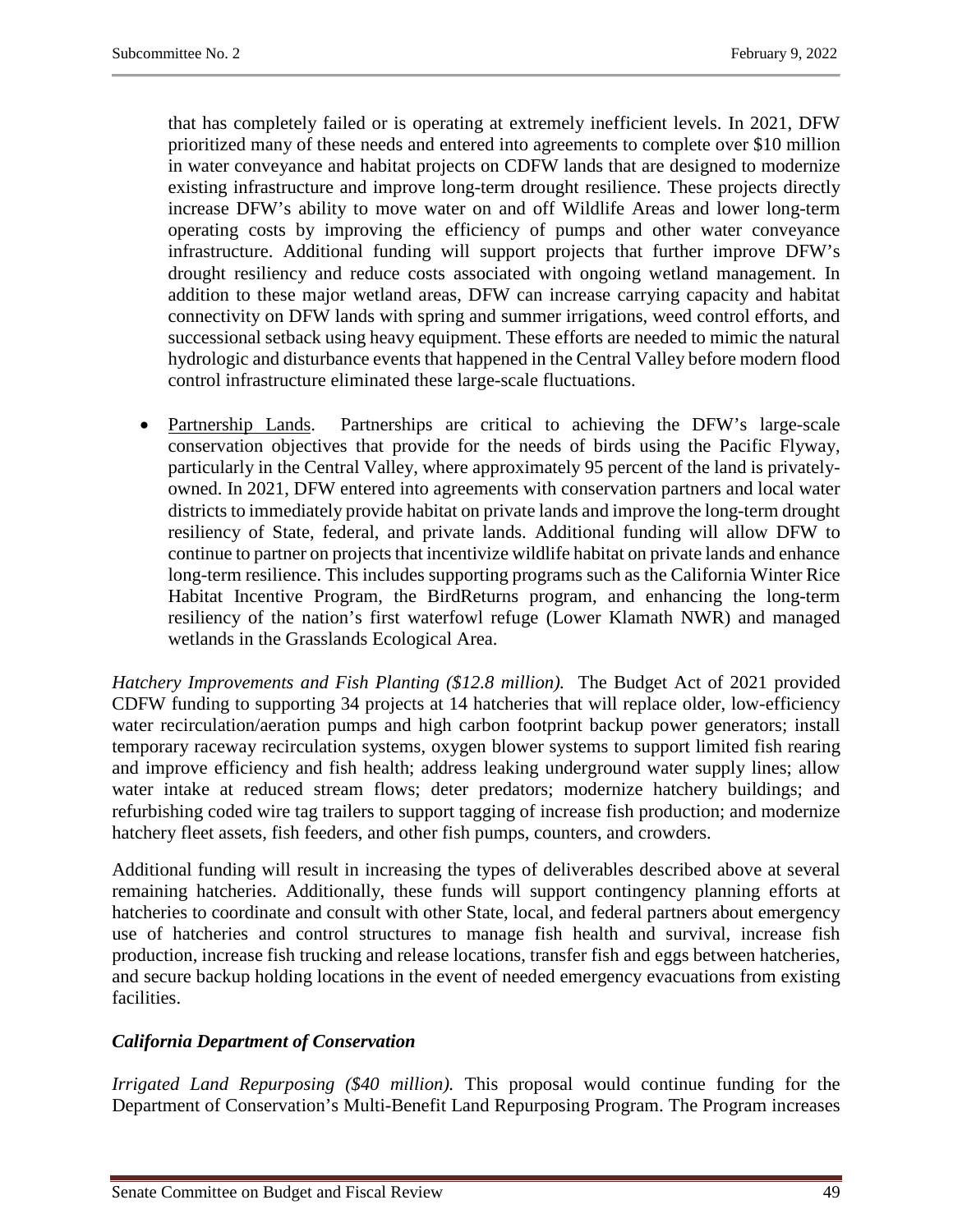regional capacity to repurpose agricultural land that can no longer be irrigated sustainably to reduce reliance on groundwater while providing community health, economic wellbeing, water supply, habitat, renewable energy, and climate benefits.

The Program provides block grants to regional or basin-scale organizations to work with broad coalitions of local organizations, farmers and ranchers, tribes, and agencies to provide five primary deliverables: multi-benefit land repurposing plans; project development and permitting; project implementation; outreach, education and training; and monitoring.

DOC implements the Program in close partnership with multiple state and federal agencies to leverage program resources and verify that policy objectives are in alignment with regional efforts. An Agency Advisory Group comprised of the following representatives from State and federal agencies has been formed to guide the program: DWR, CDFA, DFW, Wildlife Conservation Board, Governor's Office of Business Development, Strategic Growth Council, US Natural Resources Conservation Service, and the US Fish and Wildlife Service.

The program was initially funded by a \$50 million appropriation in the Budget Act of 2021. Currently guidelines for the first grant solicitation are in public review. They propose funding block grants of up to \$10 million in critically overdrafted groundwater basins and in high and medium priority basins where a state emergency drought declaration has been declared. Additionally, the program proposes to allocate \$2 million for a statewide support block grant and has a \$5 million set-aside for tribal governments or organizations.

This proposal would enable the program to offer one or more additional solicitations for grants based on the current draft guidelines, expanding its reach to regions or basins not funded through the first appropriation. From the onset of this program, landowners, farmers and ranchers, groundwater management agencies and multiple stakeholders and communities impacted by land fallowing statewide have demonstrated strong interest in and need for this program. This additional funding will help those most impacted by a reduction in groundwater pumping manage lands to avoid public harm and provide lasting benefits to ecosystems, economies, and communities.

# *State Water Resources Control Board*

*Emergency Drought Response (\$25 million).* Requested funds would be used to expand regional and county-based drought emergency programs to support interim and permanent solutions for drinking water drought and water outage emergencies. Funded programs could support community water systems, small water systems, and domestic well communities. The non-profit Self-Help Enterprises has an existing robust regional drought emergency program in place covering eight counties in the San Joaquin Valley. Services provided to drought-impacted households include interim bottled water, hauled water and storage tanks, vending machines, permanent connection to adjacent water systems where feasible, or well and equipment repairs/replacements, and point-ofuse or point-of-entry treatment where necessary. To be able to provide similar services statewide, the State Water Board has been working in coordination with DWR to reach counties and encourage applications for new county-wide or regional drought emergency programs. Applications can be submitted by counties or non-governmental organizations on their behalf. Regional approaches addressing multiple counties are encouraged where feasible. A handful of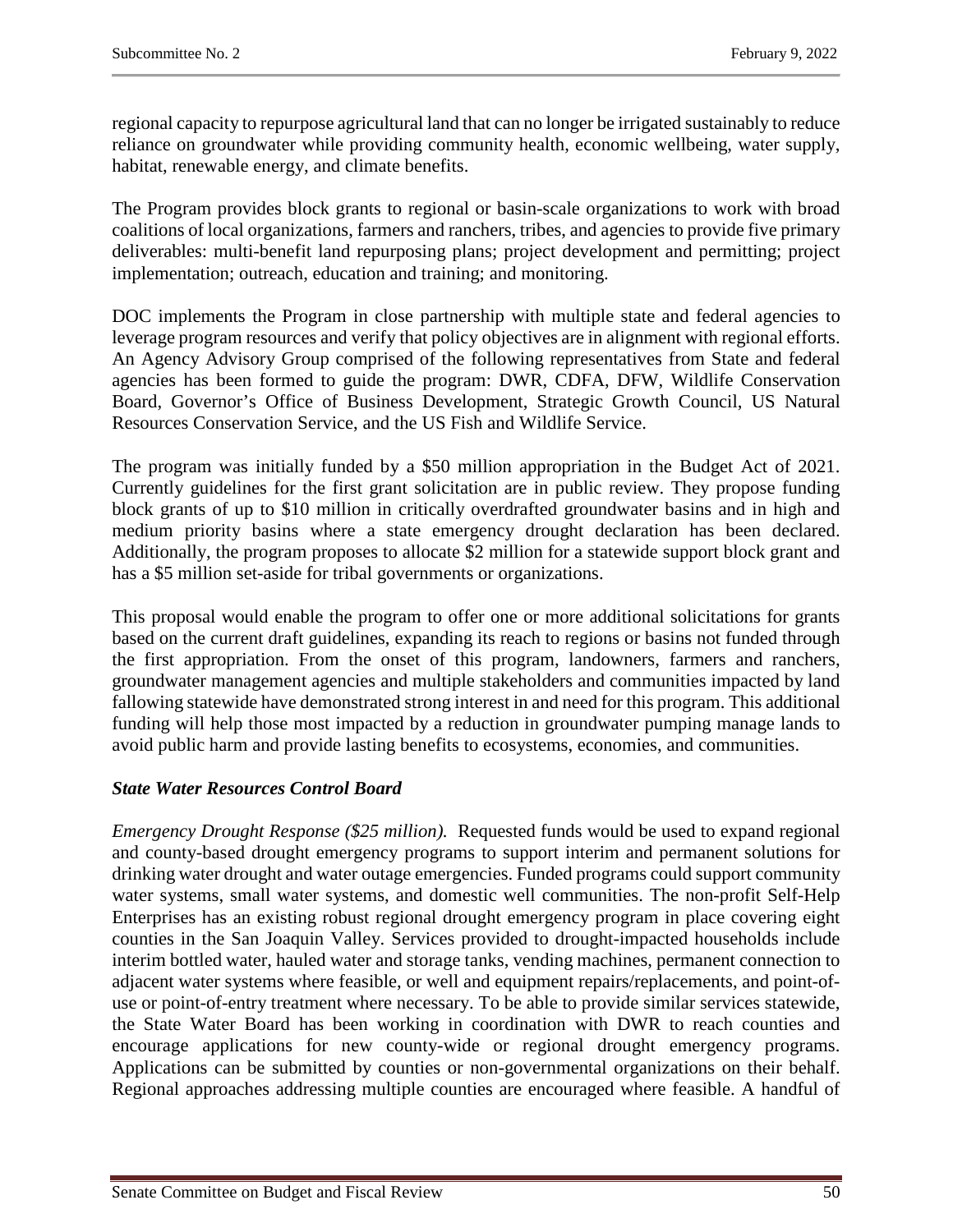new county programs have been funded during FY 2021-22, but broader geographical coverage is needed to proactively respond to drought emergency needs on a statewide basis, as drinking water outages have been reported in many counties outside the San Joaquin Valley. These funds would support additional county or regional programs to help fill the gaps.

According to LAO, the Governor's budget does the following:

*Provides \$880 Million Consistent With Legislative Agreement.* In alignment with what was agreed upon as part of the 2021-22 budget package, the Governor's proposal includes \$880 million from the General Fund for several water-related efforts. As shown in Figure 1, this includes \$420 million for water supply reliability and flood activities and \$460 million for water quality and ecosystem restoration efforts. All 11 of the funded activities are continuations of programs that were also funded in the current year.

#### **Figure 1**

# **Recently Approved Drought and Water Resilience Package**

*(In Millions)a*

| <b>Activity</b>                                                          | <b>Department</b> | 2021-22 | 2022-23 | 2023-24 | <b>Totals</b> |
|--------------------------------------------------------------------------|-------------------|---------|---------|---------|---------------|
| <b>Water Supply and Reliability,</b><br><b>Drinking Water, and Flood</b> |                   | \$2,676 | \$420   | \$220   | \$3,316       |
| Drinking water and wastewater<br>projects                                | <b>SWRCB</b>      | \$1,300 |         |         | \$1,300       |
| Multibenefit water projects                                              | <b>DWR</b>        | 200     |         |         | 200           |
| Small community water projects                                           | <b>DWR</b>        | 200     |         |         | 200           |
| SGMA implementation                                                      | <b>DWR</b>        | 180     | \$60    | \$60    | 300           |
| Groundwater cleanup and water<br>recycling projects                      | <b>SWRCB</b>      | 150     | 100     | 100     | 350           |
| Flood management                                                         | <b>DWR</b>        | 130     | 110     | 60      | 300           |
| Urban water projects                                                     | <b>DWR</b>        | 100     |         |         | 100           |
| Water conveyance repairs                                                 | <b>DWR</b>        | 100     | 100     |         | 200           |
| Data, research, and<br>communications                                    | <b>DWR</b>        | 91      |         |         | 91            |
| <b>SWEEP</b>                                                             | <b>CDFA</b>       | 50      | 50      |         | 100           |
| San Diego Pure Water project                                             | <b>SWRCB</b>      | 50      |         |         | 50            |
| Multibenefit land repurposing<br>program                                 | <b>DOC</b>        | 50      |         |         | 50            |
| Water rights modernization                                               | <b>SWRCB</b>      | 30      |         |         | 30            |
| Watershed climate studies                                                | <b>DWR</b>        | 25      |         |         | 25            |
| Aqueduct solar panel pilot study                                         | <b>DWR</b>        | 20      |         |         | 20            |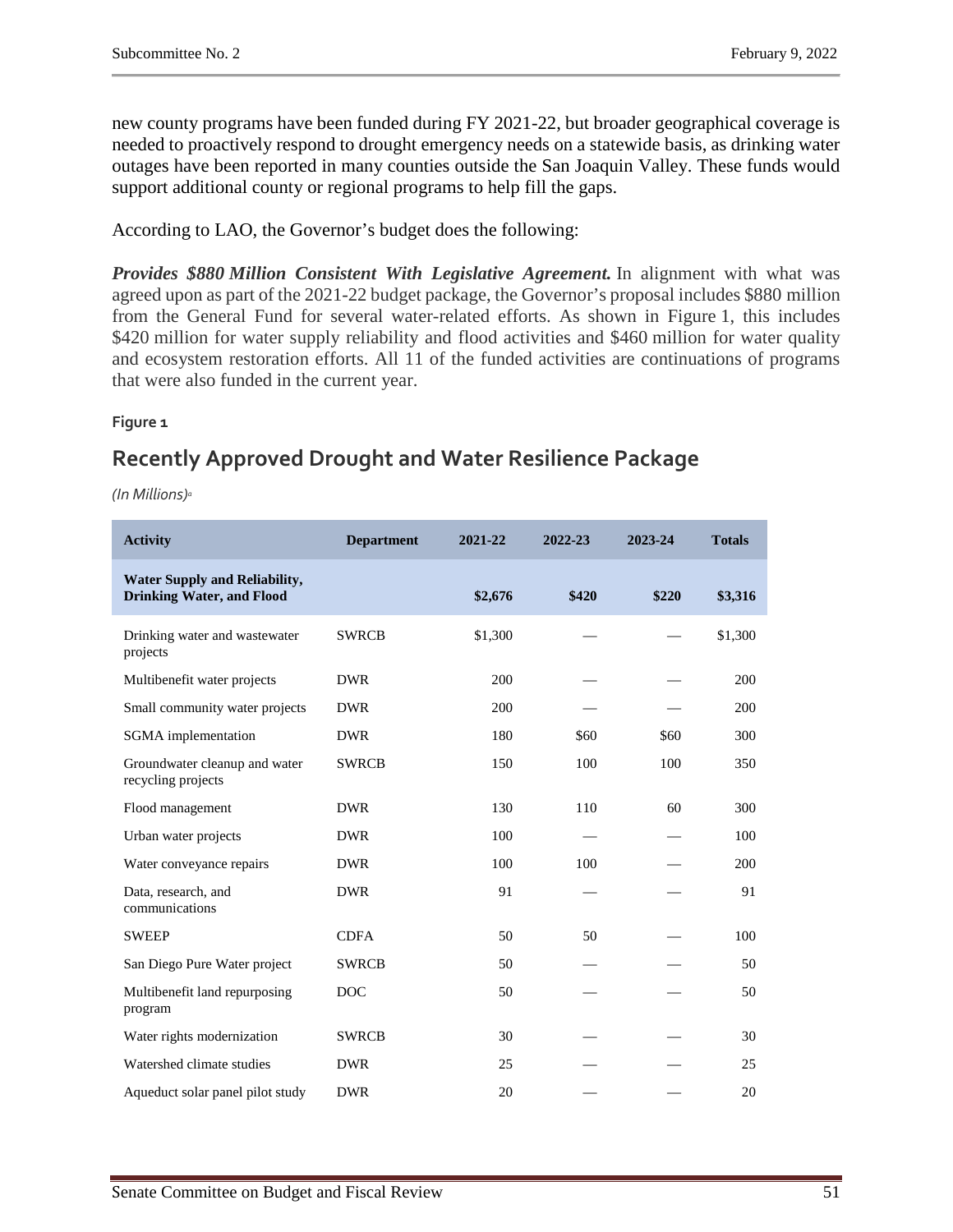| <b>Water Quality and Ecosystem</b><br><b>Restoration</b> |              | \$456              | \$460 | \$280 | \$1,196 |
|----------------------------------------------------------|--------------|--------------------|-------|-------|---------|
| Water resilience projects                                | <b>CNRA</b>  | \$165 <sup>b</sup> | \$100 | \$180 | \$445   |
| Streamflow for the environment                           | <b>WCB</b>   | 100                | 150   |       | 250     |
| Resilience projects for fish and<br>wildlife             | <b>WCB</b>   | 65                 | 40    |       | 105     |
| Salton Sea                                               | <b>DWR</b>   | 40                 | 100   | 80    | 220     |
| Funding to address PFAs<br>contamination                 | <b>SWRCB</b> | 30                 | 50    | 20    | 100     |
| Urban rivers and streams                                 | Various      | 30                 | 20    |       | 50      |
| Water quality improvements for<br>border rivers          | <b>SWRCB</b> | 20                 |       |       | 20      |
| Clear Lake rehabilitation                                | <b>CNRA</b>  | 6                  |       |       | 6       |
| <b>Immediate Drought Response</b>                        |              | \$137              |       |       | \$137   |
| Drought support for fish and<br>wildlife                 | <b>CDFW</b>  | \$33               |       |       | \$33    |
| Drought emergency response                               | Various      | 25                 |       |       | 25      |
| Drought permitting compliance<br>and enforcement         | <b>SWRCB</b> | 18 <sup>c</sup>    |       |       | 18      |
| Drought permitting compliance<br>and enforcement         | <b>CDFW</b>  | 8                  |       |       | 18      |
| Drinking water emergencies                               | <b>SWRCB</b> | 12                 |       |       | 12      |
| Drought technical assistance                             | <b>DWR</b>   | 10 <sup>d</sup>    |       |       | 10      |
| Salinity barrier                                         | <b>DWR</b>   | 10                 |       |       | 10      |
| Data, research, and<br>communications                    | Various      | 6                  |       |       | 6       |
| Agriculture technical assistance                         | <b>CDFA</b>  | 5                  |       |       | 5       |
| <b>Totals</b>                                            |              | \$3,269            | \$880 | \$500 | \$4,649 |

a All from the General Fund unless otherwise noted. Does not include funding approved by the Legislature for water-related activities outside of the Drought and Water Resilience packages approved in July and September 2021.

b Includes \$125 million from Proposition 68.

c Includes \$2 million from the Safe Drinking Water Account.

d Includes \$7 million from Proposition 1.

SWRCB = State Water Resources Control Board; DWR = Department of Water Resources; SGMA = Sustainable Groundwater Management Act; SWEEP = State Water Efficiency and Enhancement Program; DOC = Department of Conservation; CNRA = California Natural Resources Agency; WCB = Wildlife Conservation Board; PFAs = per- and polyfluoroalkyl substances; CDFW = California Department of Fish and Wildlife; and CDFA = California Department of Food and Agriculture.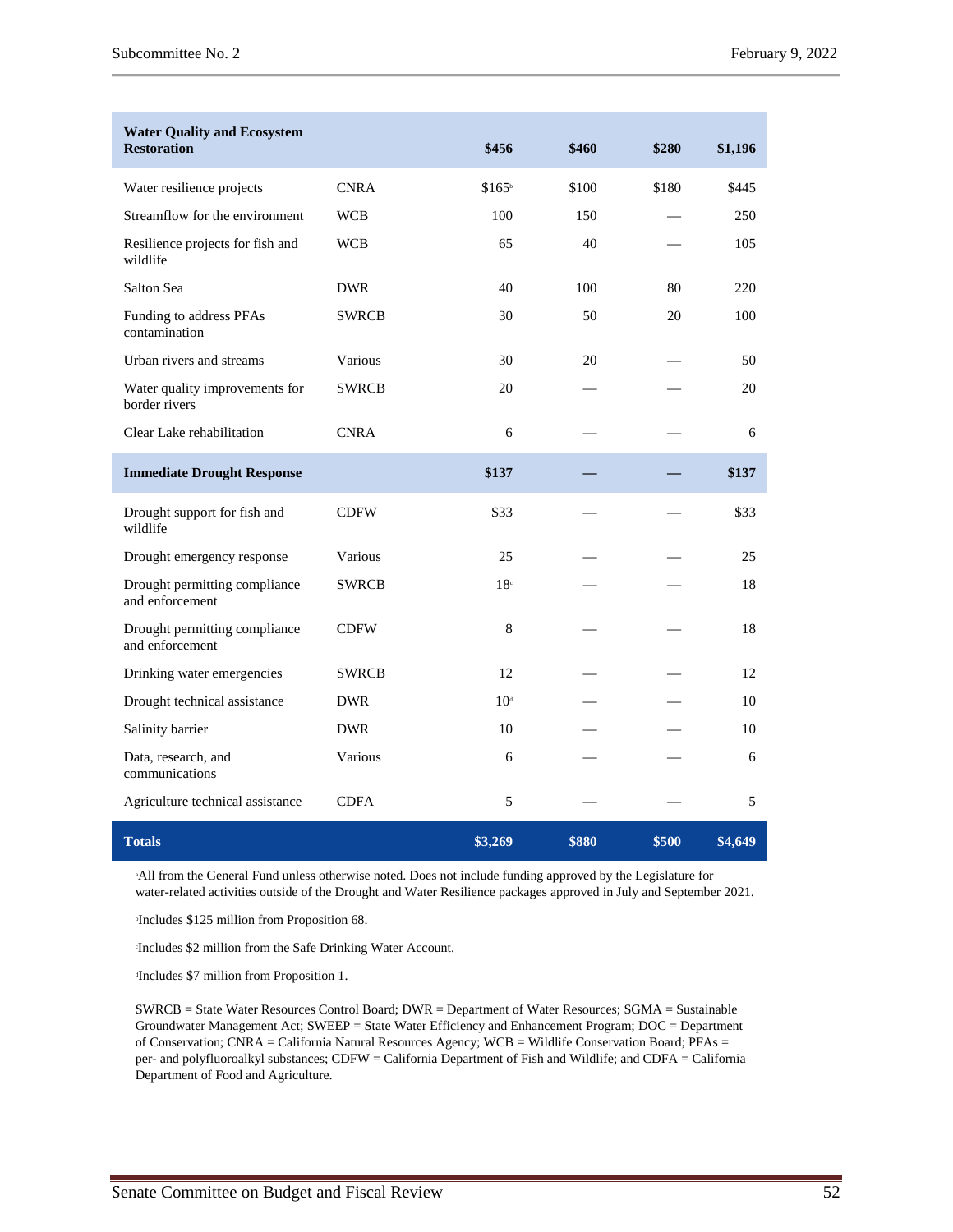*Provides Additional \$500 Million for Drought Response Activities, Sets Aside Additional \$250 Million for Potential Needs.* In addition to the \$880 million, the Governor proposes providing \$750 million from the General Fund for what he characterizes as drought response activities. LAO displays the proposed activities in Figure 2. As shown, the funded activities would span four categories, with the Governor not yet specifying the uses for a portion of the proposed funding.

The activities include:

- \$200 million for water conservation efforts such as grants to local agencies, grants for replacing turf with more drought-tolerant plants, and the State Water Efficiency and Enhancement Program (SWEEP), which provides grants to farming operations to replace irrigation systems with more water- and energy-efficient equipment.
- \$150 million for water storage and reliability efforts, including for urban and small community water agencies to upgrade their infrastructure, and for groundwater recharge projects related to implementing the requirements of the 2014 Sustainable Groundwater Management Act (SGMA).
- \$85 million for improving lands management and fish and wildlife habitat, including DOC's new program initiated in the 2021-22 budget to repurpose agricultural land to reduce reliance on groundwater.
- \$65 million for activities that would address immediate drought conditions, such as assisting fish and wildlife and for drinking water shortages.
- \$250 million for which the Governor has not yet specified uses. The administration plans to come back to the Legislature with a more detailed proposal for these funds later in the spring budget process after the hydrologic conditions for the coming year become more clear.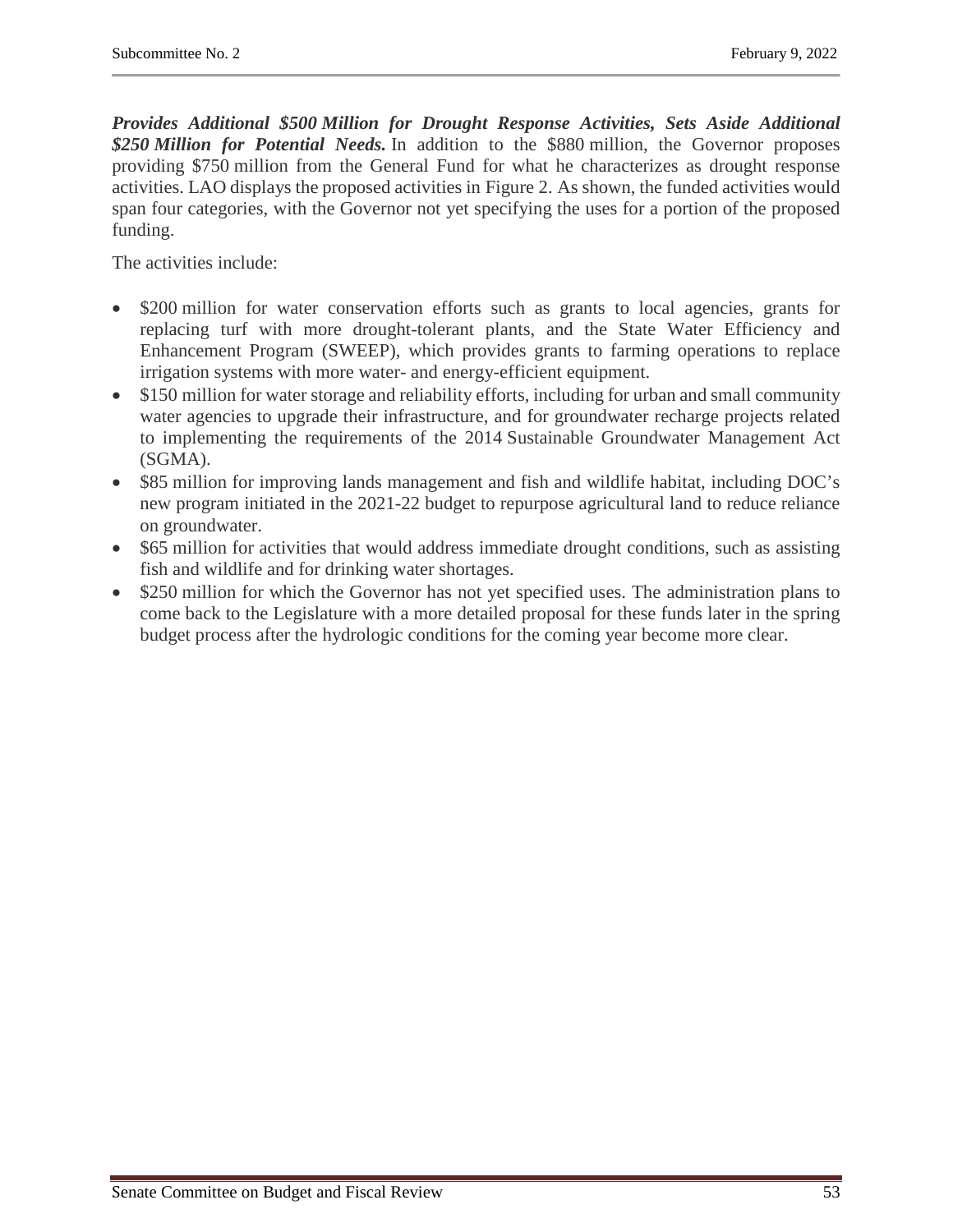#### **Figure 2**

# **Governor's Proposed Drought Response Activities**

*2022-23, General Fund (In Millions)*

| <b>Activity</b>                                 | <b>Department</b> | <b>Proposal</b> |
|-------------------------------------------------|-------------------|-----------------|
| <b>Water Conservation</b>                       |                   | \$200           |
| Urban grants and projects                       | <b>DWR</b>        | \$75            |
| Turf replacement grants                         | <b>DWR</b>        | 75              |
| Small community grants and projects             | <b>DWR</b>        | 25              |
| <b>SWEEP</b>                                    | <b>CDFA</b>       | 20              |
| Data collection and technical assistance        | <b>DWR</b>        | 5               |
| <b>Water Storage and Reliability</b>            |                   | \$150           |
| Small community water projects                  | <b>DWR</b>        | \$60            |
| Urban community water projects                  | <b>DWR</b>        | 60              |
| SGMA groundwater recharge projects              | <b>DWR</b>        | 30              |
| <b>Lands Management and Habitat Enhancement</b> |                   | \$85            |
| Multibenefit land repurposing program           | DOC               | \$40            |
| Projects to enhance habitat                     | <b>CDFW</b>       | 30              |
| Enhance habitat on state and partner<br>lands   | <b>CDFW</b>       | 15              |
| <b>Immediate Drought Response</b>               |                   | \$65            |
| Drinking water emergencies                      | <b>SWRCB</b>      | \$25            |
| Drought support for fish and wildlife           | <b>CDFW</b>       | 17              |
| Fish hatchery upgrades                          | <b>CDFW</b>       | 13              |
| Drought technical assistance                    | <b>DWR</b>        | 5               |
| Relief for small farmers                        | <b>CDFA</b>       | 5               |
| <b>Unallocated Drought Funding</b>              |                   | \$250           |
| <b>Total</b>                                    |                   | \$750           |

DWR = Department of Water Resources; SWEEP = State Water Efficiency and Enhancement Program; CDFA = California Department of Food and Agriculture; SGMA = Sustainable Groundwater Management Act; DOC = Department of Conservation; CDFW = California Department of Fish and Wildlife; and SWRCB = State Water Resources Control Board.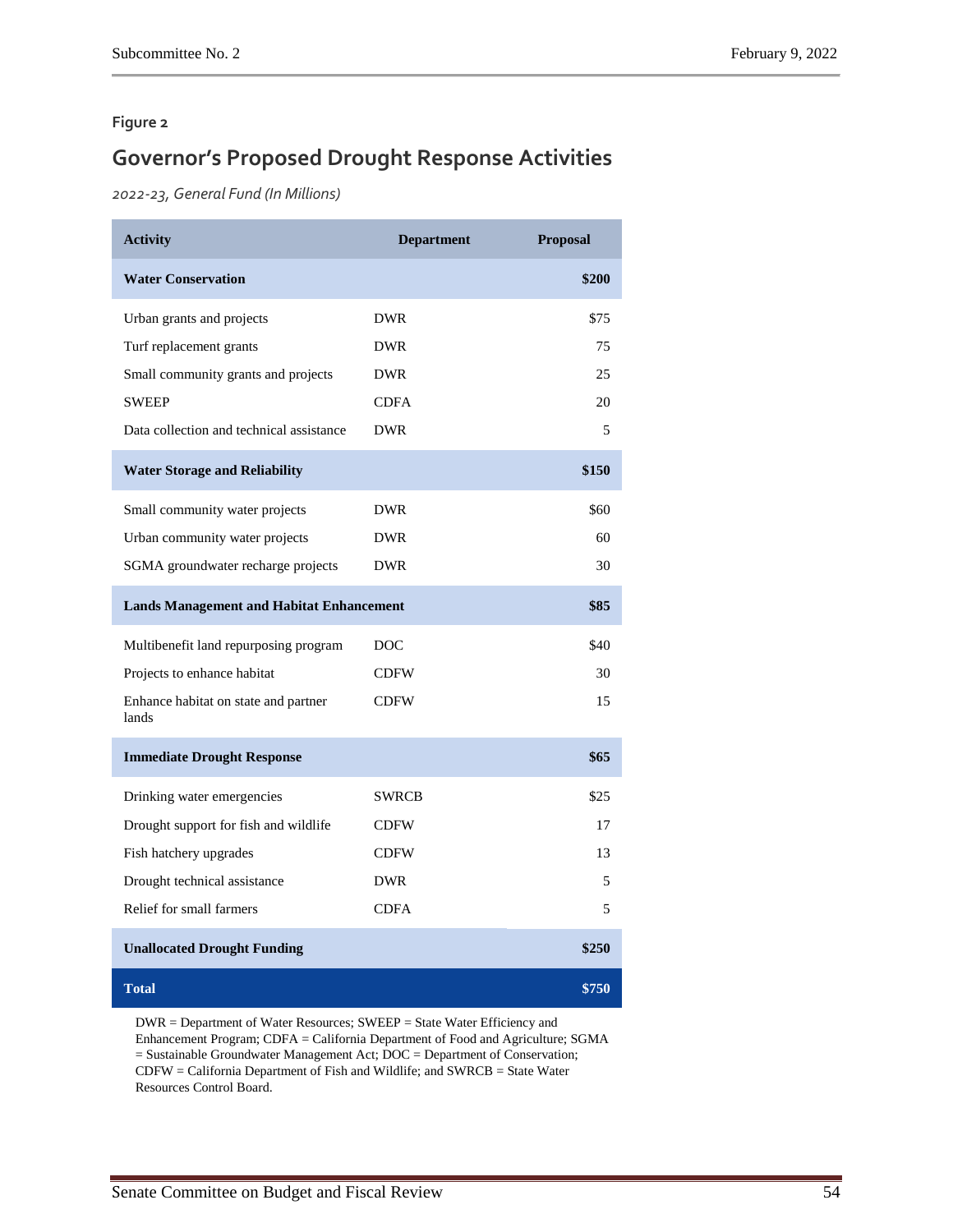*Federal Funds Anticipated for 2022, but Will Not Flow Through State Budget.* While the state expects to receive some Infrastructure Investment and Jobs Act (IIJA) funds for the aforementioned water and wastewater activities in the budget year, these funds are not included in the Governor's 2022-23 budget proposal because the State Revolving Fund (SRF) funds are continuously appropriated. SWRCB indicates it has sufficient appropriated funds—such as General Fund and bond funds—available to use for the required state match in the budget year. SWRCB estimates California will begin to receive its 2022 allotments of roughly \$650 million from the federal government in early fall.

# **Background.** According to LAO:

*Climate Change Already Affecting California's Hydrology and Infrastructure.* Scientists have found that the state will experience increasingly variable precipitation under a changing climate, leading to more frequent and intense droughts *and* floods. Along with higher temperatures and interspersed among longer lasting dry periods, climate change is also bringing more episodic, intense, warmer atmospheric river storms to the state. These types of storms can result in significant amounts of precipitation falling in short periods of time, and as rain rather than snow. Compared to historical precipitation patterns—which traditionally built up a snowpack that gradually melted into the state's reservoirs and rivers over the course of months—these "flashy" wet storms can challenge the capacity of both existing flood control systems and water storage infrastructure by sending significant amounts of water through the state's streets, streams, and rivers all at once.

*State Has Been Experiencing Severe Drought Conditions.* Last year was notable in terms of both its lack of precipitation and its high temperatures. Specifically, 2021 was the third driest year on record in terms of precipitation, and had the second lowest measured annual runoff (the amount of water that melted from snowpack and flowed into the state's rivers and reservoirs). Moreover, average summer temperatures in California were the hottest on record in 2021, breaking the previous June-through-August record set in 2017. These factors, combined with the preceding dry and warm year, led to very severe drought conditions in the summer and fall of 2021. Impacts included domestic wells going dry, reductions in available water for agriculture and certain highly affected communities, high levels of groundwater pumping that exacerbated both deficits in underground basins and land subsidence, and impaired conditions and higher mortality for fish and wildlife. The Governor issued drought-related emergency proclamations that cover every county in the state—and still are in effect as of this writing—and called on Californians to voluntarily reduce their water use by 15 percent.

*2021-22 Budget Package Included Agreement for \$4.6 Billion Across Three Years for Water Activities.* In response to these trends and conditions, the state provided a significant investment in water-related activities in the current-year budget. As displayed in Figure 1, the budget included \$3.3 billion for water- and drought-related activities in 2021-22, primarily from the General Fund, spread across numerous departments and activities. (The totals shown in the figure do not include funding approved by the Legislature for water-related activities outside of the Drought and Water Resilience packages approved in July and September 2021.) As shown, a total of \$137 million was for activities intended to respond to emergency drought conditions over the coming year, such as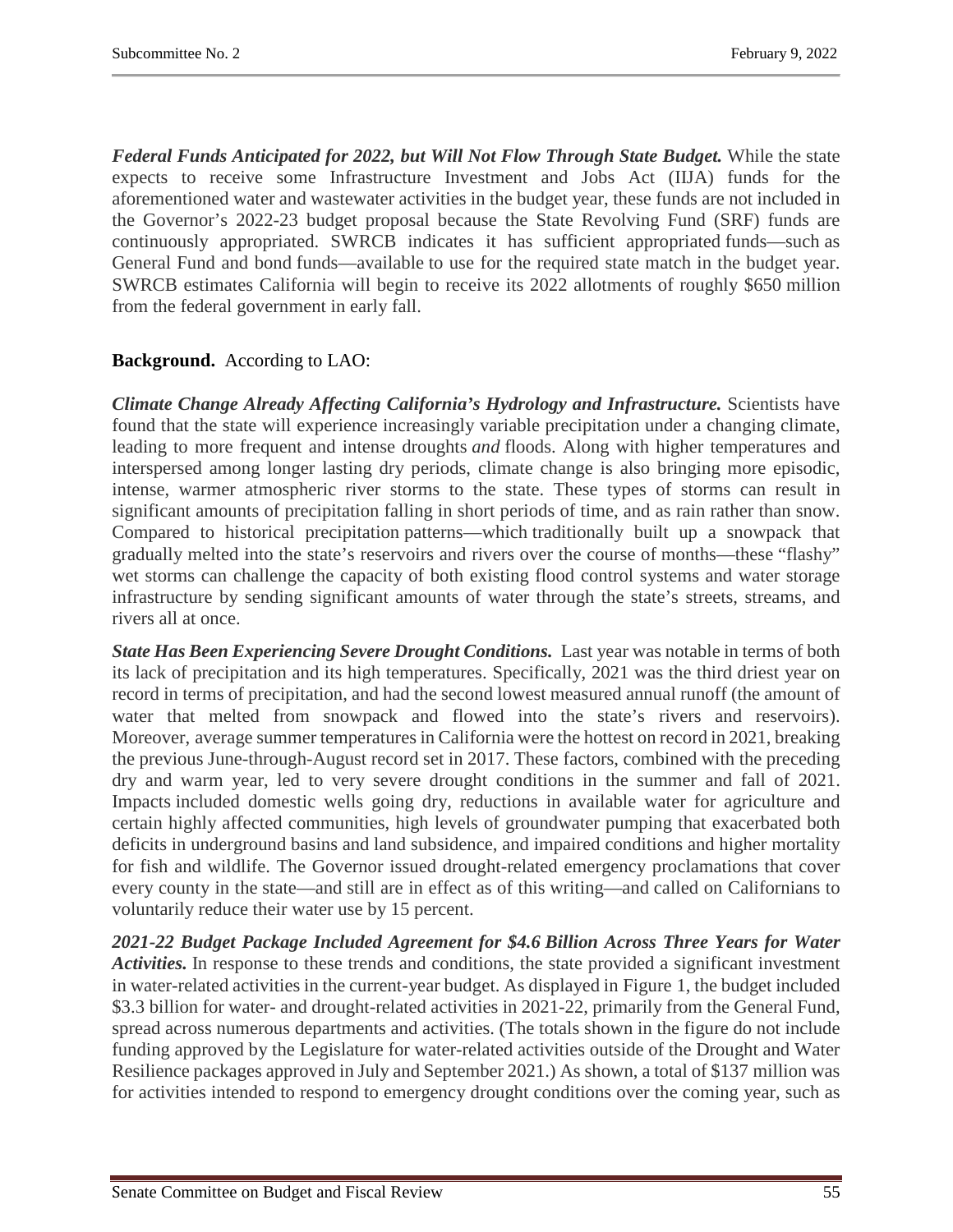for SWRCB and DFW to oversee and enforce regulatory restrictions on water diversions and fishing in certain streams. In contrast, some of the activities—such as grants for water supply and ecosystem restoration projects—are intended to increase the state's resilience to unpredictable changes to water availability in the future, and likely will take multiple years to complete. Administering departments are still in the process of allocating this funding. As shown in the figure, the budget agreement between the Legislature and Governor also intends to provide an additional \$1.4 billion—\$880 million in 2022-23 and \$500 million in 2023-24—to continue some activities over the coming years.

Most of the programs included as part of this package represent activities that the state has funded and undertaken in previous years, primarily using voter-approved bonds. The significant exceptions—which represent substantively new programs initiated in 2021-22 include DOC's multibenefit land repurposing program, SWRCB's funding to address per- and polyfluoroalkyl substances, and the California Natural Resources Agency's funding for water resilience projects.

*2020-21 Budget Package Also Included Additional Funding to Improve Conditions for Fish and Wildlife*. In addition to the funding shown in the Figure 1, a separate Climate Resilience funding package adopted as part of the 2021-22 budget agreement also contained funding for some water- and ecosystem-related activities. This includes \$15 million in 2021-22 and \$35 million in 2022-23 for DFW to address climate change impacts on wildlife, such as by implementing projects that address degrading water and habitat conditions. That package also includes \$353 million over three years for the Wildlife Conservation Board to allocate grants for projects that protect fish and wildlife from changing conditions.

*State Will Also Receive New Federal Funding for Water-Related Activities.* In addition to the \$1.3 billion from the General Fund the state provided in the 2021-22 budget for drinking water and wastewater projects as part of the package shown in Figure 1, California expects to receive about \$3.8 billion over five years from the federal IIJA to improve local water infrastructure. About \$1.9 billion of these funds will be administered by SWRCB through its existing SRF programs for drinking water and wastewater systems, which provide loans and non-repayable financing to local governments, water agencies, and tribal governments for planning, design, and construction of capital projects. An additional \$1.8 billion over five years will also be available through the SRF programs for specific water quality efforts to address emerging contaminants and replace lead service lines. In recent years, the SRF programs have received roughly \$210 million in federal funds annually, so the IIJA funding represents a significant increase. The US government requires that states provide funding to "match" the federal funds, typically 20 cents to each dollar received. Historically, California has used water bond funds or contributions from SRF recipients to meet this match requirement for federal SRF funds.

*Despite Receiving Some Large Storms, State Still Experiencing Drought Conditions.* Fortunately, the state received some significant storms in late 2021 which helped begin to remediate extremely low levels in reservoirs across the state, build snowpack for potential spring runoff, and improve conditions for fish and wildlife. Given the significant deficits that accumulated in 2020 and 2021, however, as of this writing, most of the state is still experiencing moderate to severe drought conditions. Moreover, this past January was exceptionally dry, particularly in the southern half of the state. Nearly all of the state's large reservoirs remain below their historical average levels of water in storage for this time of year.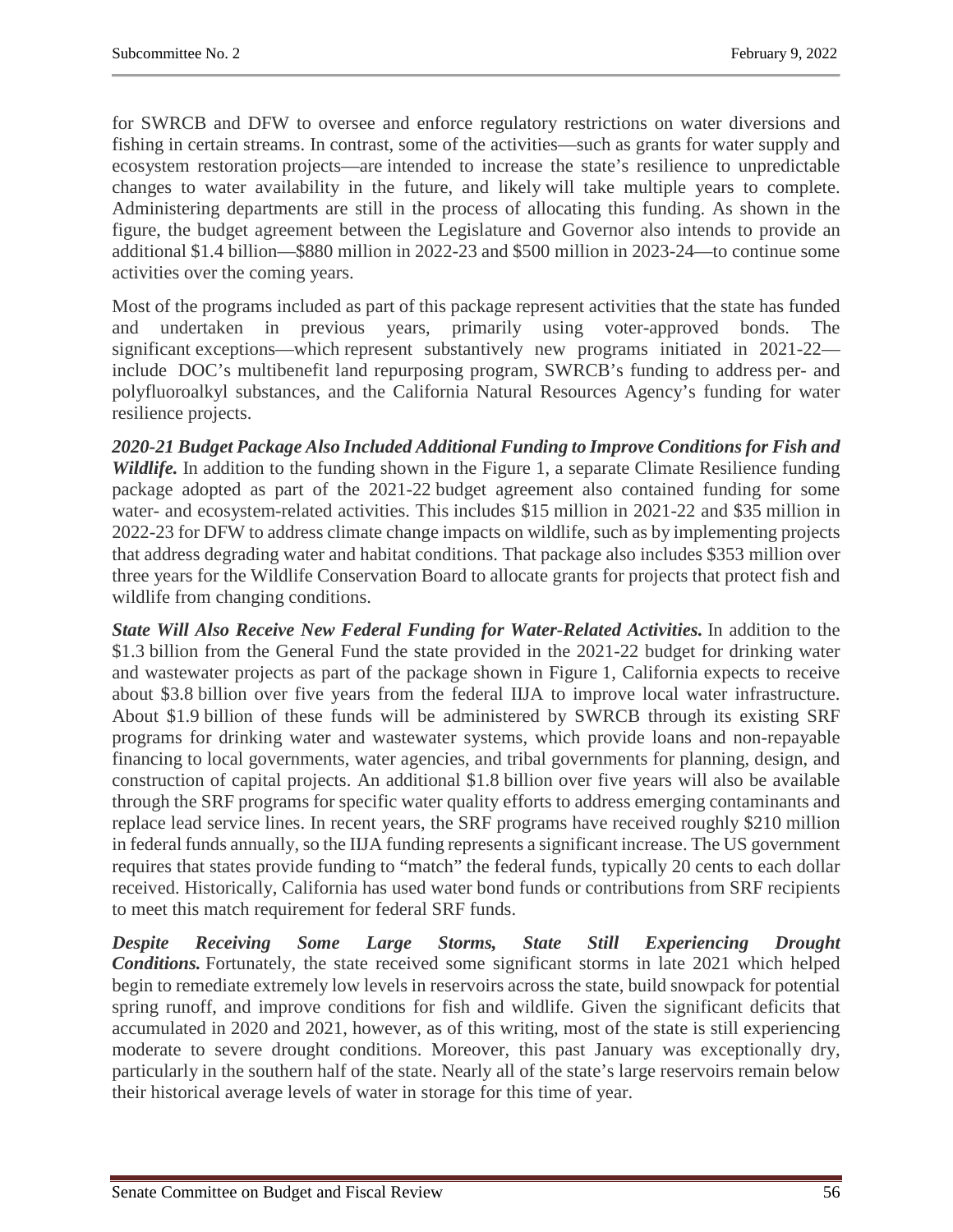**LAO Comments.** *State and Local Agencies Busy Implementing Significant 2021-22 Investments.* As noted earlier, the 2021-22 water and climate budget packages included significant levels of funding for water-related activities in the current year, along with additional funding committed for 2022-23 and 2023-24. State and local agencies likely will be busy administering and implementing recently funded activities both in the budget year as well as in the coming years. As such, the Legislature will want to be mindful that state and local agencies likely will have limitations on their capacity to oversee and expend significant amounts of new funding in the budget year. Providing additional funding for a few targeted efforts—similar in scope to what the Governor proposes—likely could be accommodated, but agencies probably would not be able to implement major new or expanded programs promptly.

*Possible That Drought Conditions Will Abate in Coming Year, Reducing Need for \$250 Million.* It remains too early to know whether the state will again experience severe drought conditions this summer and fall. The need for new spending on urgent drought response activities in 2022-23 largely will depend on the amount of precipitation the state receives in February, March, and April, as well as the degree to which temperatures this spring and summer impact snowpack runoff. By the May Revision, the Legislature should know more about potential drought conditions and what additional near-term activities might be needed. The Governor's proposed \$250 million "contingency" funding could be appropriate to address urgent needs, but a lesser or greater amount may end up being warranted instead. Similarly, the proposed \$65 million for immediate drought response activities could be justified, insufficient, or excessive, depending on how conditions develop.

*Most Proposed Activities Address Longer-Term Resilience to Drought, Not Near-Term Conditions.* While the Governor has presented his \$750 million package as being for drought response, most of the proposed activities would not address conditions this summer and fall. This is because the majority of the activities would not result in an immediate increase in water supply or reduction in water use, or respond to emergency needs. Of the \$500 million in proposed expenditures, \$65 million is clearly focused on remediating urgent needs. This would include activities such as providing emergency drinking water for households with dry domestic wells, rescuing stranded fish and wildlife, and providing financial assistance to highly impacted small farmers. In contrast, the majority of the proposed activities would focus on longer-term efforts that might improve the state's and local communities' abilities to respond to *future* droughts. Specifically, both the infrastructure projects that would be funded in urban and small communities, as well as many of the water conservation initiatives and habitat improvement projects, likely would take at least a year and perhaps multiple years to implement. This is particularly true in cases where grant application processes, environmental permitting, and/or construction are required.

*Addressing State's Longer-Term Ability to Respond to Droughts Has Merit…* Even if most of his proposals would not provide immediate drought relief, the Governor's focus on longer-term drought resilience is not without value. California has received lower-than-average precipitation levels in 10 of the last 15 years, and the changing climate will bring increasingly frequent and severe droughts. The best time to address water shortages is *before* they occur, as the most effective water supply, infrastructure upgrade, and habitat enhancement projects generally take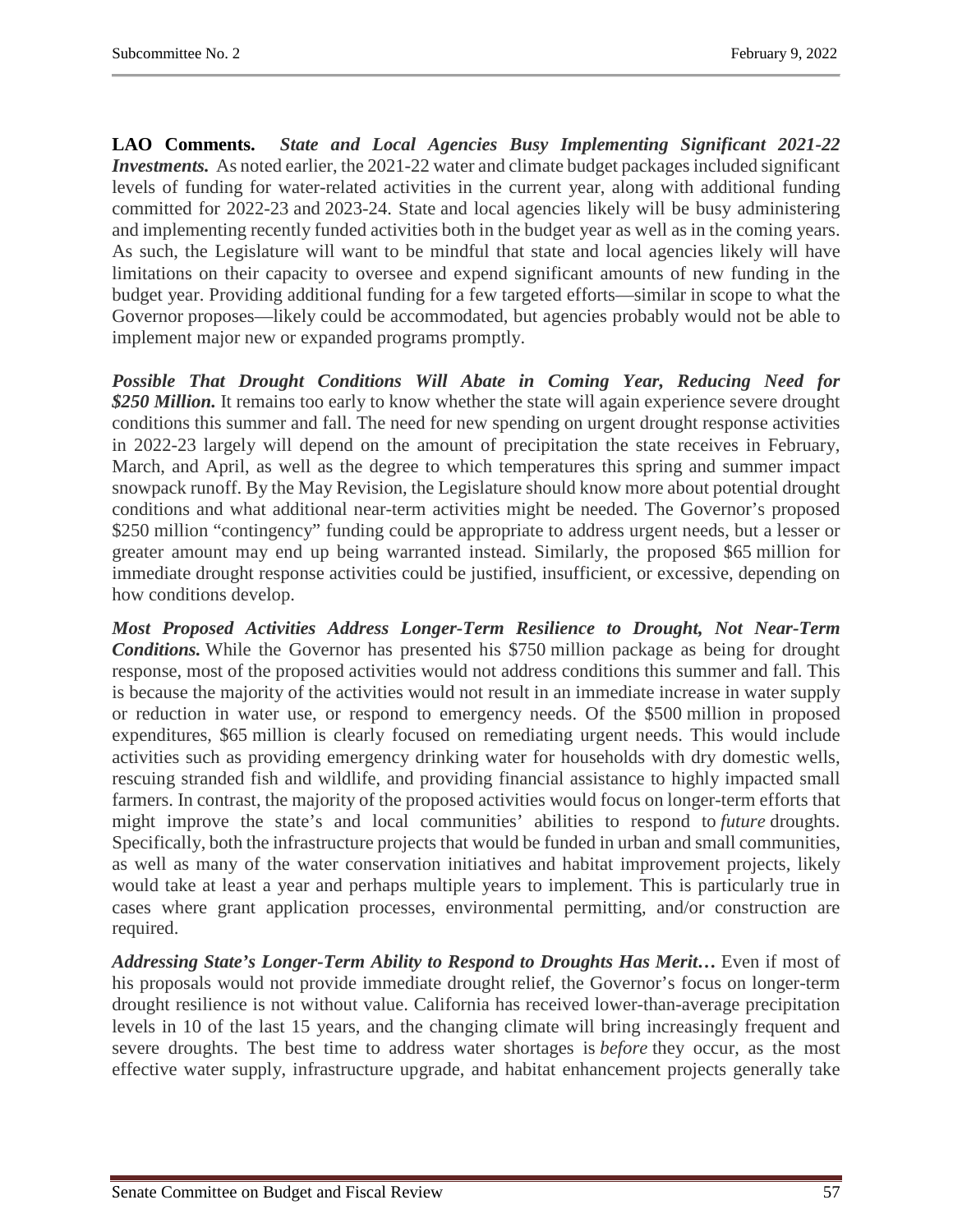significant time to plan and implement. Taking steps to increase the state's level of preparation for droughts is a worthwhile priority for the state.

*…But Legislature Recently Made Significant Investments in Building Water Resilience.* While building drought resilience is an important statewide priority, given its recent investments, the Legislature does not need to approve the Governor's proposals in order to make progress towards this goal. With its recent budget decisions, the Legislature has already ensured that the state has a significantly expanded focus on enhancing water supply, addressing fish and wildlife needs, responding to drinking water shortages and contamination, and managing lands for multiple benefits. As discussed above, the current-year budget package committed \$3.3 billion for such activities in 2021-22, as well as an additional \$880 million in 2022-23 (as reflected in the Governor's proposed budget). This is in addition to even more funding from the Climate Resilience funding package, which includes 2022-23 funding for DFW to undertake similar activities as those proposed in the Governor's new proposal. The LAO also notes that local agencies have rate-payer funds available to use for local projects such as infrastructure repair or water conservation initiatives should they have projects ready to implement.

*Water Storage Component of Proposal Is Relatively Modest.* As shown in Figure 2, the Governor dedicates only \$30 million from his new proposal for water storage projects. These funds would be used for groundwater recharge projects related to implementing local groundwater management plans in accordance with SGMA. In the context of the changing hydrology described above, this is not a particularly large level of spending. As warmer temperatures contribute to a lower snowpack and more prolonged dry stretches, in the coming years the state likely will want to increase its ability to capture and store water that falls from episodic wet storms when they do occur. Managed aquifer recharge projects are among the most promising emerging strategies to achieve these goals. This approach involves developing both built and natural infrastructure such as canals, flood bypasses, and designated recharge basins—including farm fields—to direct runoff and floodwaters onto land where it can percolate into the ground to be used later. In addition to potentially restoring some existing groundwater deficits (and mitigating associated negative impacts) and increasing the water supply upon which farmers and residents can draw during dry periods, such projects often have the co-benefit of reducing flood risk. As such, increasing available groundwater storage and opportunities to capture water runoff in managed aquifer recharge projects might merit additional investments beyond what the Governor proposes.

*Questionable Whether Water Conservation Is Most Effective Use of State Funding.* The focus on water conservation is the most notable distinction between the Governor's proposed 2022-23 drought response package and the 2021-22 three-year Drought and Water Resilience Package, which did not fund such activities. However, this does not necessarily indicate that water conservation represents a high-priority unmet need for state funding, for several reasons.

First, California already has significantly reduced urban water use across the state within the past decade, with statewide average residential water use dropping by 14 percent from 108 gallons per capita per day (GPCD) in 2014 to 93 gallons GPCD in 2021. (Over the longer term, average statewide residential GPCD water use decreased by 34 percent between 1994 and 2019.) This raises questions about how much more reduction in use might be reasonable—and cost-effective to expect.

Second, urban water use represents a relatively small share of overall applied water use in the state—only around 20 percent, compared to 80 percent used in the agricultural sector. As such,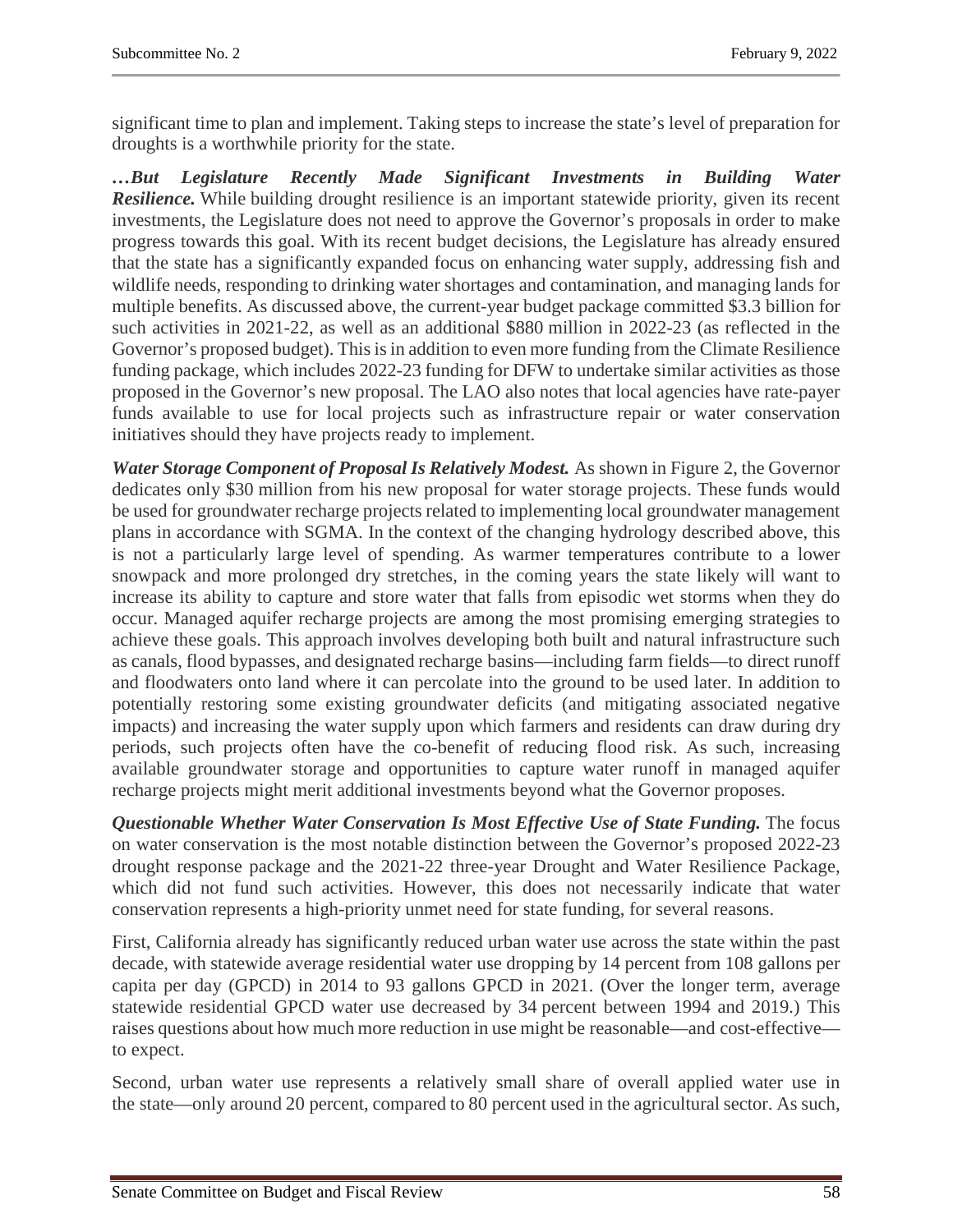the state might achieve more impact on its overall state water supply—in terms of demand reduction or increased supply—by targeting its efforts on the agricultural sector. Of the Governor's proposed \$200 million for water conservation activities, only \$20 million is focused on improving agricultural water efficiency (the SWEEP program).

Third, the Legislature has adopted policies to help improve water conservation and better position local water agencies to withstand future dry periods, which the state is still in the process of implementing. Specifically, SB 606 (Hertzberg), Chapter 14 and AB 1668 (Friedman), Chapter 15, Statutes of 2018 included requirements that urban water agencies develop and meet new water use efficiency objectives based on their local conditions, and added new components to urban and agricultural water management planning activities. The legislation requires local agencies to meet their new water use objectives by 2027. These policy changes—combined with the local ratepayer-supported funding that local agencies have to implement them—have established incentives for urban communities to continue increasing their water conservation efforts in the coming years, even without additional state funding.

*Providing Additional Funding for Land Repurposing Program May Be Premature*. As shown in Figure 2, the Governor proposes providing an additional \$40 million for the land repurposing program that DOC initiated with \$50 million in the current year. The goals of this program to implement projects that reduce groundwater use, repurpose irrigated agricultural land to less water-intensive uses, and provide wildlife habitat—represent important state priorities in the context of groundwater overuse and water limitations. However, DOC still is in the process of designing this new program. The department plans to solicit grant applications in April 2022 and make grant awards in May. As such, key information about existing demand for funding, the types of projects seeking funding, and the outcomes of those projects is still unknown. While some of this information—such as about project applicants—will be available before the Legislature must make its final budget decisions, the timing still will be premature for assessing the effectiveness of the program at meeting its stated objectives. This makes it difficult for the Legislature to be able to evaluate whether providing an additional \$40 million is a worthwhile and high-priority investment for 2022-23.

*More Than Half of the Governor's Proposed Activities Are Excluded From State Appropriations Limit (SAL).* The California Constitution imposes a limit on the amount of revenue the state can appropriate each year. The state can exclude certain spending—such as on capital outlay projects, as well as for certain kinds of emergency spending (such as to respond to a declared emergency) from the SAL calculation. The Department of Finance estimates that of the \$500 million in the Governor's specified drought response proposals, \$310 million—about 60 percent—is for activities that are excludable from the SAL. This includes \$120 million for water projects in small and urban communities, \$100 million for water conservation grants and projects in small and urban communities, and \$40 million for DOC's land repurposing program.

*Oversight of Current-Year Funding Implementation Will Be Important.* The 2021-22 budget package represents an exceptional level of one-time General Fund spending on a wide variety of water-related activities. While the state has provided funding for many of the included activities before, it largely has done so using voter-approved general obligation bonds. Such bonds generally include a significant level of statutorily required accountability measures, such as public reporting on when and how bond funds are spent, specific projects that are funded, and outcomes from those projects. Comparable reporting requirements were not included in the budget appropriations for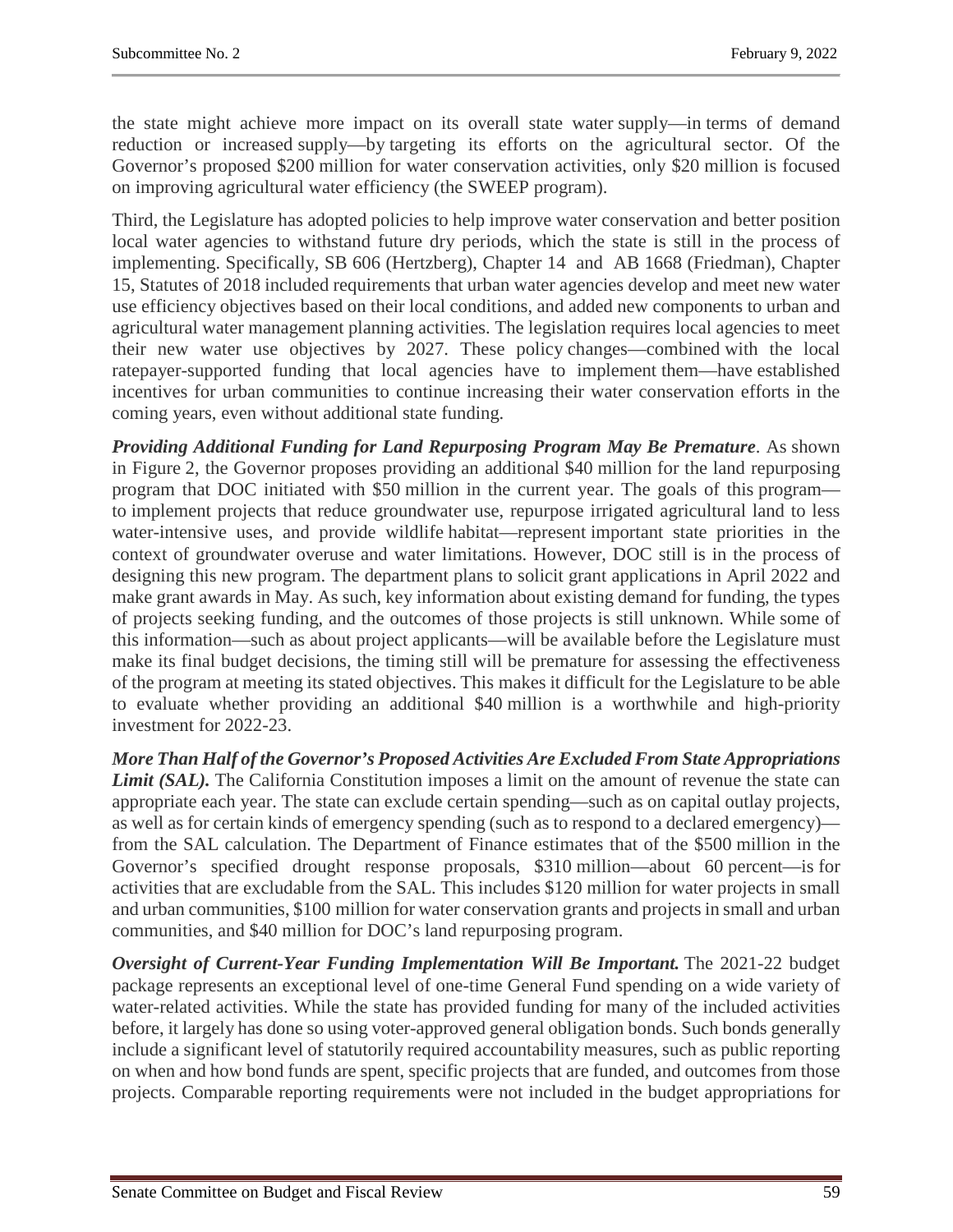the General Fund-supported Drought and Water Resilience Package. Moreover, the Administration has significant discretion over how to design and administer the new state programs funded for the first time in 2021-22, such as the water resilience projects and land repurposing program. Given both the important state goal of increasing water resilience and the magnitude of these recent investments, taking steps to ensure the Legislature can conduct sufficient oversight of how the \$4.6 billion is spent will be important to ensure funds are being implemented in a way that effectively meets legislative goals. Such information could also inform how the Legislature may want to prioritize and shape future efforts—including in 2022-23. For instance, if departments face challenges with administrative capacity, the Legislature could consider whether additional staffing is warranted. If programs are oversubscribed, the Legislature could consider providing additional funding in the budget year or a subsequent year. Alternatively, if programs remain in the early stages of implementation, are undersubscribed, or show other signs that program modifications might be needed, then the Legislature could take steps to address those issues.

**LAO Recommendations.** LAO's overarching recommendation regarding the Governor's \$750 million drought response package is that the Legislature's funding approach should be guided by what it believes are the highest-priority, most cost-effective efforts that do not currently have sufficient funding from the state's recent water investments.

*Revisit Need for Additional Funding for Immediate Drought Response Later in Spring Budget*  **Process.** Given the uncertainty about how the state's hydrology and conditions will evolve, LAO recommends the Legislature wait until the May Revision to determine how much funding to allocate for urgent drought response activities. This will allow the Legislature to better estimate how much funding truly is needed and which activities to target. Ultimately, the appropriate amount could be more or less than the \$65 million proposed for specific immediate drought response activities and the \$250 million set aside by the Governor.

*Consider Importance of Funding Additional Water Resilience Activities This Year, Given Large Recent Investments.* While improving longer-term statewide drought resilience has merit, LAO recommends the Legislature weigh this goal against its other 2022-23 budget priorities. Given that state and local agencies are busy implementing activities supported by substantial funding provided in the current year *and* already will receive additional General Fund for water-related activities from the Drought and Water Resilience and Climate Resilience packages in 2022-23 (as well as new federal funds), the need for additional funding may be less pressing compared to addressing other state priorities in the budget year. LAO does not refute the importance of funding additional longer-term water supply, storage, and ecosystem resilience projects to improve the state's ability to weather future droughts. Rather, LAO suggests the Legislature carefully consider whether making added investments is essential *this* year.

*Modify Package to Reflect Legislature's Highest Priorities.* To the extent allocating additional funding for improving water and drought resilience is a priority for the Legislature in 2022-23, LAO recommends it modify the Governor's proposals to ensure it funds the mix of programs it deems to be the highest priority and most cost-effective for achieving its goals. For example, this could include less emphasis on funding for water conservation—given prior successful efforts to reduce use, the comparatively small share that urban and small communities represent of overall statewide water use, and existing statutory requirements in place to make urban water use more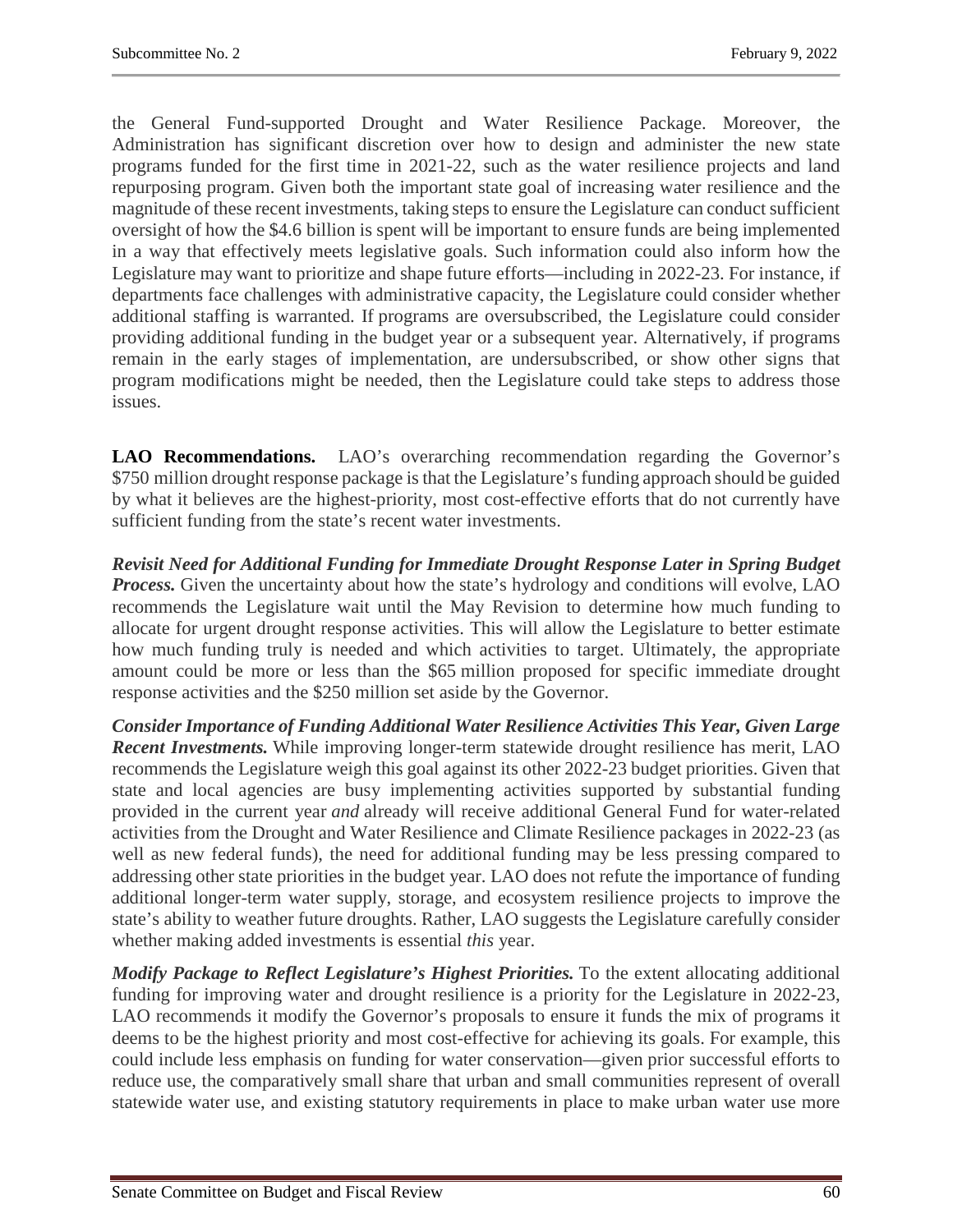efficient. The Legislature could also consider a package that provides comparatively more funding for groundwater recharge and storage projects, given their potential to help increase water supply, address groundwater deficiencies, and improve flood control. The Legislature could also consider waiting to provide additional funding for DOC's land repurposing program until it has at least another year of information about program demand and outcomes.

*Consider SAL Implications.* In constructing its final drought response package, LAO recommends the Legislature be mindful of SAL considerations. For example, if the Legislature were to reject or approve a lower amount of spending on the proposed water-related activities that the Administration excludes from SAL, it would generally need to repurpose the associated funding for other SAL-related purposes, such as tax reductions or an alternative excluded expenditure. If the statewide drought emergency proclamation is still in effect in 2022-23, certain response activities could be exempt from the spending limit, although associated appropriations would need to be approved with a two-thirds vote of the Legislature in order to be considered SAL-excludable.

*Monitor Implementation of Water Funding.* LAO recommends the Legislature conduct both near-term and ongoing oversight of how the Administration is implementing—and local grantees are utilizing—funding from the Drought and Water Resilience Package. In particular, LAO recommends the Legislature track: (1) how the Administration is prioritizing funding within newly designed programs, (2) the time lines for making funding allocations and completing projects, (3) the levels of demand and over- or under-subscription for specific programs, (4) any barriers to implementation that departments or grantees encounter, and (5) the impacts and outcomes of funded projects. The Legislature has a number of different options for conducting such oversight, all of which could be helpful to employ given that they would provide differing levels of detail. These include requesting that the Administration report at spring budget hearings, requesting reports through supplemental reporting language, and adopting statutory reporting requirements (such as those typically included for general obligation bonds).

# **Staff Recommendation. Hold open.**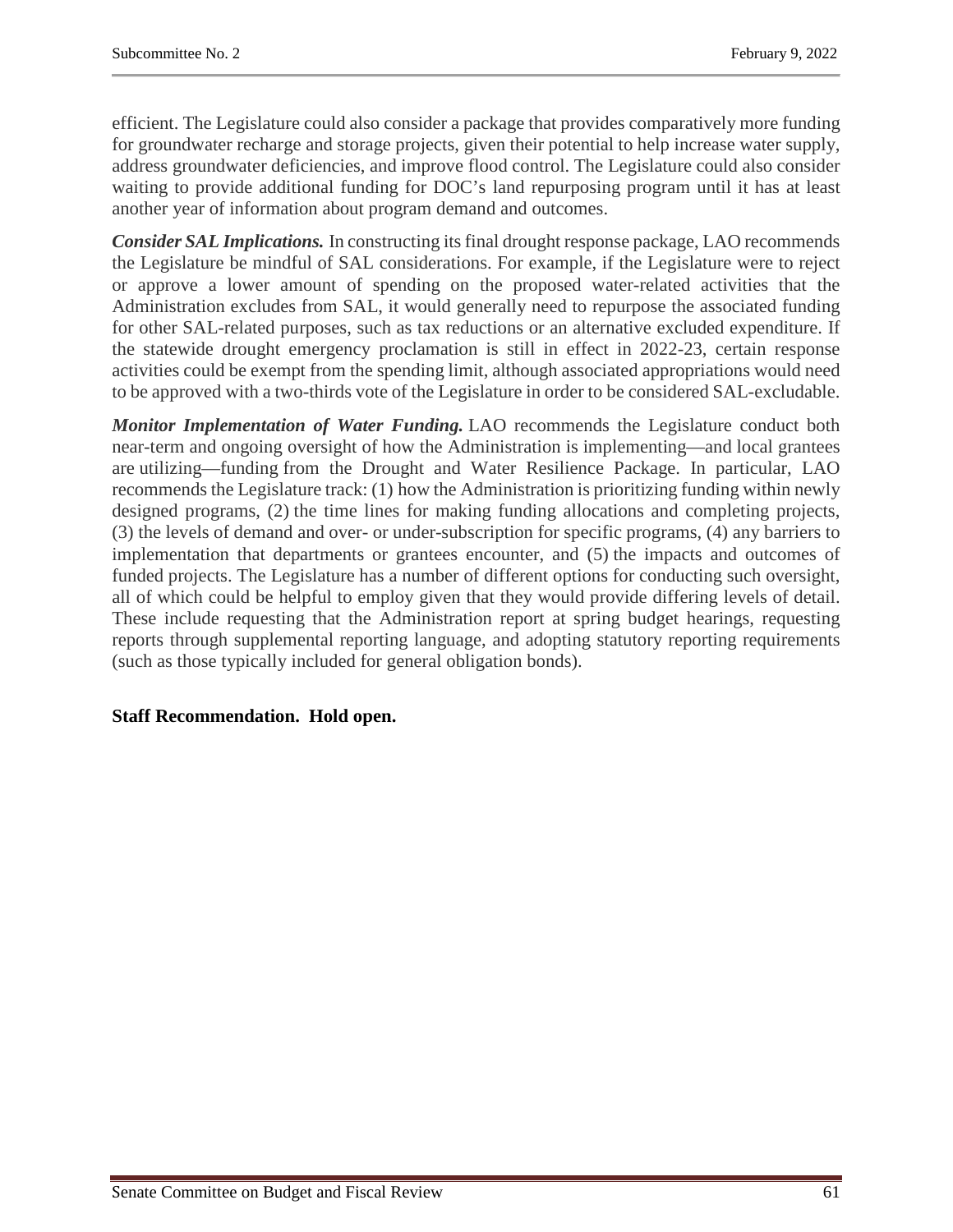# <span id="page-61-0"></span>**8570 CALIFORNIA DEPARTMENT OF FOOD AND AGRICULTURE**

#### <span id="page-61-1"></span>**Issue 58: Farm to School Program**

**Governor's Proposal.** The Governor's budget requests \$32.855 million General Fund and 16 permanent positions in 2022-23, \$2.881 million in 2023-24, and \$2.876 million in 2024-25 and ongoing to expand the California Farm to School Incubator Grant Program and to establish regional California Farm to School Network support within the Office of Farm to Fork (Office). Specifically, this request seeks to: (1) Improve the effectiveness of the California Farm to School Network by providing regional support staff; and (2) Expand the California Farm to School Incubator Grant Program.

# **Background.** According to LAO:

*Additional \$30 Million for Farm to School Incubator Grant Program.* The Governor's budget proposes an additional \$30 million in non-Proposition 98 General Fund resources in 2022-23 for the Farm to School Incubator Grant Program. Combined with the \$30 million for the budget year that was agreed upon as part of the 2021-22 budget package, this would provide a total of \$60 million for the program in 2022-23.

*Funding to Hire Regional Staff for the Farm to School Program.* The Governor's budget also includes \$2.9 million in non-Proposition 98 General Fund resources in 2022-23 and ongoing to support 16 new positions for the Farm to School Program. The staff would be responsible for advancing farm to school practices statewide. The proposal includes eight network coordinators who would support local farm to school planning and implementation, and eight marketplace specialists who would establish connections between schools and local producers. The department indicates that each position would be responsible for supporting these activities in a particular region of the state. While these staff would support activities funded by the school incubator grants, their work would also extend to other schools and producers that are not grantees.

**LAO Comments.** *Unclear Whether Demand for Grants Matches Proposed Funding Levels.* The Farm to School Incubator Grant Program is a relatively new program and, as a result, limited data are available on the demand for grants. In 2020-21, the first year of the program, the department received \$12.5 million in total requests for \$8.5 million in available funding—not a significant level of oversubscription. Because the department will not begin receiving applications until this February for the \$30 million it has available for 2021-22 grants, the level of existing demand for this program remains unknown. This lack of justification is particularly concerning given the magnitude of the expansion the Governor is proposing for this program—an increase of over 600 percent in two years (from \$8.5 million to \$60 million).

*Proposal Requests Additional Funding for Grants Before Program Outcome Information Is Available.* The 2021-22 budget package included a requirement that the department report on key programmatic outcomes for the Farm to School Incubator Grant Program by January 1, 2024. The reported outcomes were intended to provide the Legislature with information on how effectively the program met its intended goals, which could then be used to guide future funding decisions.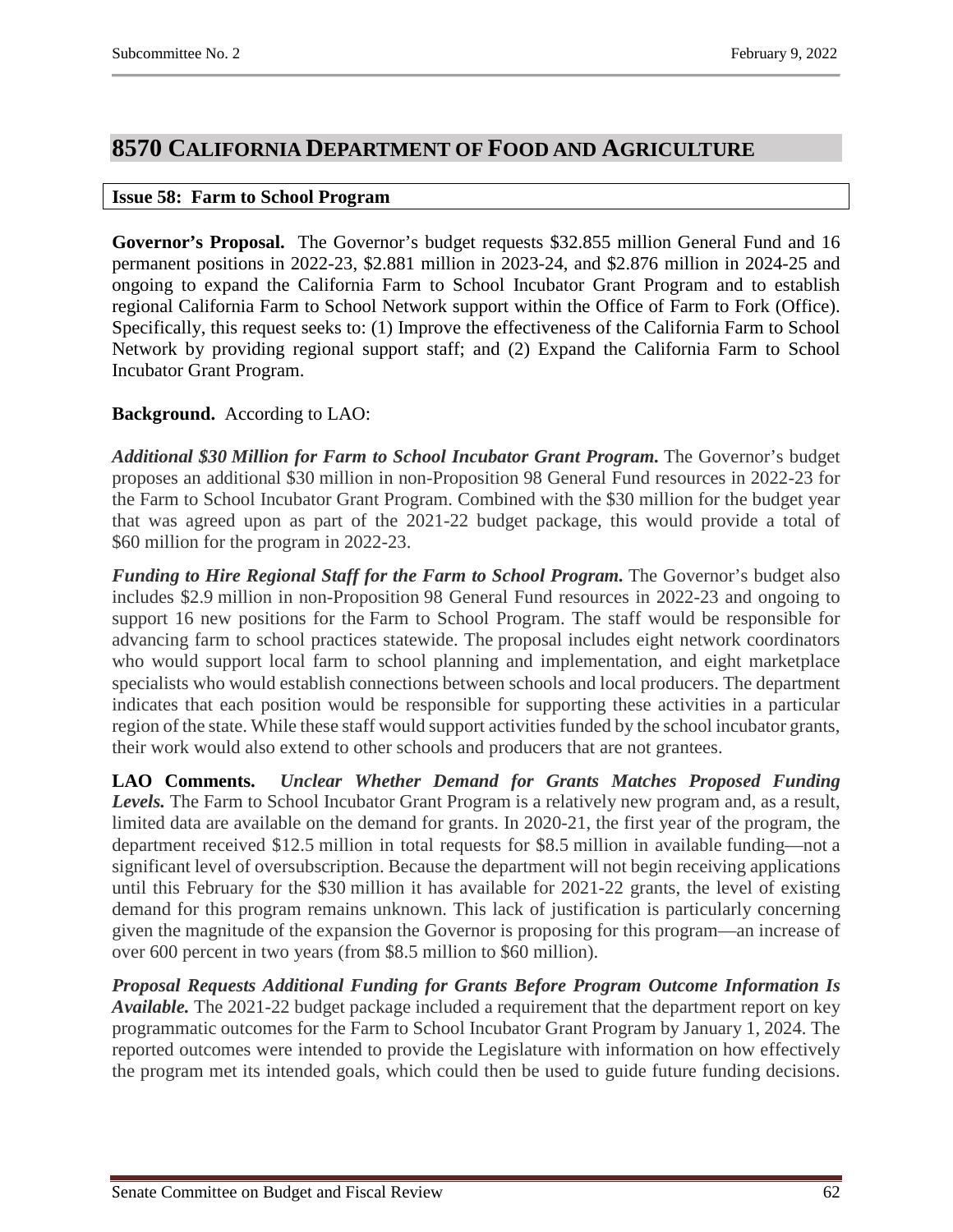The Governor's proposal requests additional funding before such information is available, making it difficult for the Legislature to assess the merits of expanding the program.

*Providing Regional Staff Could Further Promote Adoption of Farm to School Practices.* LAO finds that adding regional staff to support the Farm to School Program likely would contribute to an increase in statewide adoption of farm to school practices, such as by helping to incorporate healthy food options into school meals and increasing opportunities for nutrition education. Staff that specialize in a particular region could better tailor support to schools that have common regional barriers in implementing these practices. Additionally, regional staff could help in developing relationships and purchasing agreements that better connect schools to local producers.

**LAO Recommendation.** *Reject Additional Funding for the Farm to School Incubator Grant Program Until More Data on Outcomes and Demand Are Available.* LAO recommends the Legislature reject the Governor's proposal to provide an additional \$30 million for the Farm to School Incubator Grant Program. As mentioned above, the program already will receive \$30 million to provide new grants in the budget year. Expanding the program to \$60 million before data on the demand for grants and programmatic outcomes are available is premature. As noted, CDFA is required to provide a report to the Legislature in January 2024, in time to inform the 2024-25 budget package. Should the Legislature wish to consider providing additional funding for the program in 2023-24, it could request a status update from the department on program demand and outcomes next year.

*Approve Regional Staff Funding for the Farm to School Program.* LAO recommends the Legislature approve the \$2.9 million in ongoing General Fund to support 16 regional staff. LAO finds that these positions could increase the adoption of farm to school practices statewide by better tailoring support to schools that have common regional implementation barriers.

# **Staff Recommendation. Hold open.**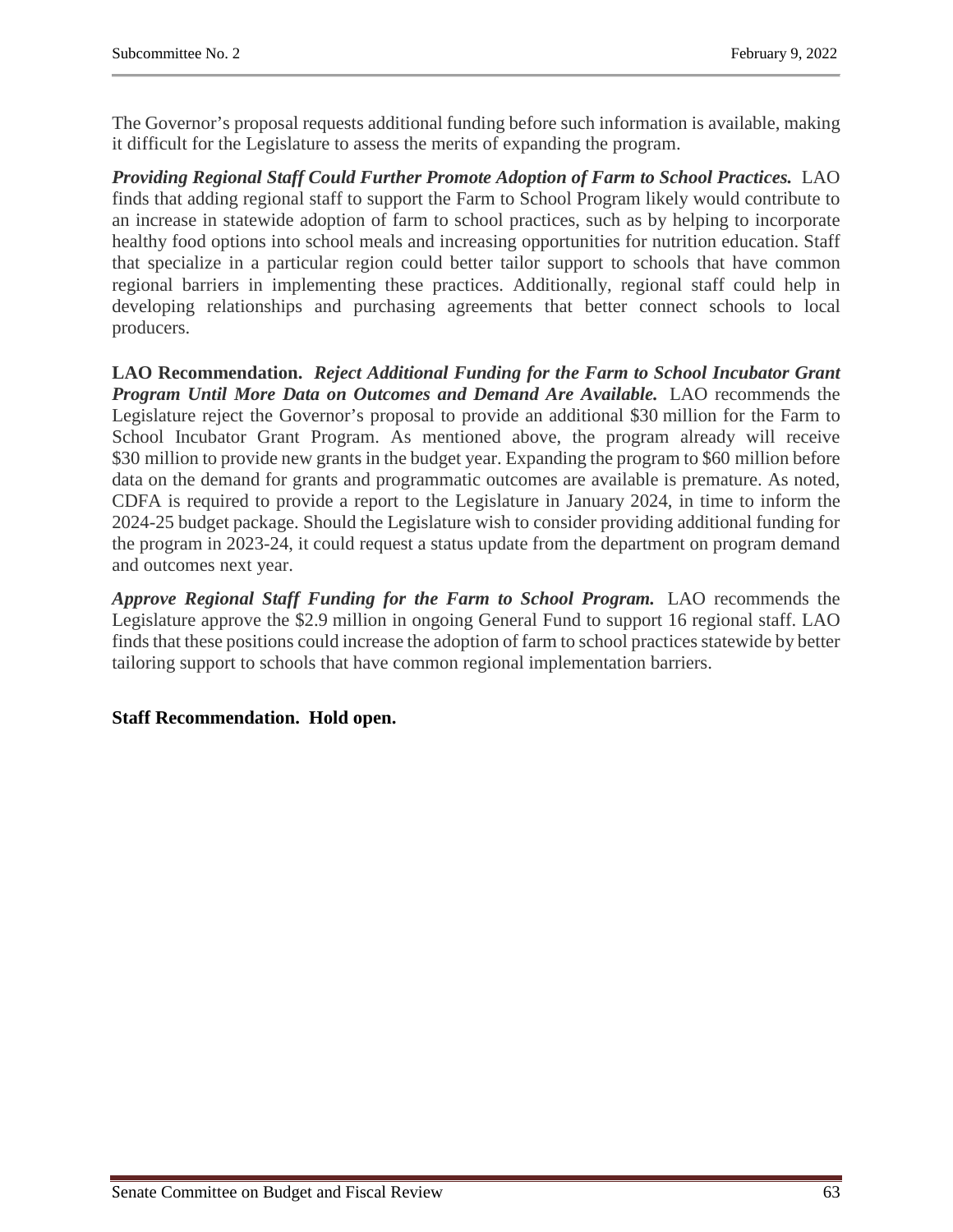# <span id="page-63-0"></span>**3600 DEPARTMENT OF FISH AND WILDLIFE**

# <span id="page-63-1"></span>**Issue 59: Whale and Sea Turtle Safe Fisheries Initiative**

**Governor's Proposal.** The Governor's budget requests \$856,000 ELPF in 2022-23, \$856,000 in 2023-24, and \$721,000 in 2024-25 to implement the Habitat Conservation Plan (HCP) for the Dungeness Crab Fishery (DCF). This funding will provide capacity to implement the HCP for the protection of whales and sea turtles in the commercial DCF pursuant to the pending issuance of a federal Endangered Species Act (ESA) Incidental Take Permit (ITP) and as required by settlement obligations.

**Background.** Confirmed large whale and sea turtle entanglements off the US West Coast have increased in recent years, including in California waters due to commercial and recreational fisheries. The National Marine Fisheries Service has confirmed 517 entanglements of large whales in fishing gear of various types between 1982 and 2020 and 62 sea turtle fishery interactions between 1981 and 2020. This increase in entanglements was the basis of litigation against DFW in 2017 (Center for Biological Diversity, Inc., v. Bonham), arguing that DFW was vicariously liable under Section 9 of the federal ESA for the take of listed whales and turtles resulting from the authorization of the commercial DCF.

Over the past several years, DFW has taken several steps to mitigate marine life entanglements in the California DCF. This proposal is for the resources needed to implement a 21-year HCP to address entanglement in the commercial DCF and to obtain a federal ITP required under litigation settlement.

Currently, DFW has two full-time positions dedicated to its whale safe fisheries program. The addition of the HCP and issuance of the ITP will significantly increase commitments by DFW as a condition of the federal permit. To meet the requirements of the settlement, the department is requesting resources to fund contracts for air services and vessel operation (\$35K), support the development of alternative gear (\$100K), and fund limited term staff for three years. This will allow DFW to focus on specific fishery management challenges within each region and to augment existing HCP commitments.

# **Questions for Consideration.**

- Why is the Administration proposing to use ELPF for this activity instead of fees, given that the fishing industry is largely responsible for creating the entanglement hazards this initiative is intended to remediate?
- What is unique about the approach the Administration is proposing here? What might the state learn from this new approach?
- Is the state still at legal risk from this lawsuit, or will funding this BCP and undertaking the new proposed activities address the state's current liability?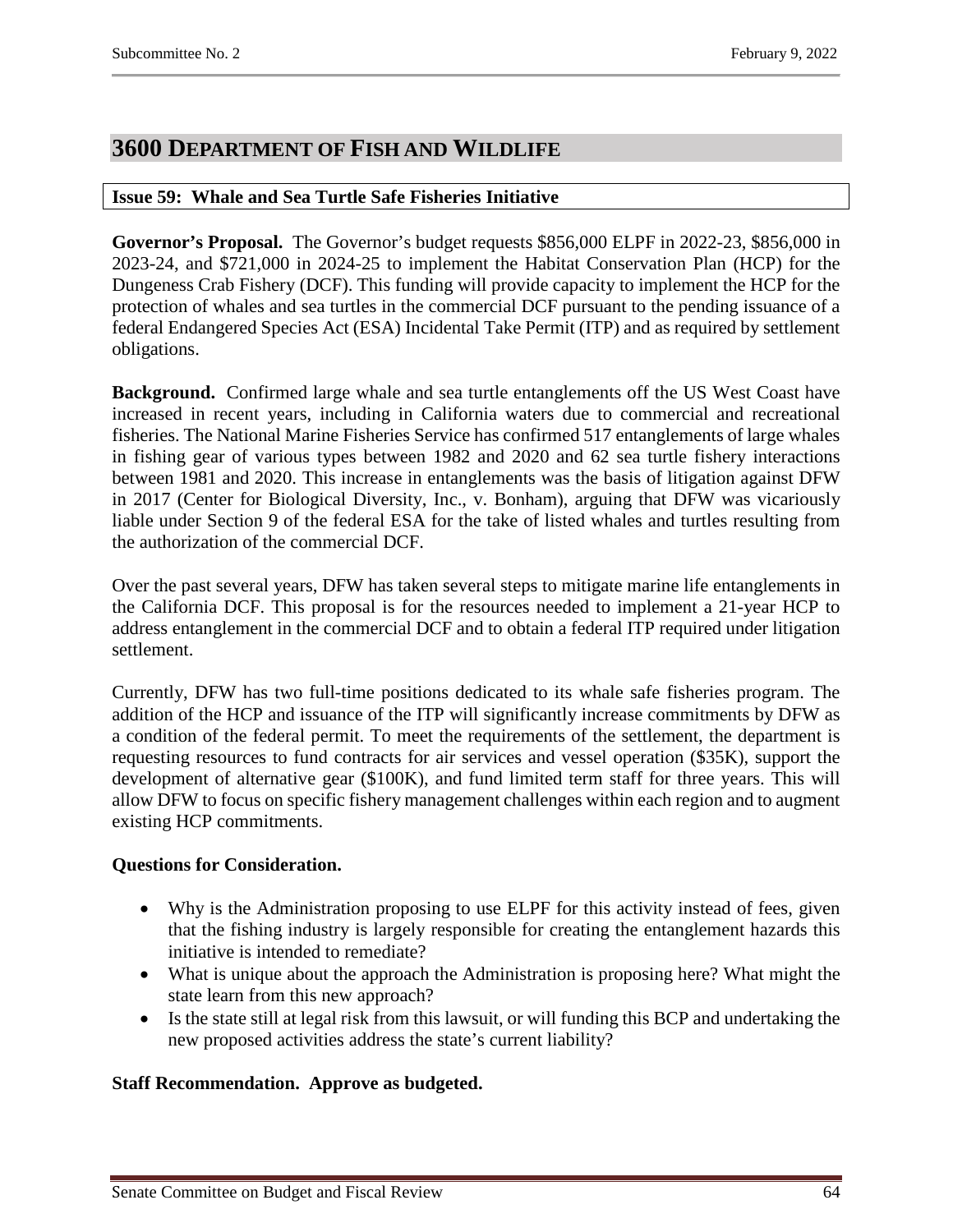# <span id="page-64-0"></span>**3940 STATE WATER RESOURCES CONTROL BOARD (SWRCB)**

# <span id="page-64-1"></span>**Issue 60: Bay Delta Program Funding Conversion and Position Authority**

**Governor's Proposal.** The Governor's budget requests additional position authority and establish five permanent positions within SWRCB's Division of Water Rights. SWRCB proposes to convert \$1.411 million in existing contract funding to personnel services.

The Division receives a continuing contract appropriation of \$5 million each year from the General Fund to support Bay-Delta water quality control planning and implementation. Contract funds are being used to support development of California Environmental Quality Act (CEQA) documentation and related tasks for which consultant resources are well suited. However, additional staffing resources are needed to support the associated regulatory activities for Bay-Delta water quality control planning and implementation, including addressing long-standing, complex issues that are exposed and exacerbated during drought conditions that have occurred in both 2020 and 2021, and will intensify in future years due to climate change.

Specifically, these tasks include: 1) completing the update to the Bay-Delta Plan, 2) implementing updates to the Bay-Delta Plan, 3) implementing the existing Bay-Delta Plan while updates are in process, and 4) addressing long-standing water rights administration and priority issues to improve responding to climate change and intensified periods of water supply shortages.

These actions take multiple years to complete because they are focused, in part, on improving flow and water quality conditions (e.g., temperature) for ecologically, culturally, and economically important fish populations (some on the edge of extinction) which is expected to change reservoir storage patterns and the volume and frequency of water deliveries to large-scale water diverters in the Bay-Delta watershed. Experienced staff that understand the historical, technical, and regulatory context surrounding these actions are needed to fulfill the specialized SWRCB role and functions associated with completing and fulfilling each of these actions.

# **Background.** According to the LAO:

*SWRCB Regulates Bay-Delta and Its Source Rivers Through Water Quality Control Plan.* Pursuant to the state Porter-Cologne Water Quality Control Act and federal Clean Water Act, SWRCB regulates water quality for the waters of the state, including its rivers and streams. As a component of implementing these responsibilities, in 1978 the board adopted a water quality control plan for the Sacramento-San Joaquin Bay-Delta, known as the Bay-Delta Plan. This plan establishes water quality objectives—such as flow requirements—that are intended to protect "beneficial uses" in the Bay-Delta and its source rivers. Specified beneficial uses include fish and wildlife, agriculture, and municipal and industrial water uses. The plan also includes programs of implementation to achieve the stated objectives, including monitoring and compliance actions.

*Board in Process of Updating Bay-Delta Water Quality Control Plan*. Given changing conditions and water uses over the past four decades, SWRCB has occasionally made updates to the Bay-Delta Plan. While the overall plan received some updates in 2006, the last major update was in 1995. SWRCB has been in the process of developing new updates to the plan since 2009. In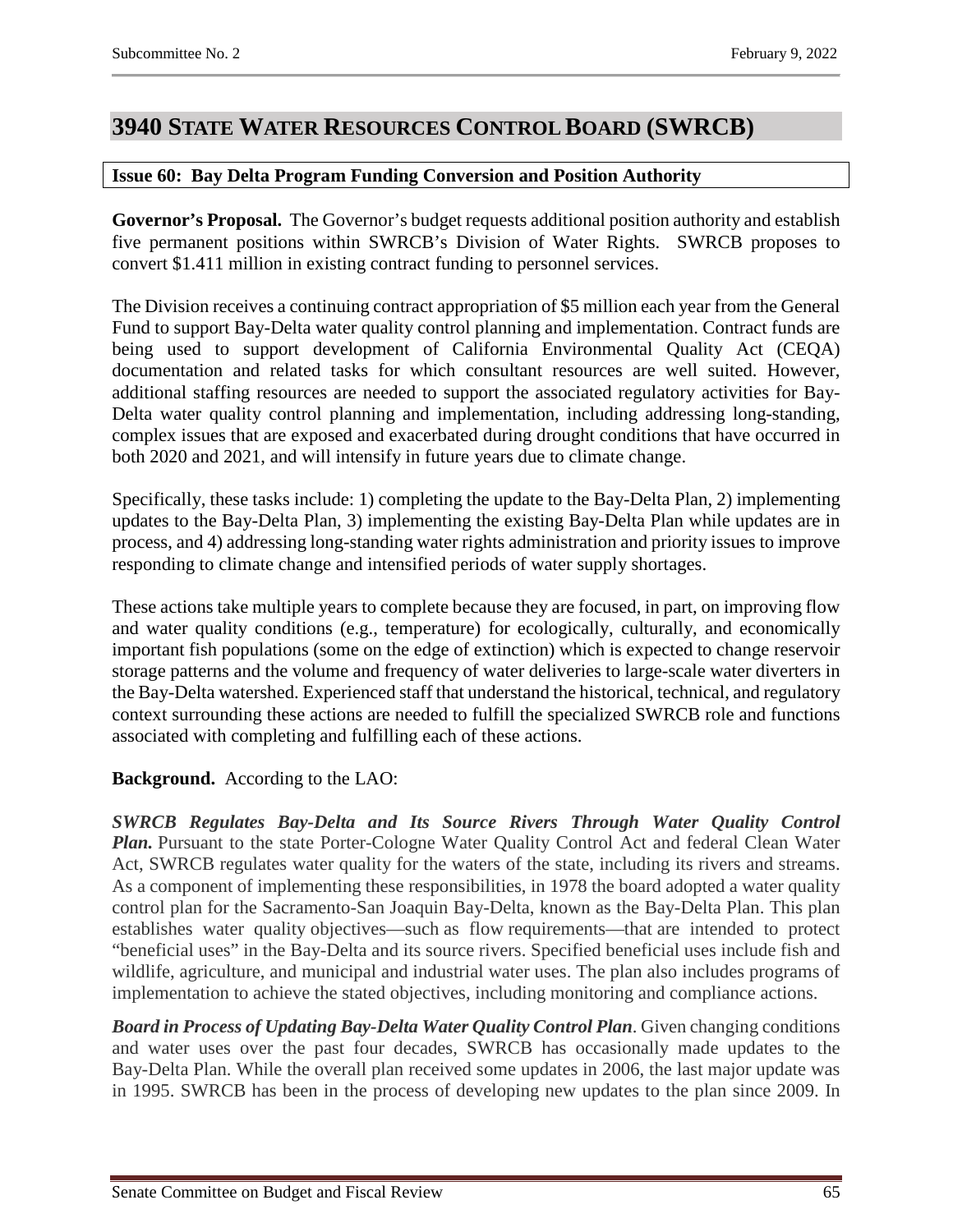2018, the board adopted Phase I of these new updates, which includes new water quality flow objectives for the lower San Joaquin River and its tributaries (the Stanislaus, Tuolumne, and Merced Rivers), as well as updated salinity objectives for the South Delta. Specifically, to improve conditions for fish and wildlife, the new flow standards call for 40 percent of unimpaired flow in the rivers. The required flows can be adjusted within a range of 30 percent to 50 percent between February and June depending on other actions and conditions in the fisheries. (According to SWRCB, current unimpaired flows in these rivers range from 21 percent to 40 percent on average, but can run as low as 6 percent in dry or drought years, and average 10 percent to 20 percent during certain times of the year that are critical for migrating fish.) The board is now developing a program of implementation for these new standards.

SWRCB is still in the process of working on Phase 2 of its plan updates, which will include new water quality objectives and a program of implementation for the Sacramento River, its major tributaries, and the Bay-Delta estuary itself. The board states that it hopes to adopt new flow standards in fall 2023, with development of the implementation plan to follow. Because implementing these new standards will necessitate adjustments to water rights, SWRCB is still weighing options for how it will incorporate those changes once it has approved the new flow objectives, including potentially through adopting new regulations or through adjudicative water rights proceedings.

*SWRCB Currently Spends \$9.1 Million Annually on Updating Plan.* Currently, SWRCB receives \$9.1 million in ongoing funding it dedicates towards updating and beginning to implement changes to the Bay-Delta Plan, including \$7.5 million from the General Fund and \$1.6 million from the Water Rights Fund. Of this funding, \$4.1 million supports 17 existing SWRCB staff—including two in the Office of Chief Counsel—and \$5 million is used for contracted consultant services, such as to develop environmental documents and conduct scientific and economic modeling and analyses.

*Bay-Delta's Native Species Experiencing Rapid Declines.* As stated in the Phase 1 plan update, "native fish species that migrate through and inhabit the Delta have experienced dramatic population declines in recent years, bringing some species to the brink of extinction." For example, the plan highlights that the San Joaquin River basin experienced an 85 percent net loss in returning adult fall-run Chinook salmon from 1985 to 2017. Trends are similarly bleak in the Sacramento River, where recent drought conditions have precipitously exacerbated escalating declines for winter-run Chinook salmon. Moreover, the Delta Smelt, a fish endemic to California that only occurs in the Bay-Delta and which used to be the most abundant fish in the estuary once numbering in the millions—has not been observed in the wild at all for the past four years. Such trends are not solely related to existing flow requirements, and have been exacerbated by loss of habitat, impediments to fish passage such as dams and weirs, water diversion systems including pumps, recurring drought conditions, and warming temperatures. However, SWRCB has the responsibility to adopt and enforce water quality objectives that help protect fish and wildlife given that is one of the statutory beneficial uses in the Bay-Delta.

**LAO Comments.** *Reasonable to Increase SWRCB Staffing Levels to Accomplish New Tasks.* The LAO finds the Governor's proposal to increase SWRCB's staffing capacity for the next steps of developing and implementing Bay-Delta Plan updates to be reasonable. Implementing the new water quality objectives for the San Joaquin River and developing new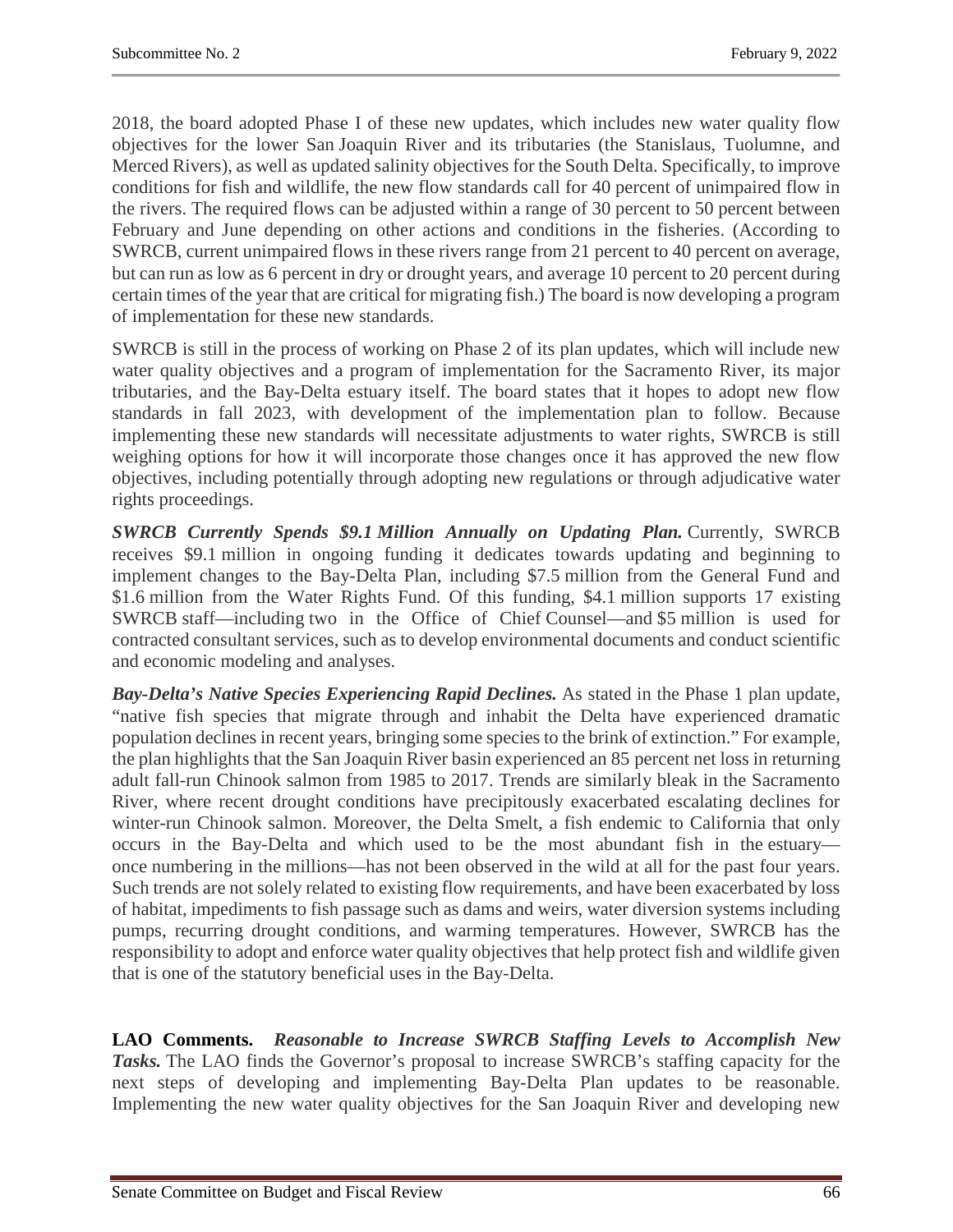standards for the Sacramento River-Delta portion of the plan represents increased workload for the board. Moreover, the upcoming tasks—such as advising on implementation decisions, developing regulatory actions, conducting enforcement, and overseeing ongoing monitoring—would benefit from consistent and continuing internal staff expertise; contracted consultants would not be appropriate entities to conduct such activities.

*Swift Adoption and Implementation of Plan Updates Is Important.* Updating the water quality objectives for the Delta watershed is long overdue and should be a high priority for the state to complete. As noted, the last major update was nearly 30 years ago. Water uses, ecosystem conditions, and the statewide population that depends on water that passes through the Bay-Delta all have changed significantly since then, producing a critical need for an updated operating framework. Additionally, the impacts of climate change—including higher average temperatures, more frequent and prolonged droughts, more wet and warm atmospheric river storms, and rising sea levels encroaching into the San Francisco Bay and Delta estuary—already are beginning to affect conditions in the Bay-Delta and its source rivers, and will increasingly do so in the coming years. These changes will render the existing water quality objectives even more outdated. The current standards and regulatory framework have not been sufficient to protect fish and wildlife in the watershed. If current trends continue, the state is poised to lose some of its native species to extinction. Moreover, the prolonged process of waiting for new water quality standards to be specified and implemented creates uncertainty for water users and thereby complicates their planning and operational decisions.

*Additional Oversight and Legislative Action Might Help Expedite Plan Adoption and Implementation*. While the Governor's budget proposal to add five new positions is reasonable and relatively modest, the Legislature could take this as an opportunity to engage with the Administration and consider broader issues related to the Bay-Delta Plan update. In particular, given the prolonged time line for and importance of updating the plan, the Legislature may want to consider whether it could take steps to help expedite SWRCB's progress. Such steps could include providing additional funding, further increasing staffing levels, or adopting statutory guidance or deadlines.

**LAO Recommendations.** *Adopt Governor's Proposal to Redirect Existing Funding to Support Five New Staff.* LAO recommends the Legislature adopt the Governor's proposal to redirect \$1.4 million in existing General Fund from contracted consultants to instead fund five new SWRCB positions. The board would benefit from additional in-house expertise to address upcoming workload associated with implementing Phase 1 and developing, adopting, and implementing Phase 2 of the Bay-Delta Plan.

*Explore Whether Additional Steps Are Needed to Expedite Progress.* LAO also recommends that the Legislature engage with the Administration regarding its time line for updating the plan and whether additional actions can be taken to help expedite this process. For example, the Legislature could ask SWRCB to respond to questions in spring budget hearings, policy committee oversight hearings, or through meetings with staff or board members. Key questions for the Legislature to discuss with the Administration include:

• *What Is the Board's Time Line for Achieving Improved Outcomes in the Bay-Delta?* Are there actions that can be taken to expedite this time line?